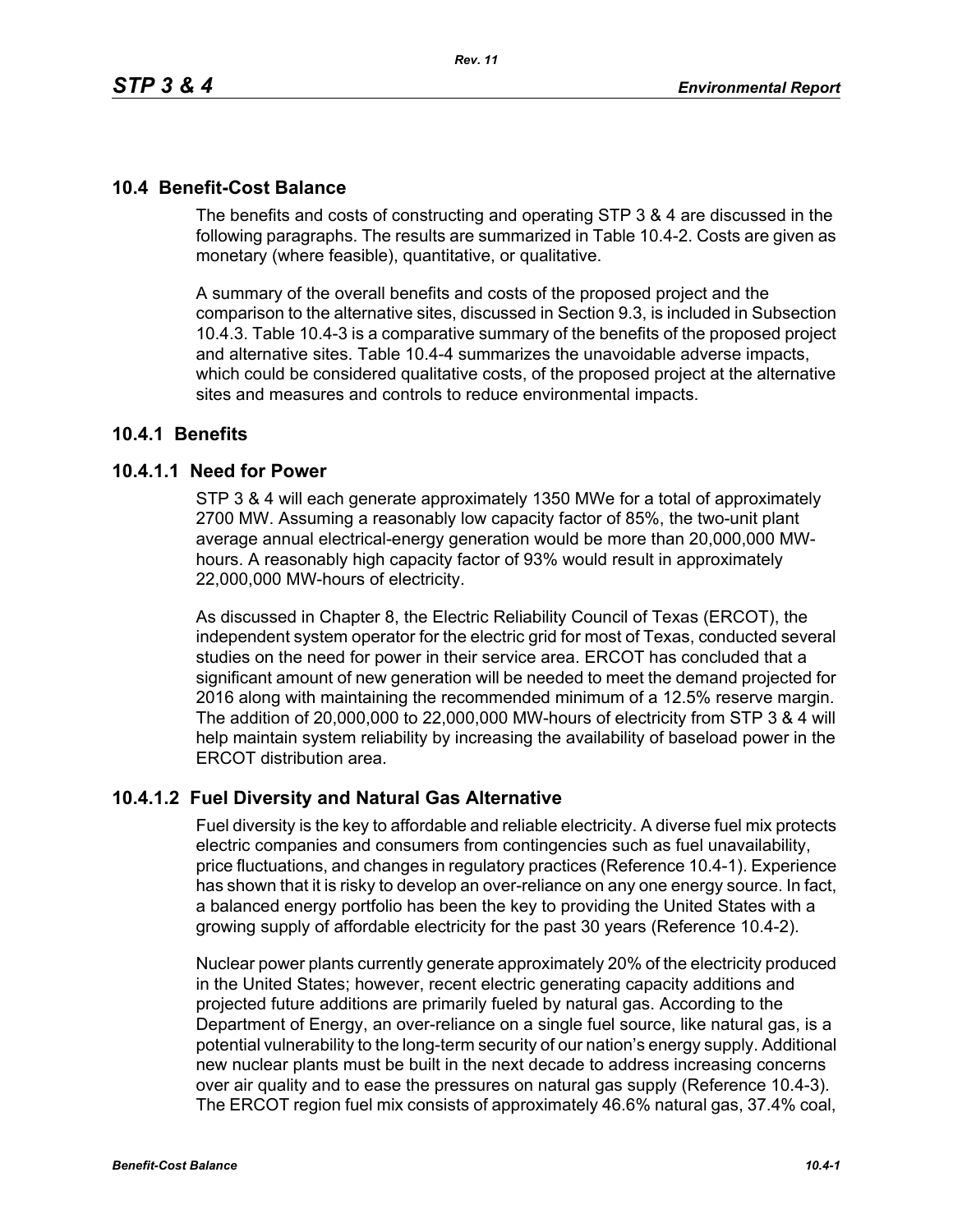13.6% nuclear, 1.9% renewables and 0.4% from other sources (actual energy production values June 2005–May 2006) (Reference 10.4-4).

Maintaining fuel diversity is a matter of maintaining a balance of fuel mixes. Relying heavily on natural gas is a matter of choosing a limited resource over more abundant fuels. High prices for natural gas and the intense, recurring periods of price volatility experienced over the last several years are influenced partly by demand for natural gas in the electric generation sector. Electric sector demand for natural gas is being driven by new gas-fired electric generating capacity built in the United States during the last decade. More than 90% of all new electric generating capacity added over the past 5 years is fueled with natural gas. New nuclear plants provide forward price stability that is not available from generating plants fueled with natural gas. The intense volatility in natural gas prices experienced over the last several years is likely to continue, and leaves the U.S. economy vulnerable. Although nuclear plants are capital-intensive to build, the operating costs are stable and dampen the volatility elsewhere in the electricity market (Reference 10.4-5). Natural gas has uses that are not readily served by other fuel choices, such as many manufacturing processes. This led the U. S. House of Representatives to prepare a Majority Staff report that included the following findings (Reference 10.4-6):

- To enhance competitiveness and protect American jobs, natural gas must not be used for baseload electricity generation or for new generating capacity. Natural gas should be reserved for industries that use it as a feedstock or for primary energy—and cannot substitute for it by fuel-switching.
- **Nuclear energy must become the primary generator of base load electricity,** thereby relieving the pressure on natural gas prices and dramatically improving atmospheric emissions.

For Texas, the addition of STP 3 & 4 would represent a step towards maintaining what has been a successful mix of fuel types for generating electricity. STP 3 & 4 will help maintain the state's fuel diversity while meeting state and national goals of creating new baseload generation that would not use natural gas as a fuel.

# **10.4.1.3 Emissions Reduction**

Nuclear generation contributes considerable air quality benefits to the nation. Unlike electricity generated from coal and natural gas, nuclear energy does not result in significant emissions of air pollutants associated with global warming and climate change (e.g., nitrogen oxides, sulfur dioxide, carbon dioxide) or methyl mercury (Reference 10.4-6). Fossil fuel-fired power plants are responsible for 64% of the nation's sulfur dioxide emissions, 26% of nitrogen oxide emissions, 33% of mercury emissions, and 36% of man-made carbon dioxide emissions. The majority of the industry's emissions are from coal-fired plants (Reference 10.4-6).

Subsections 9.2.3.1 and 9.2.3.2 analyze coal- and gas-fired alternatives to STP 3 & 4, respectively. Air emissions from these alternatives and for nuclear power are summarized in Table 10.4-1.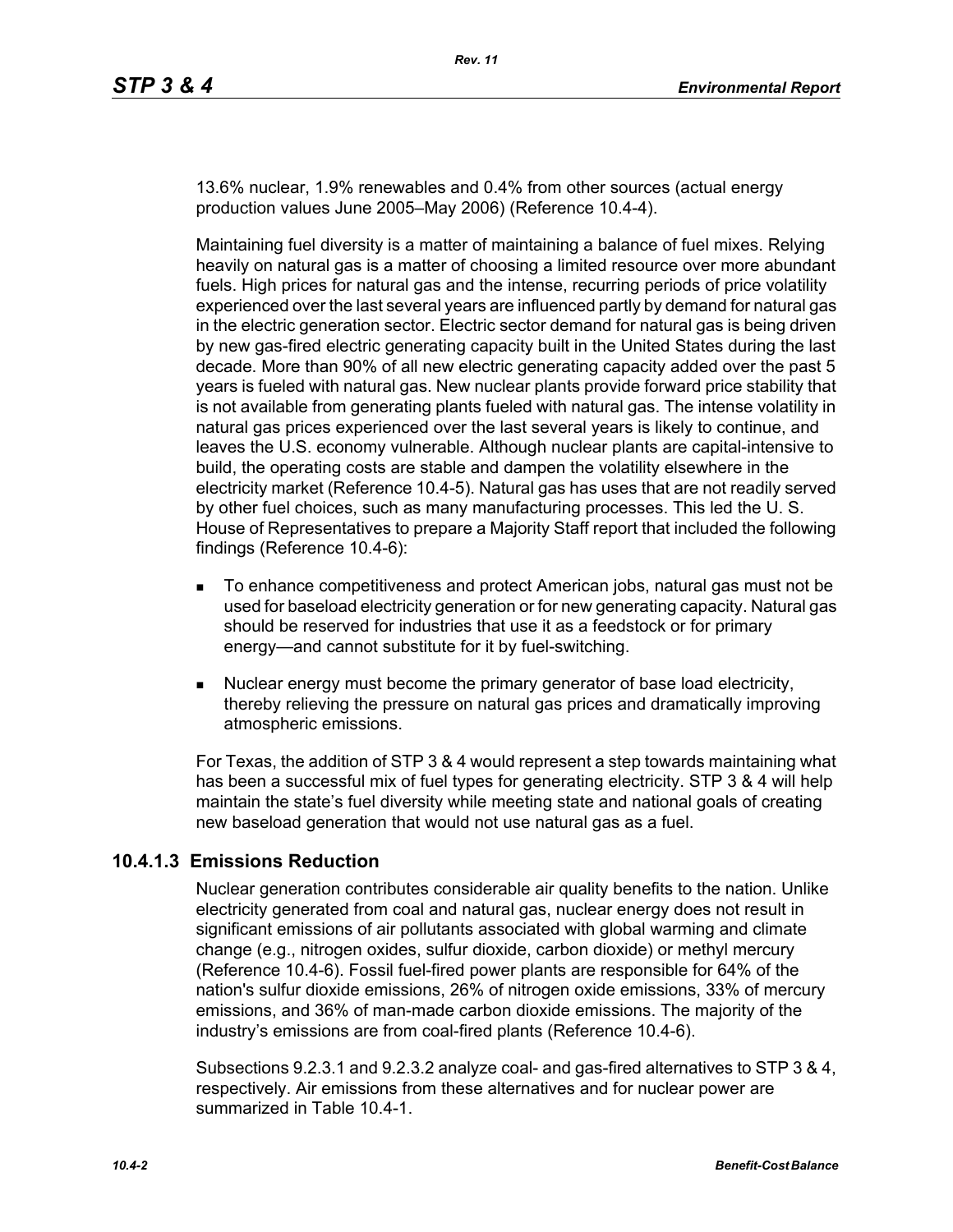Regardless of which reasonable alternative one compares to nuclear power, STP 3 & 4 would represent a substantial benefit in emission reduction, or emission avoidance, assuming that an alternative power source would be constructed if STP 3 & 4 were not.

# **10.4.1.4 Advantages of Nuclear Power**

Concerns about global warming and climatic change make it reasonable to expect that, eventually, the United States may have to strictly curb emissions from fossil-fuel electric generation plants, conceivably to the point of displacing coal- and gas-fired electricity generation. If environmental policies greatly restrict carbon emissions in the future, the cost of building and operating fossil-fired plants could increase by 50% to 100%. Nuclear power is the only technology currently available that is a viable alternative to fossil-fired plants for baseload generation. In view of the time that it takes the nuclear industry to regain its capacity for construction and operation, the prospect of needing nuclear power to displace fossil-fuel power is one of the reasons for national concern with maintaining a nuclear energy capability (Reference 10.4-7).

# **10.4.1.5 Licensing Certainty**

The regulatory scheme used for the existing domestic fleet of nuclear plants, under 10 CFR 50, was a two-step process that resulted in much uncertainty about cost projections and, in retrospect, final costs. This was due, in part, to the fact that the industry had to make large capital investments before resolving licensing issues. In large, capital-intensive construction projects, interest costs are a significant portion of the project cost. Interest charges on overnight capital costs account for a quarter of the levelized cost of electricity from nuclear power plants (Reference 10.4-7). For existing nuclear power plants built under 10 CFR 50, licensing delays quickly and substantially increased project cost. Design changes, whether driven by licensing concerns, backfit requirements, or other factors, had similar effects.

STPNOC is looking to NRC's 10 CFR 52 process to increase the licensing certainty of proposed new nuclear power plants. This new regulatory process provides for early resolution of siting issues before making large investments of financial capital and human resources in new plant design and construction, early resolution of issues on the environmental impacts of construction and operation of proposed reactors, the ability to bank sites on which nuclear plants may be located, and the facilitation of future decisions on whether to build new nuclear plants. STPNOC believes that the resultant increase in licensing certainty will reduce project costs by decreasing premiums associated with uncertainty and making licensing and construction scheduling more controllable and reliable.

# **10.4.1.6 Tax Payments**

During construction, STPNOC has projected the sales tax payments to be an estimated \$23.9 million per unit, with \$5.8 million due to Bay City and \$18.1 million to the state of Texas over the construction period. These payments would provide a total of \$11.6 million to Bay City over the 7-year construction period. Increased tax revenues will also come from housing purchases by the incoming workforce and increased school and property taxes as a result of the construction of STP 3 & 4.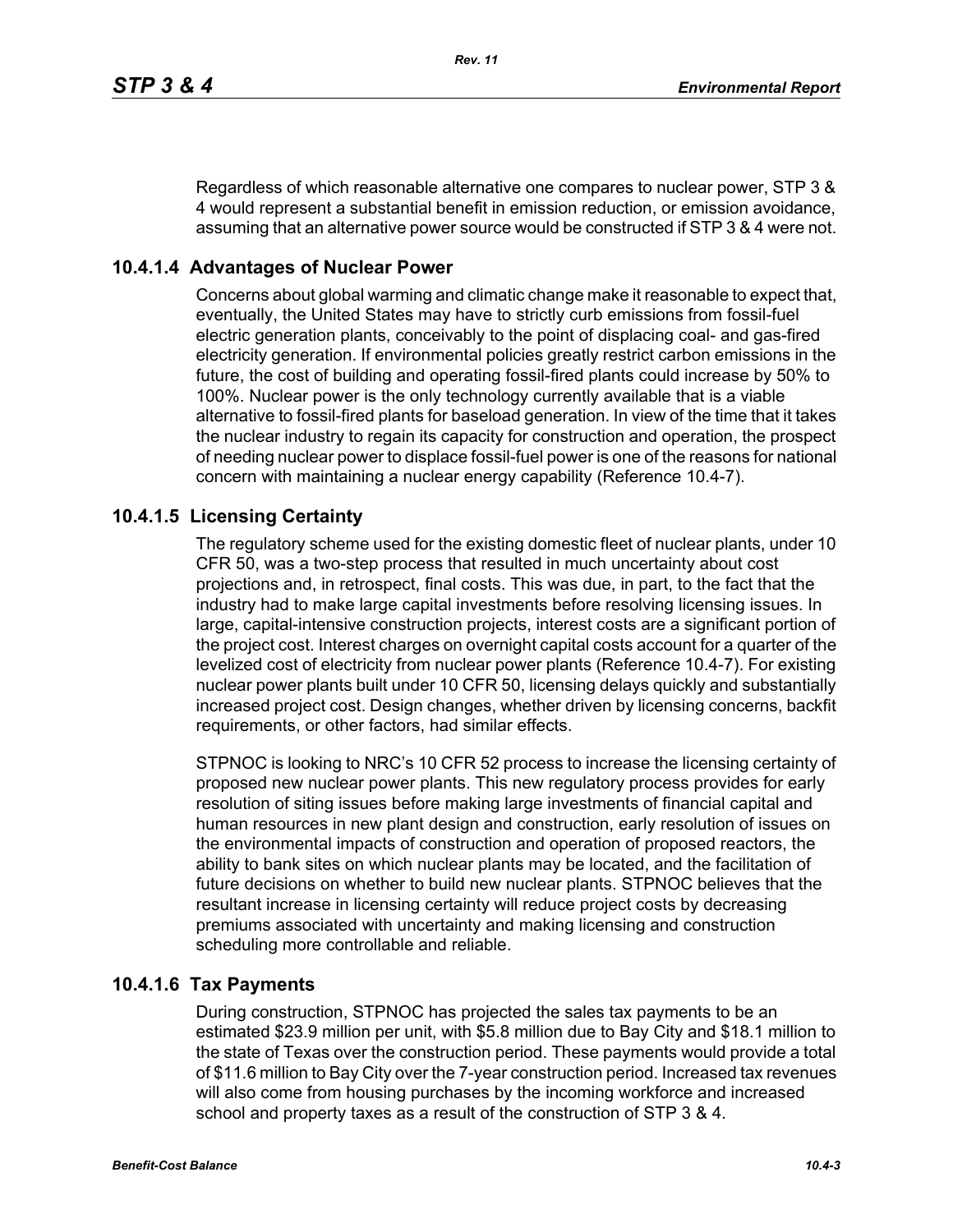*Rev. 11*

The owners will pay property taxes on STP 3 & 4 for the duration of the 40-year operating licenses. Matagorda County receives the taxes paid on STP property. As described in Subsection 5.8.2.2.2, over the life of the plant, annual franchise tax payments could range from approximately \$4.7 million during initial operations to approximately \$10 million in the last years of the 40-year operational life. Additional tax revenue would be generated from sales and use taxes, and property taxes on the operational workforce housing. Most people consider large tax payments a benefit to the taxing entity because they support the development of infrastructure which supports further economic development.

# **10.4.1.7 Local Economy**

STP 3 & 4 would require a construction peak workforce of 5950 people. As presented in Subsection 4.4.2.2.1, 4790 direct and indirect jobs would be created during the 7 year construction period, assuming that 50% of the workforce migrates into the 50-mile region. The creation of these jobs could inject between \$67.6 and \$676 million dollars into the regional economy during the life of the construction project, reduce unemployment by up to 20%, and create business opportunities for housing and service-related industries.

STP 3 & 4 would require an operations workforce of about 888 people. Of this total, 444 are assumed to migrate into the 50-mile region. According to the multiplier effect, for every one job at STP 3 & 4, an estimated 1.47 jobs would be created within the 50 mile region. This would result in the creation of 653 additional indirect jobs. In total, 1097 new jobs within about a 50-mile radius of the plant (Subsection 5.8.2.2.1) would be created by the startup of STP 3 & 4 and would be maintained throughout the life of the plant. Many of these indirect jobs would be in the service sector and could be filled by local residents, lessening demands on social service agencies in addition to strengthening the economy. The economic multiplier effect of the increased spending by the direct and indirect labor force created as a result of STP 3 & 4 would increase the economic activity in the region, most noticeably in rural Matagorda County. The dollar impact of these jobs, as discussed in Subsection 5.8.2.2.1, would be approximately \$45,000,000 to \$55,000,000 per year within the 50-mile region.

Nuclear plants such as the STP site are estimated to generate approximately \$350 million in total output for the local community and roughly \$60 million in total labor income. The Southern States Energy Board reference (Reference 10.4-8) does not provide specific years for the \$350 and \$60 million figures, nor does it specifically identify the studies done by the NEI to support this statement. However, the Southern States Energy Board is considered a reliable source of data. STPNOC believes that the Southern States Energy Board's interpretation of NEI's data is correct, reasonably current (within the late 1990s to early 2000s), and useful for this analysis, even if the exact years of the data cannot be determined. These figures include direct effects, which reflect expenditures for goods, services, and labor, and indirect effects, which include subsequent spending in the community. The economic multiplier effect is one way of measuring indirect effects. Every dollar spent by nuclear plants results in the creation of an additional \$1.13 in the community (Reference 10.4-8).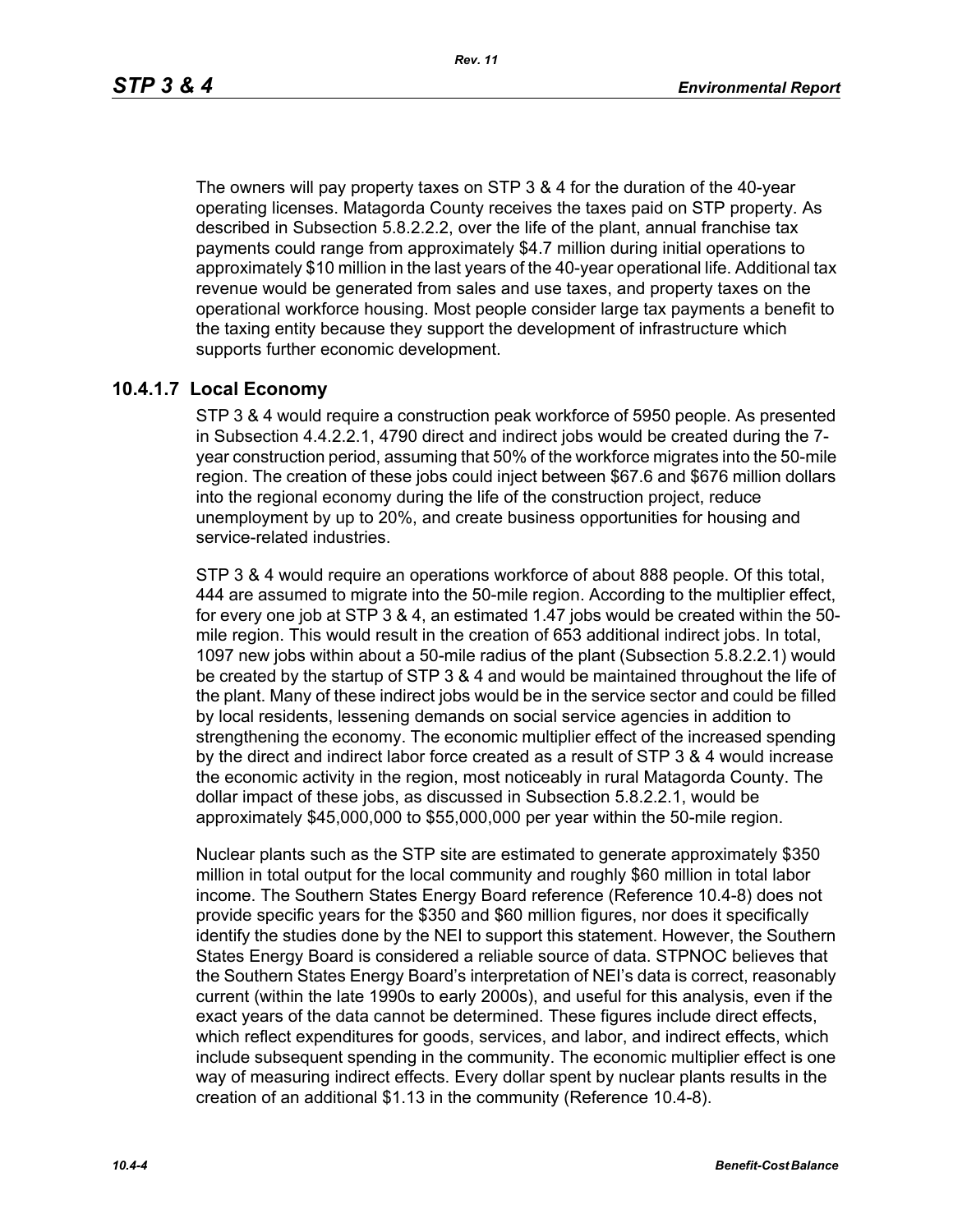# **10.4.1.8 Benefit Summary**

Table 10.4-2 includes a summary of the benefits of the proposed project (STP Units 3 & 4). In ER Section 9.3, STPNOC evaluated environmental impacts of construction and operation of the proposed project at three alternate sites (Red 2 greenfield site, Allens Creek greenfield site, and Trinity 2 greenfield site). Two additional sites were previously selected and evaluated as alternate sites in other revisions of the ER: Malakoff and Limestone. For completeness, similar evaluations of these two sites are also included in ER Section 9.3. Table 10.4-3 provides a comparison of the benefits of construction and operation of STP Units 3 & 4 to those at the three alternate sites and the two additional sites.

# **10.4.2 Costs**

# **10.4.2.1 Monetary–Construction**

In evaluating the STP 3 & 4 monetary cost, STPNOC reviewed published literature, vendor information, internally generated general information, and internally generated site-specific information. There are many cost studies available in the literature with a wide range of cost estimates. STPNOC found four studies to be most authoritative due to the breadth and depth of their analyses and the fact that other studies tend to be based on them. These are:

- **University of Chicago Study (Reference 10.4-7)**
- **MIT Study (Reference 10.4-9)**
- OECD Study (Reference 10.4-10)
- EIA Study (Reference 10.4-11)

The phrase commonly used to describe the monetary cost of constructing a nuclear plant is "overnight capital cost." The capital costs are those incurred during construction, when the actual outlays for equipment, construction, and engineering are expended. Overnight costs are exclusive of interest and include engineering, procurement, and construction costs, owner's costs, and contingencies (Reference 10.4-7).

Estimates of overnight capital costs in 2003 dollars range from \$1000 per kW to \$2500 per kW (Reference 10.4-10), with \$1500 to \$2000 per kW being the most representative range (Reference 10.4-10). Many factors account for the range in cost, such as:

- The specific technology used
- **EXECUTE:** Assumptions about the number of like-units built
- Allocation of first-of-a-kind cost
- Site location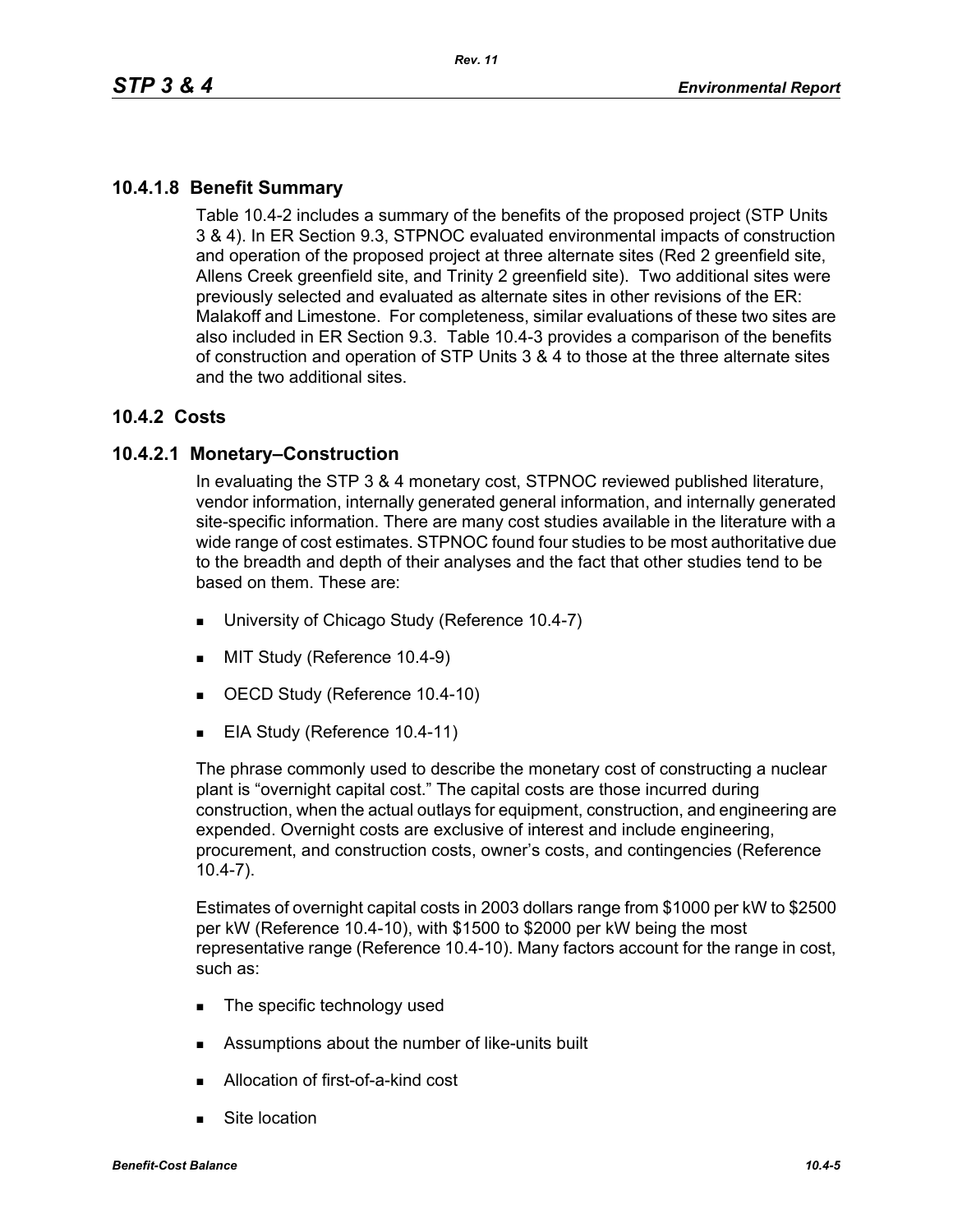- Parity adjustments to allow comparison between countries
- Allowances for contingencies

The estimates are not based on nuclear plant construction experience in this country, which is more than 20 years old. Actual construction costs overseas have been less than the most recent domestic construction, suggesting that the industry has learned from the domestic experience. There is an assumption that the overseas experience can be applied domestically and the studies have found the overseas experience to be most applicable to estimating the cost of new domestic nuclear plant construction (Reference 10.4-7). There is reason to believe that new reactors will be less expensive to build than those currently in operation in the United States. Over the past 30 years, there have been technological advances in construction techniques that would reduce costs. In addition, simplified, standardized, and pre-approved designs clearly result in cost savings. The newer plants have fewer components and therefore would be less expensive. Because the designs of advanced reactors are pre-approved by the NRC, much of the design work will be done before construction begins, and this will lower the costs (Reference 10.4-11)

The four studies tend to support \$2000 per kW as a reasonable high-end overnight capital cost estimate. The \$2500 value is based on construction in Japan. While no explanation is offered as to why the cost in Japan is so high in this study, it is reasonable to suggest that contributing factors are the high cost of living in Japan (labor accounts for more than 20% of costs) and difficulties associated with construction on an island. Construction experience with ABWR plants worldwide will be used to minimize First of a Kind Engineering (FOAKE) costs discussed in the studies. For the purposes of analysis in this environmental report, to avoid understating the cost, STPNOC has chosen to use the \$2000 per kW value (year 2003 dollars). Together with an installed capacity of 2700 MWe, \$2000 per kW results in a STP 3 & 4 construction cost of approximately \$5.4 billion in 2003 dollars.

# **10.4.2.2 Monetary–Operation**

The four studies discussed in Subsection 10.4.2.1 show a wide range of operation cost estimates. Operation costs are frequently expressed as levelized cost of electricity, which is the price at the busbar needed to cover operating costs and annualized capital costs. The levelized cost of a project is equivalent to the constant dollar ("real") price of electricity that would be necessary over the life of the plant to cover all operating expenses, interest, and principal repayment obligations on project debt, taxes, and provide an acceptable return to equity investors over the economic life of the project (Reference 10.4-9). Overnight capital costs account for a third of the levelized cost, and interest costs on the overnight costs account for another 25%. Levelized cost estimates range from \$36 to \$65 per MW-hour (3.6 to 6.5 cents per kW hour) (Reference 10.4-7). Factors affecting the range include choices for discount rate, construction duration, plant lifespan, capacity factor, cost of debt and equity and split between debt and equity financing, depreciation time, tax rates, and premium for uncertainty. It is concluded that \$65 per MW-hour (6.5 cents per kW-hour) is a reasonably conservative high-end levelized cost of electricity for nuclear generation. This includes nuclear fixed operation and maintenance and fuel costs of approximately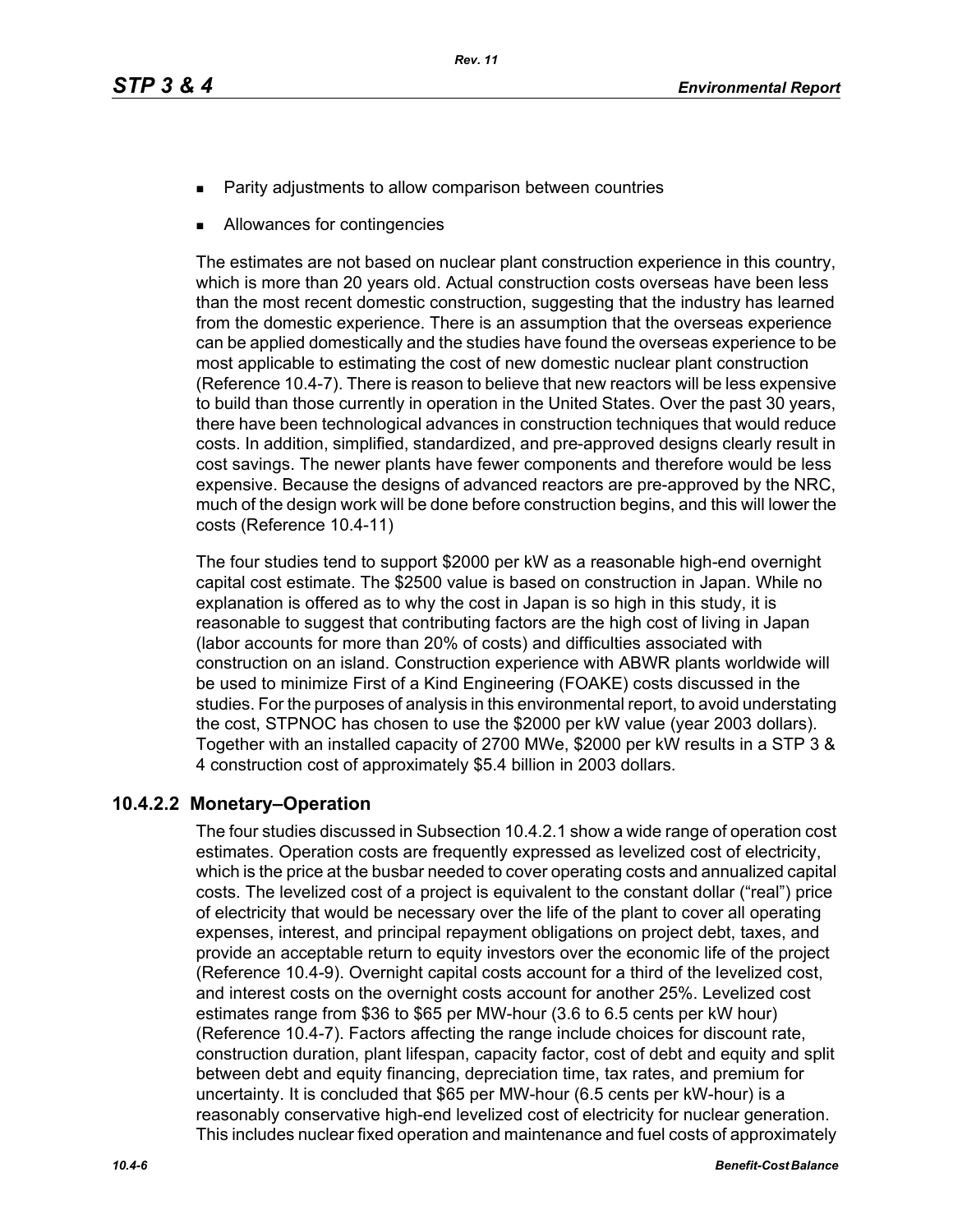\$60,000 per MW-hr (\$60 per kW – hour) and \$4.35 per MW-hr (0.435 cents per kWhour), respectively. Decommissioning costs have been estimated for one reactor at STP to be approximately \$517 million (in year 2006 dollars), consistent with the formula established by the NRC in 10 CFR 50.75.

In addition to nuclear plant costs, the four studies provide coal- and gas-fired generation costs for comparison to nuclear generation costs. One study shows nuclear costs competitive with coal and gas (Reference 10.4-10). The other studies show nuclear costs that exceed those of coal and gas. The MIT study indicates that new nuclear power is not economically competitive but goes on to suggest steps that the government could take to improve nuclear economic viability (Reference 10.4-9). Since this study, the government has undertaken those steps as follows:

- U. S. Department of Energy has provided financial support for plants testing the U. S. NRC licensing processes for early site permits and combined operating **licenses**
- The U. S. government has endorsed nuclear energy as a viable carbon-free generation option.
- The Energy Policy Act of 2005 instituted a production tax credit for the first advanced reactors brought on line in the United States.

STPNOC has concluded that the government steps have negated the MIT study's conclusion that new nuclear power is not economically competitive.

# **10.4.2.3 Environmental and Material**

Section 10.1 identifies unavoidable adverse impacts of the proposed action (i.e., impacts after consideration of proposed mitigation actions), and Section 10.2 identifies irretrievable commitments of resources. Table 10.4-2 includes these costs. The qualitative costs that are unavoidable impacts to the environment are in the general categories of land and water.

Environmental impacts of construction and operation of the proposed project at three alternate sites (Red 2 greenfield site, Allens Creek greenfield site, and Trinity 2 greenfield site) are discussed in ER Section 9.3. Two additional sites were previously selected and evaluated as alternate sites in other revisions of the ER: Malakoff and Limestone. For completeness, similar evaluations of these two sites are also included in ER Section 9.3. Table 10.4-4 describes the impacts of construction and operation of the proposed project at the three alternate sites and the two additional sites, and provides details regarding potential mitigation, and the unavoidable adverse impacts after mitigation has been considered.

Consistent with Regulatory Guide (RG) 4.2, each site was evaluated using publicly available and reconnaissance level information. Consequently, the costs of mitigation must be estimated. Many costs would be built into the project design (e.g., scheduling to ensure that construction is completed in the shortest possible time; using construction best management practices to limit erosion, fugitive dust, runoff, spills,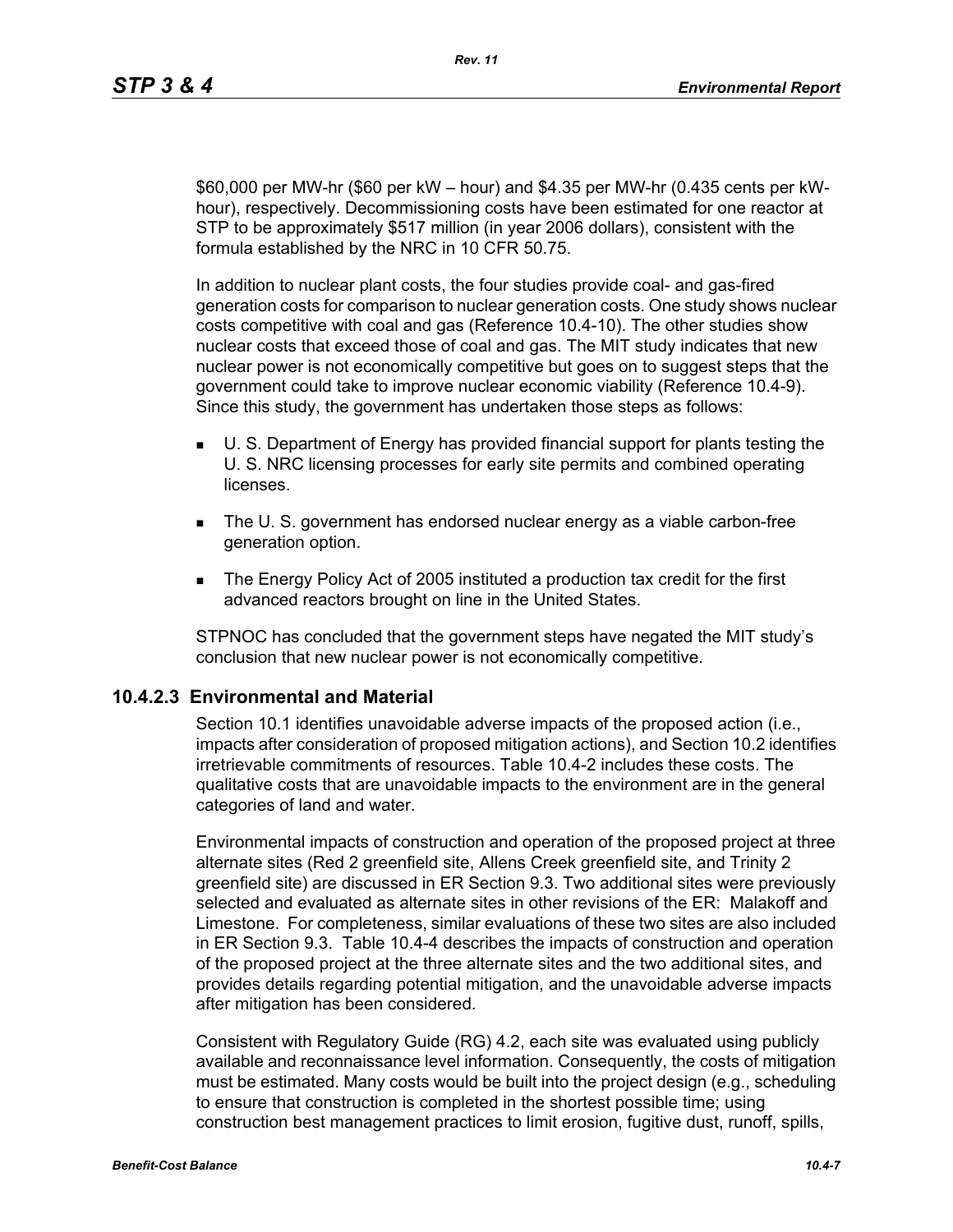and air emissions; providing first aid stations at the construction site). Other cost categories would be dependent on communications between STPNOC and the affected communities to mitigate the impacts and associated costs.

## **10.4.3 Summary**

Table 10.4-3 summarizes benefits of the proposed action in comparison to the benefits of constructing the units at alternate sites, as identified in Section 9.3. Table 10.4-4 summarizes the environmental costs (adverse impacts) associated with construction and operation of the proposed project at the three alternate sites. Most of the impacts associated with construction of the proposed project, particularly operational impacts, would be the similar regardless of the location of the site.

## **10.4.4 References**

- 10.4-1 "Fuel Diversity," Edison Electric Institute 2006. Available at http://www. eei.org/industry\_issues/energy\_infrastructure/fuel\_diversity/index.htm, accessed March 19, 2007.
- 10.4-2 "Fuel Diversity," Center for Energy and Economic Development 2006. Available at http://www.ceednet.org/ceed/index.cfm?cid=7500,7583, accessed March 19, 2007.
- 10.4-3 "Nuclear Power 2010," U.S. Department of Energy, available at http://nuclear.energy.gov/np2010/neNP2010a.html, accessed March 22, 2007.
- 10.4-4 "Electric Reliability and Resource Adequacy Update," Electric Reliability Council of Texas July 13, 2006. Available at http://www.ercot.com/news/ presentations/2006/index.html, accessed August 7, 2007.
- 10.4-5 "Nuclear Energy's Role in Reducing Demand for Natural Gas Through Diversification of Energy Sources Used for Electricity Generation," Nuclear Energy Institute 2005, January 24, 2005, responding to questions posed by the Senate Energy and Natural Resource Committee for its Natural Gas Supply and Demand Conference, Quotation from Report of the President's National Energy Policy Development Group, May 2001. Available at http://www.nei.org/ documents/White\_Paper\_Reducing\_Demand\_Natural\_Gas\_1-24-05.pdf, accessed March 19, 2007.
- 10.4-6 "U. S. House of Representatives, Securing America's Energy Future, Majority Staff Report to Committee on Government Reform and Subcommittee on Energy and resources," Nuclear Energy Institute 2005, May 8, 2006. Available at http://www.nei.org/documents/House\_Energy\_Report\_5-8-06.pdf, accessed March 19, 2007.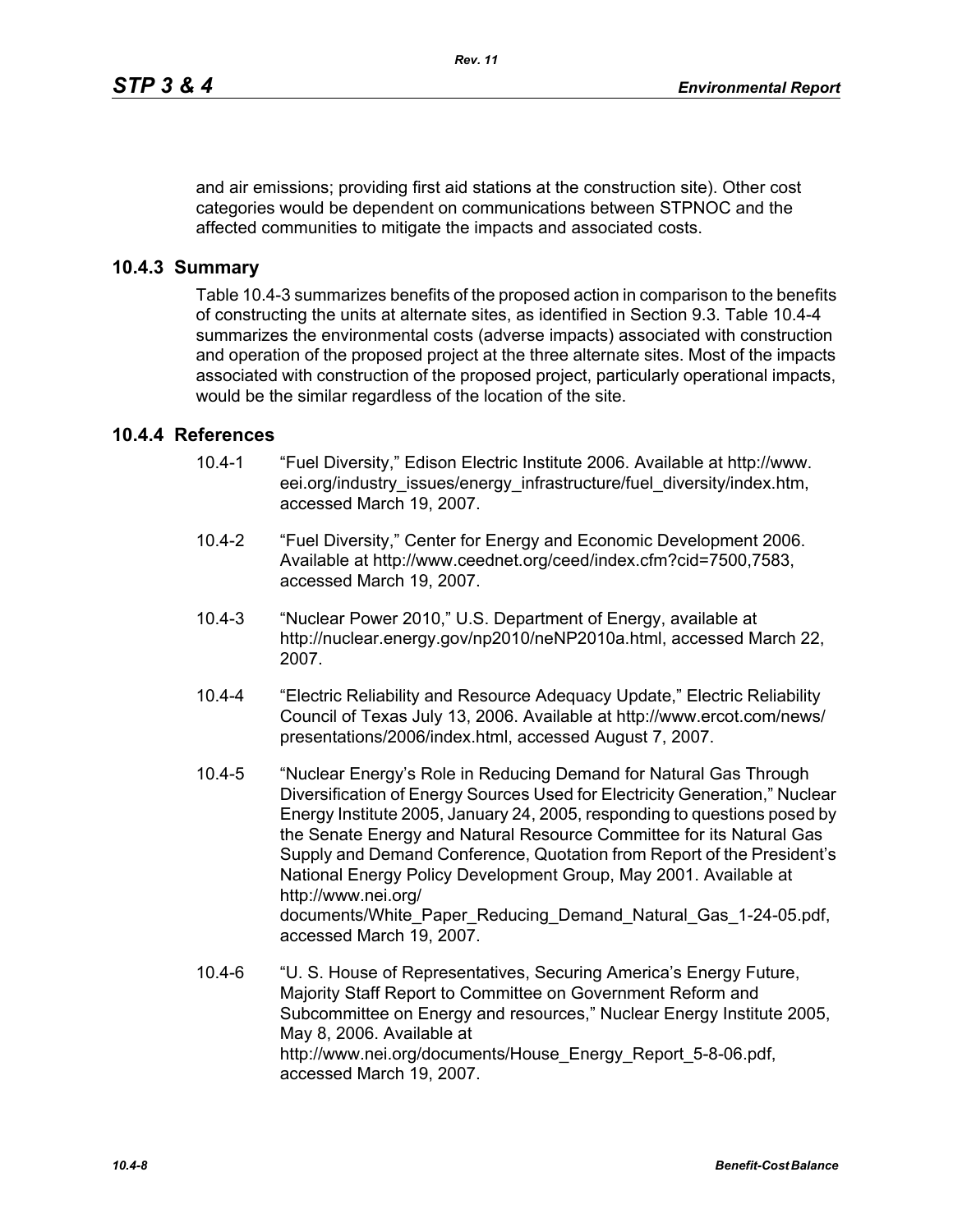- 10.4-7 "The Economic Future of Nuclear Power; A Study Conducted at The University of Chicago," University of Chicago 2004, August 2004. Available at http://np2010.ne.doe.gov/reports/NuclIndustryStudy.pdf, accessed March 19, 2007.
- 10.4-8 "Nuclear Energy: Cornerstone of Southern Living, Today and Tomorrow," Southern States Energy Board 2006. Available at http://np2010.ne.doe.gov/ reports/NuclIndustryStudy.pdf, accessed March 19, 2007.
- 10.4-9 "The Future of Nuclear Power, An Interdisciplinary MIT Study," Massachusetts Institute of Technology 2003. Available at http://web.mit.edu/nuclearpower/, accessed March 19, 2007.
- 10.4-10 International Energy Agency, Organization for Economic Co-operation and Development, and International Energy Agency, Projected Costs of Generating Electricity; 2005 Update, available at http://www.iea/org/Textbase/ publications/free\_new\_Desc.asp?PUBS\_ID=1472, accessed March 23, 2007.
- 10.4-11 "Annual Energy Outlook 2004,"Energy Information Administration. Available at http://www.eia.doe.gov/oiaf/archive/aeo04/pdf/0383(2004).pdf, accessed April 2, 2007.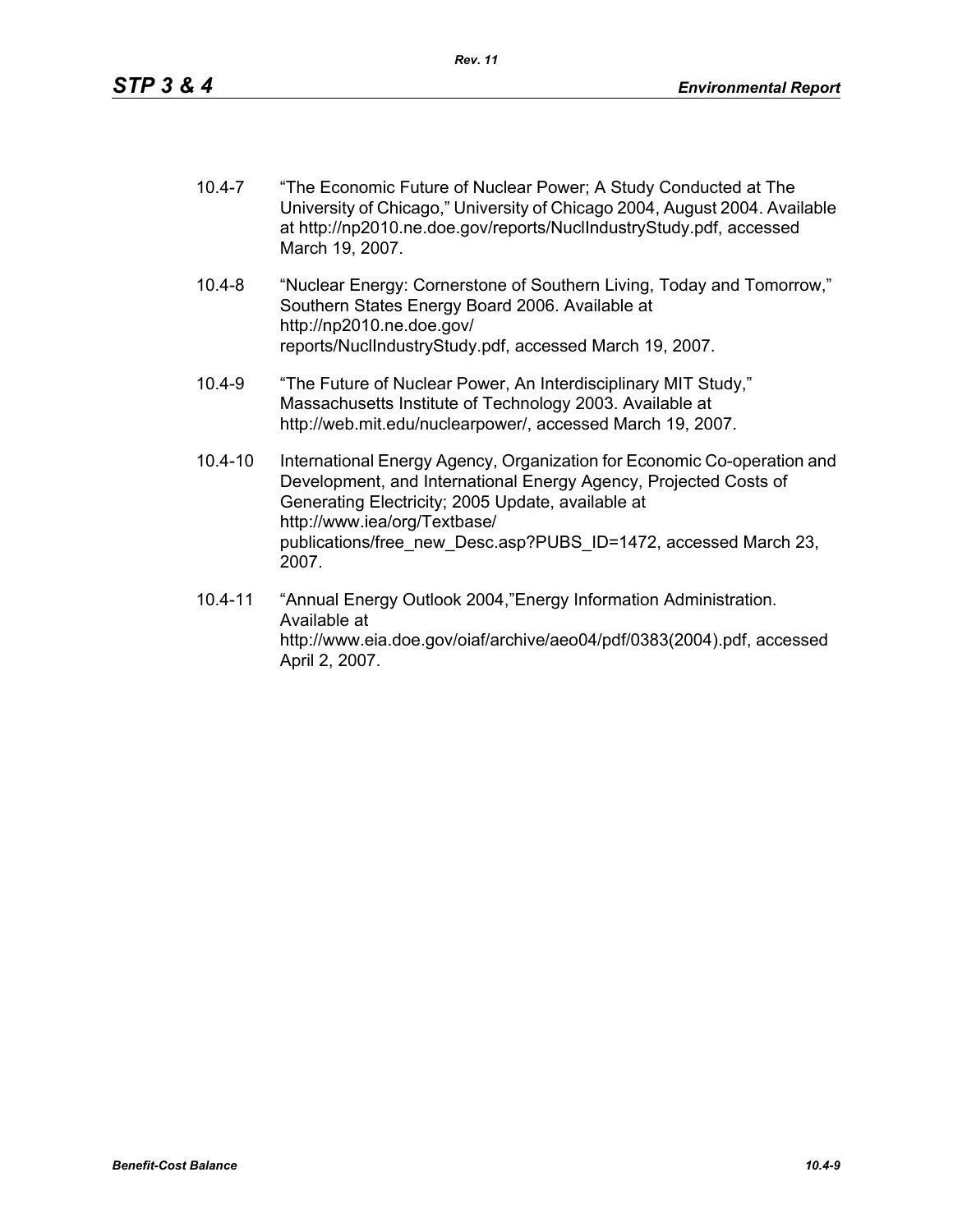| <b>Pollutant</b>                                           | <b>Coal Emissions</b><br>(tons per year/<br>2700 MWe) [1] | <b>Gas Emissions</b><br>(tons per year/<br>2700 MWe) [1] | <b>Nuclear</b><br><b>Emissions</b><br>(tons per year)<br>[2] |
|------------------------------------------------------------|-----------------------------------------------------------|----------------------------------------------------------|--------------------------------------------------------------|
| Sulfur dioxide                                             | 2,900                                                     | 41                                                       |                                                              |
| Nitrogen oxides                                            | 2,000                                                     | 680                                                      | 0                                                            |
| Carbon monoxide                                            | 2,800                                                     | 141                                                      | 0                                                            |
| Carbon dioxide                                             | 27,000,000                                                | 6,900,000                                                |                                                              |
| Mercury                                                    | 0.46                                                      | 0                                                        | 0                                                            |
| Particulates having a diameter<br>of less than 10 microns  | 50                                                        | 0                                                        | 0                                                            |
| Particulates having a diameter<br>of less than 2.5 microns | 13                                                        | 119                                                      |                                                              |

| <b>Table 10.4-1 Avoided Air Pollutant Emissions</b> |  |  |  |  |
|-----------------------------------------------------|--|--|--|--|
|-----------------------------------------------------|--|--|--|--|

[1] Based on constructing two units to replace the power produced by STP 3 & 4 (gross power) (see Section 9.2).

[2] Nuclear power plants have emergency and auxiliary equipment that is fossil-fuelfired and emits pollutants. The equipment is generally operated only for testing purposes for less than 250 hours per year. As such, the emissions are considered minimal and are excluded here.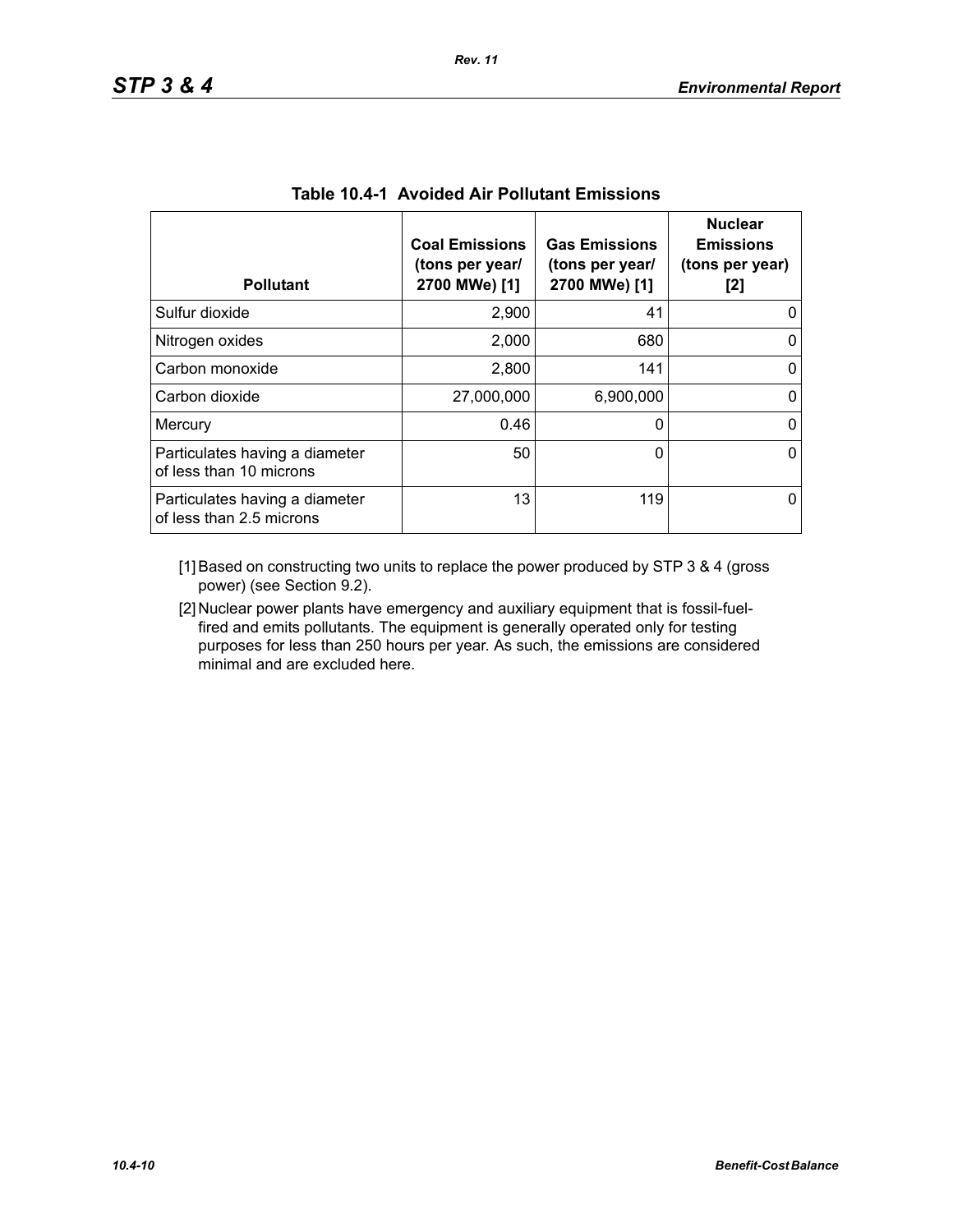| <b>Benefit-Cost Category</b>               | <b>Description</b>                                                                                                                                                                                                                                                                                                                                                                                                                                                                                                                                                                                                                                              |
|--------------------------------------------|-----------------------------------------------------------------------------------------------------------------------------------------------------------------------------------------------------------------------------------------------------------------------------------------------------------------------------------------------------------------------------------------------------------------------------------------------------------------------------------------------------------------------------------------------------------------------------------------------------------------------------------------------------------------|
|                                            | <b>Benefits</b>                                                                                                                                                                                                                                                                                                                                                                                                                                                                                                                                                                                                                                                 |
| Electricity generated                      | 20,000,000 (85% capacity) to 22,000,000 (93% capacity)<br>MW-hours per year                                                                                                                                                                                                                                                                                                                                                                                                                                                                                                                                                                                     |
| Generating capacity                        | 2700 MW (gross)                                                                                                                                                                                                                                                                                                                                                                                                                                                                                                                                                                                                                                                 |
| Fuel diversity and natural gas alternative | Nuclear option to coal- and gas-fired baseload generation                                                                                                                                                                                                                                                                                                                                                                                                                                                                                                                                                                                                       |
| <b>Emissions reduction</b>                 | Avoidance of 41 to 2900 tons per year sulfur dioxide<br>Avoidance of 680 to 2000 tons per year nitrogen oxides<br>Avoidance of 141 to 2800 tons per year carbon monoxide<br>Avoidance of 6,900,000 to 27,000,000 tons per year<br>carbon dioxide<br>Avoidance of 13 to 119 tons per year fine particulates                                                                                                                                                                                                                                                                                                                                                      |
| Advanced Light Water Reactor development   | Maintaining domestic nuclear technology capability as<br>hedge against possible need to control global warming                                                                                                                                                                                                                                                                                                                                                                                                                                                                                                                                                  |
| Tax payments (construction and operation)  | Projected sales tax payments on construction goods at an<br>estimated \$23.9 million per unit, with \$5.8 million due to<br>Bay City and \$18.1 million to the State of Texas over the 7<br>yr construction period.<br>\$4.7 to \$5.4 million in franchise taxes in 2015, the first<br>year of operation for STP 3, and an estimated \$8.6 to<br>\$10.0 million in 2016, when STP 4 comes on line, and in<br>subsequent years.                                                                                                                                                                                                                                  |
| Socioeconomics                             | 2975 direct and 1815 indirect jobs added to local<br>economy during construction.<br>444 direct jobs and 653 indirect jobs added to local<br>economy during operation.<br>The creation of jobs during construction could inject<br>between \$67.6 and \$676 million dollars into the regional<br>economy during the life of the construction project,<br>reduce unemployment by up to 20 percent, and create<br>business opportunities for housing and service-related<br>industries. The operations workforce impact on the<br>regional economy would be estimated at between<br>approximately \$45,000,000 to \$55,000,000 per year in<br>the 50-mile region. |

# **Table 10.4-2 Benefit-Cost Summary**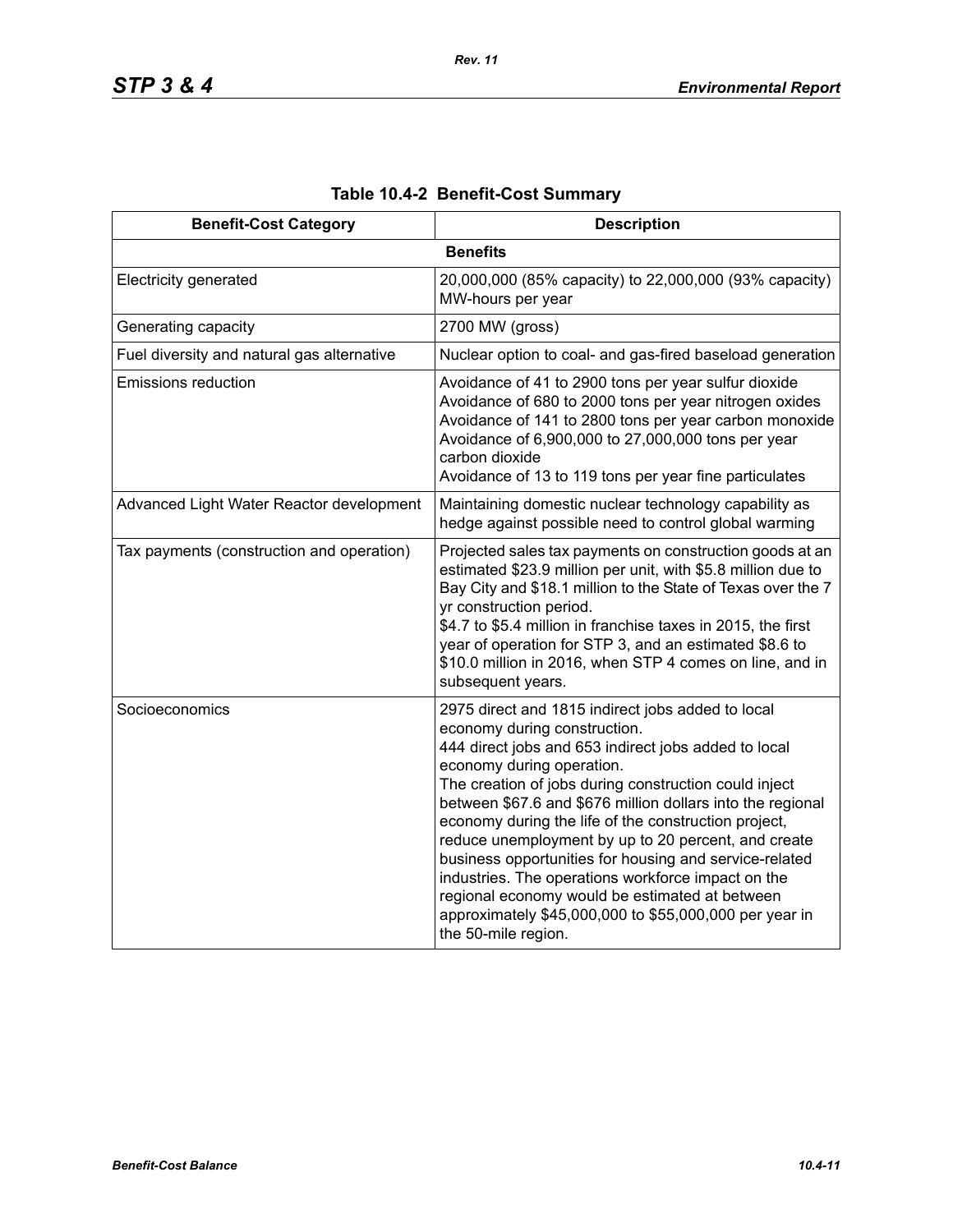| <b>Benefit-Cost Category</b>    | <b>Description</b>                                                                                                                                                                                                                                                                                  |
|---------------------------------|-----------------------------------------------------------------------------------------------------------------------------------------------------------------------------------------------------------------------------------------------------------------------------------------------------|
|                                 | <b>Costs</b>                                                                                                                                                                                                                                                                                        |
| Construction cost               | \$5.4 billion dollars (overnight capital cost)                                                                                                                                                                                                                                                      |
| Operating cost                  | 6.5 cents per kW-hour (levelized cost of electricity)<br>\$60 per kW fixed O&M cost<br>0.435 cents per kW hour nuclear fuel cost<br>\$517 million for decommissioning of one reactor                                                                                                                |
| Land use                        | 90 acres (excluding the Main Cooling Reservoir [MCR])<br>occupied on long-term basis by STP 3 & 4 and associated<br>infrastructure. On-site landfill may restrict future uses of<br>that land.                                                                                                      |
|                                 | Total annual land requirements for fuel cycle support<br>would be 21 permanently committed acres and 160<br>temporarily committed acres per unit.                                                                                                                                                   |
| Hydrology - Groundwater use     | During operations, the expected average rate of<br>groundwater removal for STP 3 & 4 would be 975 gpm for<br>normal operations and 3434 gpm for maximum (peak)<br>operations. During the construction period, dewatering of<br>shallow, water-table aquifer would have only small, local<br>effect. |
| Hydrology - Surface water use   | The expected rate of withdrawal of Colorado River water<br>to replace water losses from the MCR (attributable to STP<br>Units 3 & 4) will be 22,799 gpm for normal two-unit<br>operations and 47,489 gpm during maximum (peak) use<br>operations                                                    |
| Material (per reactor building) | 240,000 yards concrete<br>13,000 tons structural steel<br>2,500,000 linear feet cable for reactor building<br>6,500,000 linear feet of cable for a single reactor<br>55,000 feet of piping having diameter > 2.5 inches<br>17,000 metric tons of uranium                                            |

|  | Table 10.4-2 Benefit-Cost Summary (Continued) |  |  |
|--|-----------------------------------------------|--|--|
|--|-----------------------------------------------|--|--|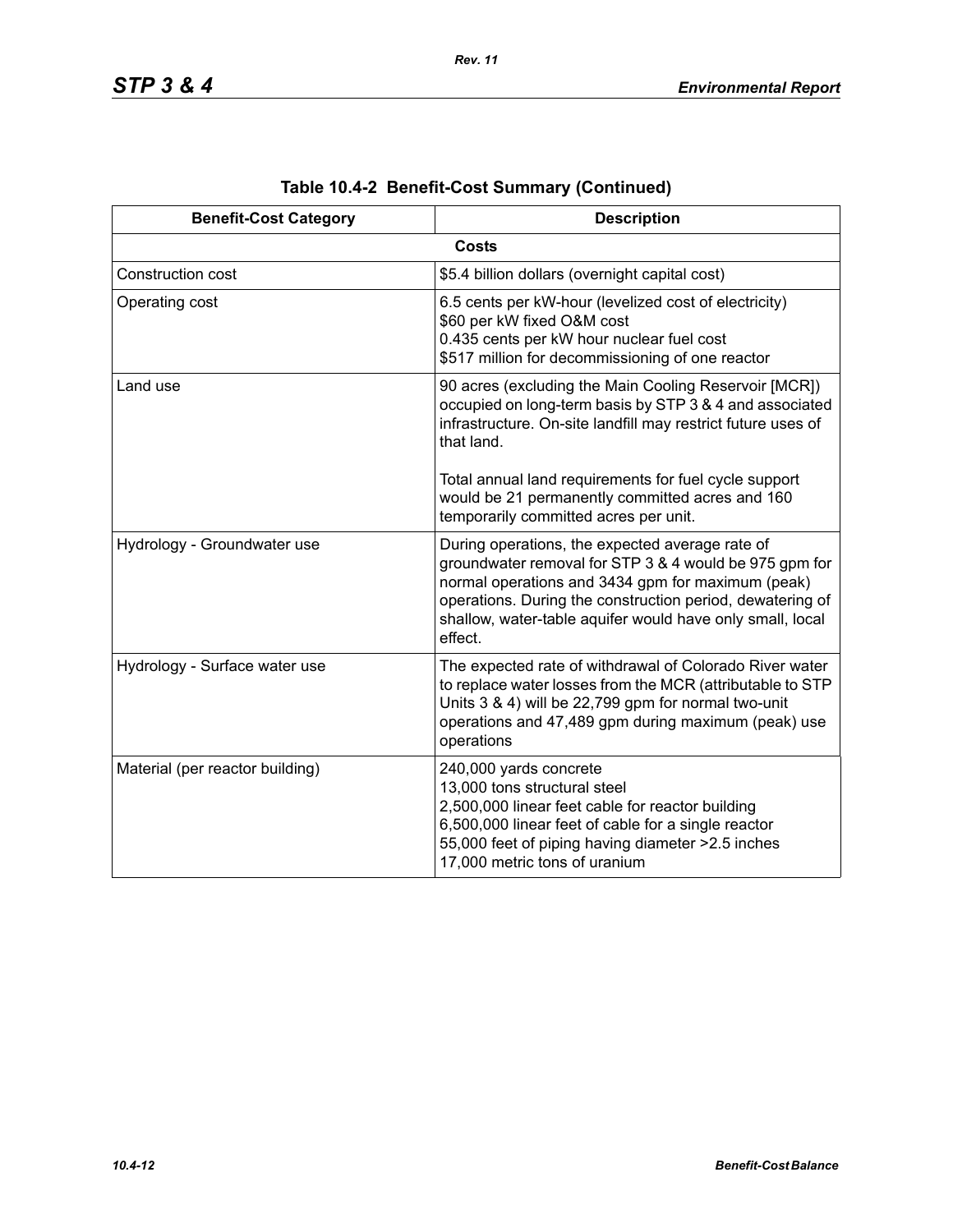| <b>Benefit Category</b>          | Project as<br><b>Proposed</b>                                                                                                                                                                                                                                                                                                                                                                                        | <b>Alternate Site #1</b>                                                                                                                                                    | <b>Alternate Site #2</b>                                                                                                                                                    | <b>Alternate Site #3</b>                                                                                                                                                              | <b>Additional Site #1</b>                                                                                                                                                             | <b>Additional Site #2</b>                                                                                                                                                             |
|----------------------------------|----------------------------------------------------------------------------------------------------------------------------------------------------------------------------------------------------------------------------------------------------------------------------------------------------------------------------------------------------------------------------------------------------------------------|-----------------------------------------------------------------------------------------------------------------------------------------------------------------------------|-----------------------------------------------------------------------------------------------------------------------------------------------------------------------------|---------------------------------------------------------------------------------------------------------------------------------------------------------------------------------------|---------------------------------------------------------------------------------------------------------------------------------------------------------------------------------------|---------------------------------------------------------------------------------------------------------------------------------------------------------------------------------------|
| <b>Description of</b><br>Project | STP Units 3 & 4                                                                                                                                                                                                                                                                                                                                                                                                      | <b>Proposed Project</b><br>at Red 2 Site<br>(Greenfield)                                                                                                                    | <b>Proposed Project</b><br>at Allens Creek<br>Site (Greenfield)                                                                                                             | <b>Proposed Project</b><br>at Trinity 2 Site<br>(Greenfield)                                                                                                                          | <b>Proposed Project</b><br>at Malakoff Site<br>(Greenfield)                                                                                                                           | <b>Proposed Project</b><br>at Limestone Site<br>(Greenfield)                                                                                                                          |
|                                  |                                                                                                                                                                                                                                                                                                                                                                                                                      |                                                                                                                                                                             | <b>Monetary Benefits</b>                                                                                                                                                    |                                                                                                                                                                                       |                                                                                                                                                                                       |                                                                                                                                                                                       |
| Electricity<br>Generated         |                                                                                                                                                                                                                                                                                                                                                                                                                      | The following description applies to all proposed/alternate/additional sites.<br>20,000,000 to 22,000,000 MW-hours per year                                                 |                                                                                                                                                                             |                                                                                                                                                                                       |                                                                                                                                                                                       |                                                                                                                                                                                       |
| Generating<br>Capacity           | 2,700 MW                                                                                                                                                                                                                                                                                                                                                                                                             | The following description applies to all proposed/alternate/additional sites.                                                                                               |                                                                                                                                                                             |                                                                                                                                                                                       |                                                                                                                                                                                       |                                                                                                                                                                                       |
|                                  |                                                                                                                                                                                                                                                                                                                                                                                                                      |                                                                                                                                                                             | <b>State and Local Tax Payments</b>                                                                                                                                         |                                                                                                                                                                                       |                                                                                                                                                                                       |                                                                                                                                                                                       |
| <b>During Construction</b>       | During the 7-year<br>construction period<br>for STP 3&4, NRG<br>would not pay<br>franchise tax, but<br>would pay<br>additional property<br>taxes, and state will<br>see an increase in<br>sales tax revenues.<br>Projected sales tax<br>payments on<br>construction goods<br>at an estimated<br>\$23.9 million per<br>unit, with \$5.8<br>million due to Bay<br>City and \$18.1<br>million to the State<br>of Texas. | During the 7-year<br>construction period,<br>additional property<br>tax will be paid to<br>Fannin County and<br>the state will see an<br>increase in sales<br>tax revenues. | During the 7-year<br>construction period,<br>additional property<br>tax will be paid to<br>Austin County and<br>the state will see an<br>increase in sales<br>tax revenues. | During the 7-year<br>construction period,<br>additional property<br>tax will be paid to<br><b>Freestone County</b><br>and the state will<br>see an increase in<br>sales tax revenues. | During the 7-year<br>construction period,<br>additional property<br>tax will be paid to<br><b>Henderson County</b><br>and the state will<br>see an increase in<br>sales tax revenues. | During the 7-year<br>construction period,<br>additional property<br>tax will be paid to<br><b>Freestone County</b><br>and the state will<br>see an increase in<br>sales tax revenues. |

*STP 3 & 4*

 $10.4 - 13$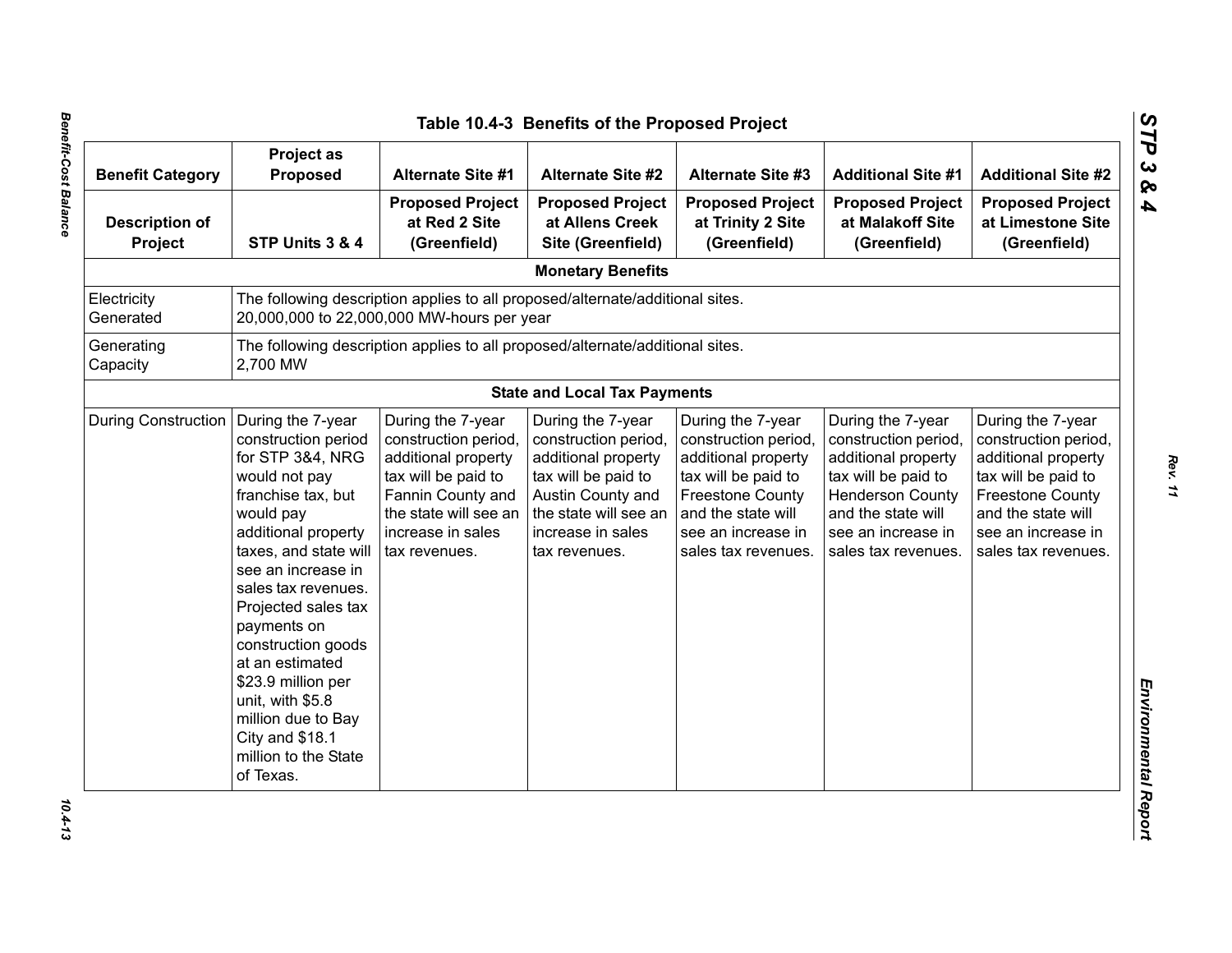|                                                              |                                                                                                                                                                                                                           | Table 10.4-3 Benefits of the Proposed Project (Continued)                                                                                    |                                                                                               |                                                                                                                                                                                                                                                            |                                                                                                  |                                                                                                  |
|--------------------------------------------------------------|---------------------------------------------------------------------------------------------------------------------------------------------------------------------------------------------------------------------------|----------------------------------------------------------------------------------------------------------------------------------------------|-----------------------------------------------------------------------------------------------|------------------------------------------------------------------------------------------------------------------------------------------------------------------------------------------------------------------------------------------------------------|--------------------------------------------------------------------------------------------------|--------------------------------------------------------------------------------------------------|
| <b>Benefit Category</b>                                      | <b>Project as</b><br>Proposed                                                                                                                                                                                             | <b>Alternate Site #1</b>                                                                                                                     | <b>Alternate Site #2</b>                                                                      | <b>Alternate Site #3</b>                                                                                                                                                                                                                                   | <b>Additional Site #1</b>                                                                        | <b>Additional Site #2</b>                                                                        |
| <b>Description of</b><br>Project                             | STP Units 3 & 4                                                                                                                                                                                                           | <b>Proposed Project</b><br>at Red 2 Site<br>(Greenfield)                                                                                     | <b>Proposed Project</b><br>at Allens Creek<br>Site (Greenfield)                               | <b>Proposed Project</b><br>at Trinity 2 Site<br>(Greenfield)                                                                                                                                                                                               | <b>Proposed Project</b><br>at Malakoff Site<br>(Greenfield)                                      | <b>Proposed Project</b><br>at Limestone Site<br>(Greenfield)                                     |
| <b>During Operations</b>                                     | \$4.7 to \$5.4 million<br>in franchise taxes in<br>2015, the first year<br>of operation for STP<br>3, and an estimated<br>\$8.6 to \$10.0 million<br>in 2016, when STP<br>4 comes on line,<br>and in subsequent<br>years. | During operation,<br>tax payments for<br>the 2 new units will<br>be made to Fannin<br>County.                                                | During operation,<br>tax payments for<br>the 2 new units will<br>be made to Austin<br>County. | During operation,<br>tax payments for<br>the 2 new units will<br>be made to<br>Freestone County.                                                                                                                                                           | During operation,<br>tax payments for<br>the 2 new units will<br>be made to<br>Henderson County. | During operation,<br>tax payments for<br>the 2 new units will<br>be made to<br>Freestone County. |
|                                                              |                                                                                                                                                                                                                           |                                                                                                                                              | <b>Effects on Regional Productivity</b>                                                       |                                                                                                                                                                                                                                                            |                                                                                                  |                                                                                                  |
| <b>During Construction</b>                                   | project.                                                                                                                                                                                                                  | The following description applies to all proposed/alternate/additional sites.                                                                |                                                                                               | 5,950 direct jobs (2,975 would in-migrate) and 1,815 indirect jobs added to local economy. The creation of jobs during<br>construction could inject between \$67.6 and \$676 million dollars into the regional economy during the life of the construction |                                                                                                  |                                                                                                  |
| <b>During Operation</b>                                      |                                                                                                                                                                                                                           | The following description applies to all proposed/alternate/additional sites.<br>estimated at between \$45,090,864 to \$55,064,880 per year. |                                                                                               | 888 direct jobs and 1,305 indirect jobs added to local economy. The operations workforce impact on the regional economy is                                                                                                                                 |                                                                                                  |                                                                                                  |
|                                                              |                                                                                                                                                                                                                           |                                                                                                                                              | <b>Technical and Other Non-Monetary Benefits</b>                                              |                                                                                                                                                                                                                                                            |                                                                                                  |                                                                                                  |
| <b>Fuel Diversity</b>                                        |                                                                                                                                                                                                                           | The following description applies to all proposed/alternate/additional sites.<br>Nuclear option to coal- and gas-fired baseload generation.  |                                                                                               |                                                                                                                                                                                                                                                            |                                                                                                  |                                                                                                  |
| Emissions<br>Reduction                                       |                                                                                                                                                                                                                           | The following description applies to all proposed/alternate/additional sites.                                                                |                                                                                               | Avoidance of 41 to 2,900 tons per year sulfur dioxide, 680 to 2,000 tons per year nitrogen oxides; 141 to 2,800 tons per year<br>carbon monoxide; 6,900,000 to 27,000,000 tons per year carbon dioxide; 13 to 119 tons per year fine particulates.         |                                                                                                  |                                                                                                  |
| <b>Advanced Light</b><br><b>Water Reactor</b><br>Development |                                                                                                                                                                                                                           | The following description applies to all proposed/alternate/additional sites.                                                                |                                                                                               | Maintaining domestic nuclear technology capability as hedge against possible need to control global warming.                                                                                                                                               |                                                                                                  |                                                                                                  |

*10.4-14*

*Benefit-Cost Balance* 

**Benefit-Cost Balance** 

*STP 3 & 4*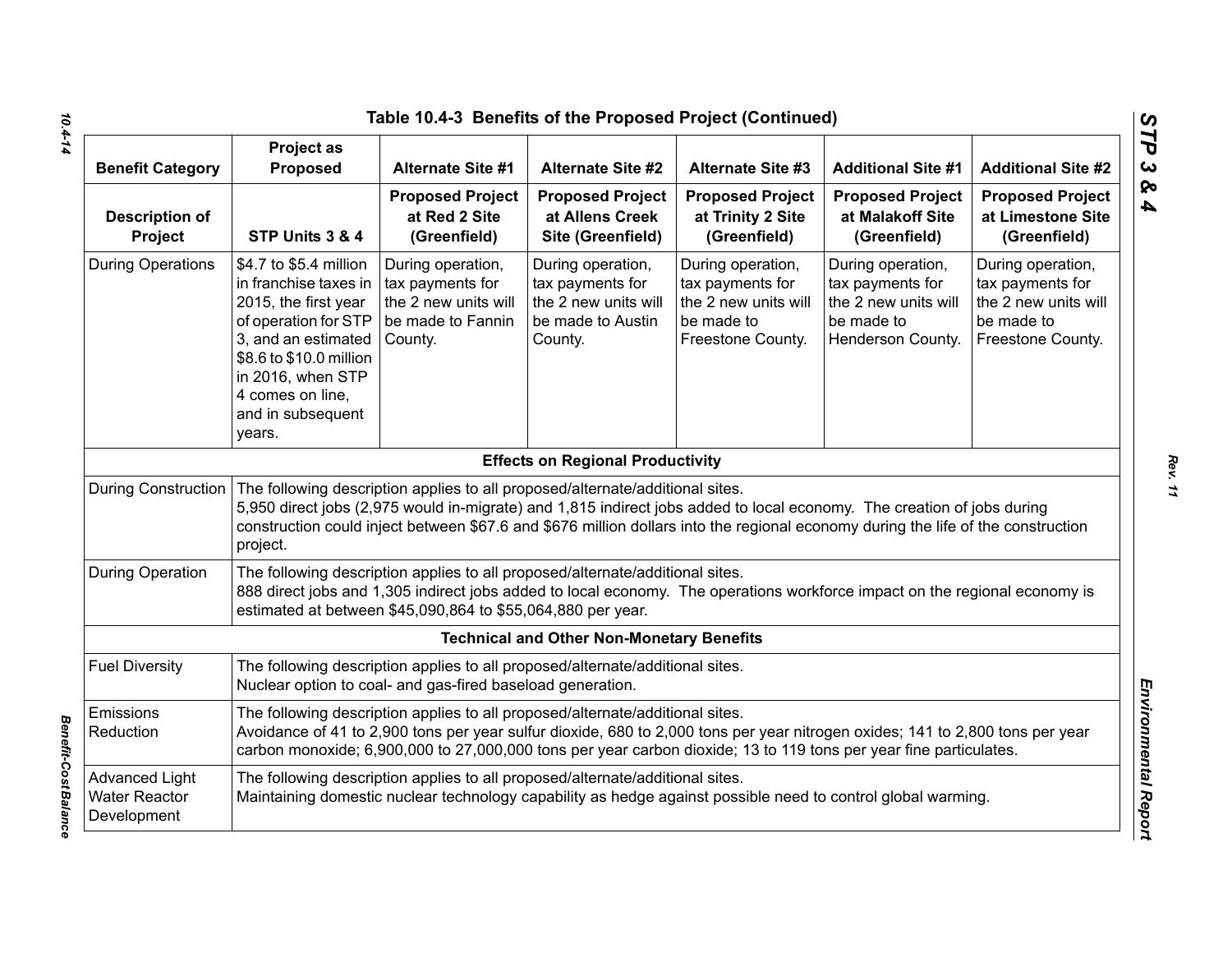| Category              | <b>Alternate Site #1</b>       | <b>Alternate Site #2</b><br><b>Additional Site #1</b><br><b>Alternate Site #3</b> |                              | <b>Additional Site #2</b>    |                               |
|-----------------------|--------------------------------|-----------------------------------------------------------------------------------|------------------------------|------------------------------|-------------------------------|
|                       |                                | <b>Proposed Project at</b>                                                        | <b>Proposed Project at</b>   | <b>Proposed Project at</b>   | <b>Proposed Project at</b>    |
| <b>Description of</b> | <b>Proposed Project at</b>     | <b>Allens Creek Site</b>                                                          | <b>Trinity 2 Site</b>        | <b>Malakoff Site</b>         | <b>Limestone Site</b>         |
| Project               | <b>Red 2 Site (Greenfield)</b> | (Greenfield)                                                                      | (Greenfield)                 | (Greenfield)                 | (Greenfield)                  |
|                       |                                |                                                                                   | <b>Construction-Related</b>  |                              |                               |
| Land Use              | Adverse Impact-                | Adverse Impact-                                                                   | Adverse Impact-              | Adverse Impact-              | Adverse Impact-               |
|                       | Approximately 2,500 acres      | Approximately 10,300 acres                                                        | Approximately 2,500 acres    | Approximately 3,100 acres    | Approximately 4,000 acres     |
|                       | of the site would be           | of the site would be                                                              | of the site would be         | of the site would be         | of the site would be          |
|                       | disturbed during               | disturbed during                                                                  | disturbed during             | disturbed during             | disturbed during              |
|                       | construction (including        | construction. This includes                                                       | construction (including      | construction (including      | construction (including       |
|                       | construction of a cooling      | 9,500 acres (cumulative) for                                                      | construction of a cooling    | construction of a cooling    | construction of a cooling     |
|                       | reservoir up to 1,700-acres    | a cooling water reservoir to                                                      | reservoir up to 1,700-acres  | reservoir up to 2,300-acres  | reservoir up to 3,200-acres   |
|                       | in size, based on existing     | support the nuclear plant                                                         | in size, based on existing   | in size, based on existing   | in size, based on existing    |
|                       | topography).                   | combined with a water                                                             | topography).                 | topography).                 | topography).                  |
|                       | Land devoted to                | supply reservoir currently                                                        | Land devoted to              | Land devoted to              | Land devoted to               |
|                       | construction of access         | planned for the same                                                              | construction of access       | construction of access       | construction of makeup        |
|                       | roads (20 acres), rail spur    | location by the Brazos River                                                      | roads (27 acres), rail spur  | roads (29 acres), rail spur  | water intake line (582 acres) |
|                       | line (26 acres), and makeup    | Authority to supply future                                                        | line (120 acres), and        | line (16 acres), and makeup  | would not be available for    |
|                       | water intake line (35 acres)   | water supply needs of the                                                         | makeup water intake line     | water intake line (42 acres) | other uses.                   |
|                       | would not be available for     | City of Houston; the                                                              | (36 acres), would not be     | would not be available for   | Mitigation Measure -          |
|                       | other uses.                    | proposed reservoir size is                                                        | available for other uses.    | other uses.                  | Comply with applicable        |
|                       | Mitigation Measure -           | based in part on existing                                                         | Mitigation Measure -         | Mitigation Measure -         | laws, regulations, zoning     |
|                       | Comply with applicable         | topography.                                                                       | Comply with applicable       | Comply with applicable       | and permit requirements       |
|                       | laws, regulations, zoning      | Land devoted to                                                                   | laws, regulations, zoning    | laws, regulations, zoning    | and use good engineering      |
|                       | and permit requirements        | construction of access                                                            | and permit requirements      | and permit requirements      | construction practices (Best  |
|                       | and use good engineering       | roads (11 acres), rail spur                                                       | and use good engineering     | and use good engineering     | Management Practices or       |
|                       | construction practices (Best   | line (5 acres), and makeup                                                        | construction practices (Best | construction practices (Best | BMP). Implement               |
|                       | Management Practices or        | water intake line (36 acres)                                                      | Management Practices or      | Management Practices or      | environmental controls        |
|                       | BMP). Implement                | would not be available for                                                        | BMP). Implement              | BMP). Implement              | required in a Stormwater      |
|                       | environmental controls         | other uses.                                                                       | environmental controls       | environmental controls       | Pollution Protection Plan     |
|                       | required in a Stormwater       | Mitigation Measure -                                                              | required in a Stormwater     | required in a Stormwater     | (SWPPP) such as weekly        |
|                       | Pollution Protection Plan      | Comply with applicable                                                            | Pollution Protection Plan    | Pollution Protection Plan    | compliance inspections,       |
|                       | (SWPPP) such as weekly         | laws, regulations, zoning                                                         | (SWPPP) such as weekly       | (SWPPP) such as weekly       | documentation of runoff       |
|                       | compliance inspections,        | and permit requirements                                                           | compliance inspections,      | compliance inspections,      | controls, etc. Restrict       |
|                       | documentation of runoff        | and use good engineering                                                          | documentation of runoff      | documentation of runoff      | construction to designated    |
|                       | controls, etc. Restrict        | construction practices (Best                                                      | controls, etc. Restrict      | controls, etc. Restrict      | areas within the site. Re-    |

# **Benefit-Cost Balance** *Benefit-Cost Balance 10.4-15*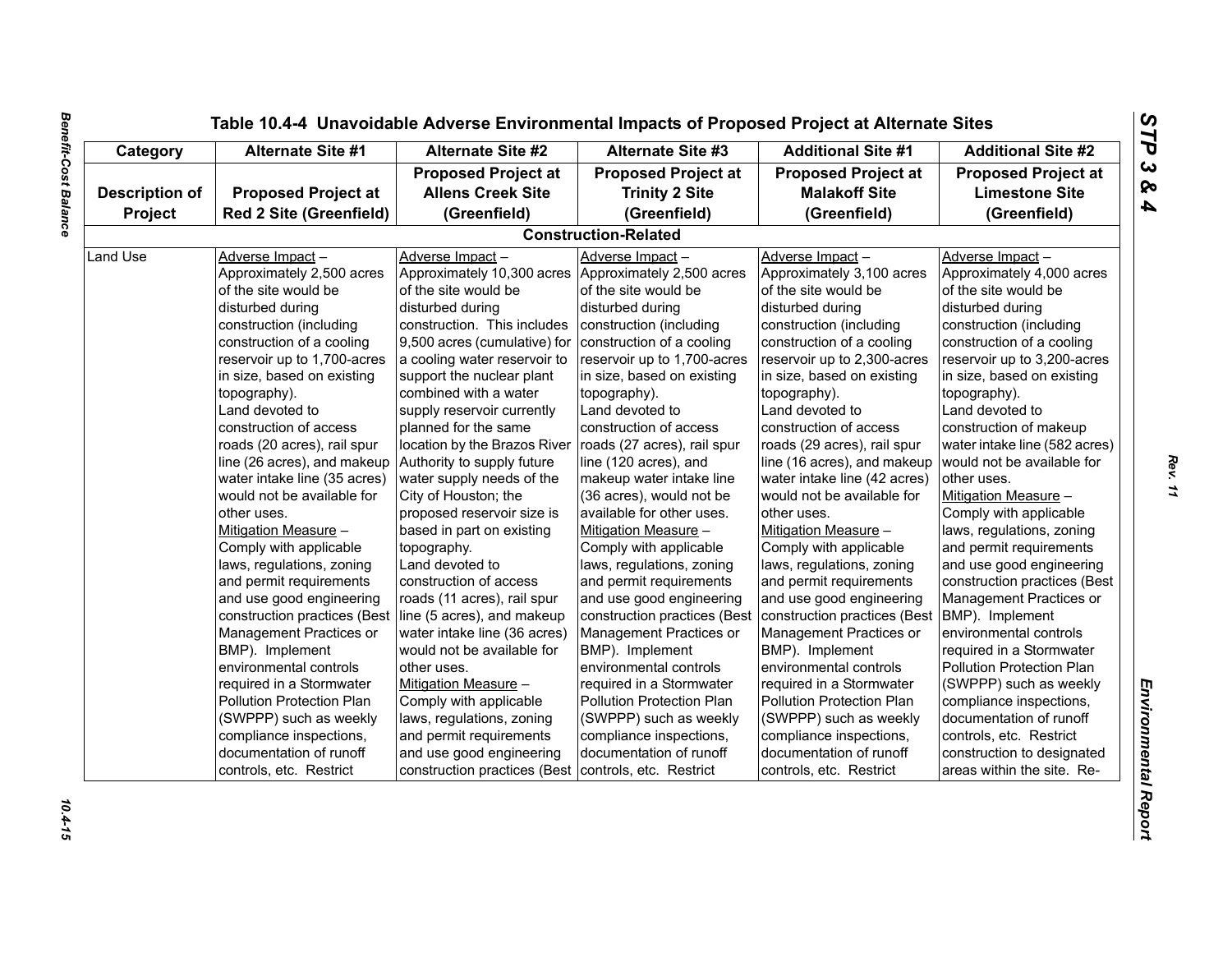| Category                       | <b>Alternate Site #1</b>                                                                                                                                                                                                                                                                                                                                                                                                                                                                                                                                          | <b>Alternate Site #2</b>                                                                                                                                                                                                                                                                                                                                                                                                                                                                                                                                       | Alternate Site #3                                                                                                                                                                                                                                                                                                                                                                                                                                                                                                                                                     | <b>Additional Site #1</b>                                                                                                                                                                                                                                                                                                                                                                                                                                                                                                                                         | <b>Additional Site #2</b>                                                                                                                                                                                                                                                                                                                                                                                                                                                                                                                                            |
|--------------------------------|-------------------------------------------------------------------------------------------------------------------------------------------------------------------------------------------------------------------------------------------------------------------------------------------------------------------------------------------------------------------------------------------------------------------------------------------------------------------------------------------------------------------------------------------------------------------|----------------------------------------------------------------------------------------------------------------------------------------------------------------------------------------------------------------------------------------------------------------------------------------------------------------------------------------------------------------------------------------------------------------------------------------------------------------------------------------------------------------------------------------------------------------|-----------------------------------------------------------------------------------------------------------------------------------------------------------------------------------------------------------------------------------------------------------------------------------------------------------------------------------------------------------------------------------------------------------------------------------------------------------------------------------------------------------------------------------------------------------------------|-------------------------------------------------------------------------------------------------------------------------------------------------------------------------------------------------------------------------------------------------------------------------------------------------------------------------------------------------------------------------------------------------------------------------------------------------------------------------------------------------------------------------------------------------------------------|----------------------------------------------------------------------------------------------------------------------------------------------------------------------------------------------------------------------------------------------------------------------------------------------------------------------------------------------------------------------------------------------------------------------------------------------------------------------------------------------------------------------------------------------------------------------|
|                                |                                                                                                                                                                                                                                                                                                                                                                                                                                                                                                                                                                   | <b>Proposed Project at</b>                                                                                                                                                                                                                                                                                                                                                                                                                                                                                                                                     | <b>Proposed Project at</b>                                                                                                                                                                                                                                                                                                                                                                                                                                                                                                                                            | <b>Proposed Project at</b>                                                                                                                                                                                                                                                                                                                                                                                                                                                                                                                                        | <b>Proposed Project at</b>                                                                                                                                                                                                                                                                                                                                                                                                                                                                                                                                           |
| <b>Description of</b>          | <b>Proposed Project at</b>                                                                                                                                                                                                                                                                                                                                                                                                                                                                                                                                        | <b>Allens Creek Site</b>                                                                                                                                                                                                                                                                                                                                                                                                                                                                                                                                       | <b>Trinity 2 Site</b>                                                                                                                                                                                                                                                                                                                                                                                                                                                                                                                                                 | <b>Malakoff Site</b>                                                                                                                                                                                                                                                                                                                                                                                                                                                                                                                                              | <b>Limestone Site</b>                                                                                                                                                                                                                                                                                                                                                                                                                                                                                                                                                |
| Project                        | <b>Red 2 Site (Greenfield)</b>                                                                                                                                                                                                                                                                                                                                                                                                                                                                                                                                    | (Greenfield)                                                                                                                                                                                                                                                                                                                                                                                                                                                                                                                                                   | (Greenfield)                                                                                                                                                                                                                                                                                                                                                                                                                                                                                                                                                          | (Greenfield)                                                                                                                                                                                                                                                                                                                                                                                                                                                                                                                                                      | (Greenfield)                                                                                                                                                                                                                                                                                                                                                                                                                                                                                                                                                         |
| <b>Land Use</b><br>(continued) | construction to designated<br>areas within the site. Re-<br>contour and re-vegetate<br>land used for temporary<br>construction purposes.<br>Identify and avoid wetlands<br>to the extent possible<br>(although no high quality<br>wetlands were identified on<br>the site). Install fencing<br>around wetlands during<br>construction to protect<br>against inadvertent<br>excursion into the area.<br>Stabilize and contour<br>permanently disturbed<br>locations in accordance with<br>design specifications.<br>Unavoidable Adverse<br>Environmental Impacts - | Management Practices or<br>BMP). Implement<br>environmental controls<br>required in a Stormwater<br>Pollution Protection Plan<br>(SWPPP) such as weekly<br>compliance inspections,<br>documentation of runoff<br>controls, etc. Restrict<br>construction to designated<br>areas within the site. Re-<br>contour and re-vegetate<br>land used for temporary<br>construction purposes.<br>Identify and avoid wetlands<br>to the extent possible (high<br>quality wetlands would be<br>affected by reservoir<br>construction). Install<br>fencing around wetlands | construction to designated<br>areas within the site. Re-<br>contour and re-vegetate<br>land used for temporary<br>construction purposes.<br>Identify and avoid wetlands<br>to the extent possible (high<br>quality wetlands would be<br>impacted by reservoir<br>construction). Install<br>fencing around wetlands<br>during construction to<br>protect against inadvertent<br>excursion into the area.<br>Stabilize and contour<br>permanently disturbed<br>locations in accordance with<br>design specifications.<br>Unavoidable Adverse<br>Environmental Impacts - | construction to designated<br>areas within the site. Re-<br>contour and re-vegetate<br>land used for temporary<br>construction purposes.<br>Identify and avoid wetlands<br>to the extent possible<br>(although no high quality<br>wetlands were identified on<br>the site). Install fencing<br>around wetlands during<br>construction to protect<br>against inadvertent<br>excursion into the area.<br>Stabilize and contour<br>permanently disturbed<br>locations in accordance with<br>design specifications.<br>Unavoidable Adverse<br>Environmental Impacts - | contour and re-vegetate<br>land used for temporary<br>construction purposes.<br>Identify and avoid wetlands<br>to the extent possible<br>(although no high quality<br>wetlands were identified on<br>the site). Install fencing<br>around wetlands during<br>construction to protect<br>against inadvertent<br>excursion into the area.<br>Stabilize and contour<br>permanently disturbed<br>locations in accordance with<br>design specifications.<br>Unavoidable Adverse<br><b>Environmental Impacts -</b><br>Areas within the exclusion<br>zone would be excluded |
|                                | Areas within the exclusion<br>zone would be excluded<br>from future agricultural and<br>recreational use. Small to<br>moderate unavoidable<br>adverse impacts would be<br>expected during<br>construction of the plant.                                                                                                                                                                                                                                                                                                                                           | during construction to<br>protect against inadvertent<br>excursion into the area.<br>Stabilize and contour<br>permanently disturbed<br>locations in accordance with<br>design specifications.<br>Unavoidable Adverse<br>Environmental Impacts -<br>Areas within the exclusion<br>zone (if necessary) would<br>be excluded from future<br>agricultural and recreational                                                                                                                                                                                         | Areas within the exclusion<br>zone would be excluded<br>from future agricultural and<br>recreational use. Small to<br>moderate unavoidable<br>adverse impacts would be<br>expected during<br>construction of the plant.                                                                                                                                                                                                                                                                                                                                               | Areas within the exclusion<br>zone would be excluded<br>from future agricultural and<br>recreational use. Small to<br>moderate unavoidable<br>adverse impacts would be<br>expected during<br>construction of the plant,<br>depending on final size of<br>reservoir and extent to<br>which forested areas are<br>affected.                                                                                                                                                                                                                                         | from future agricultural and<br>recreational use. Small<br>unavoidable adverse<br>impacts would be expected<br>during construction within<br>immediate site footprint<br>(since most of area has<br>been previously disturbed);<br>small to moderate adverse<br>impacts at reservoir site<br>depending on final size of<br>reservoir and extent to<br>which forested areas are                                                                                                                                                                                       |

*Benefit-Cost Balance* 

**Benefit-Cost Balance**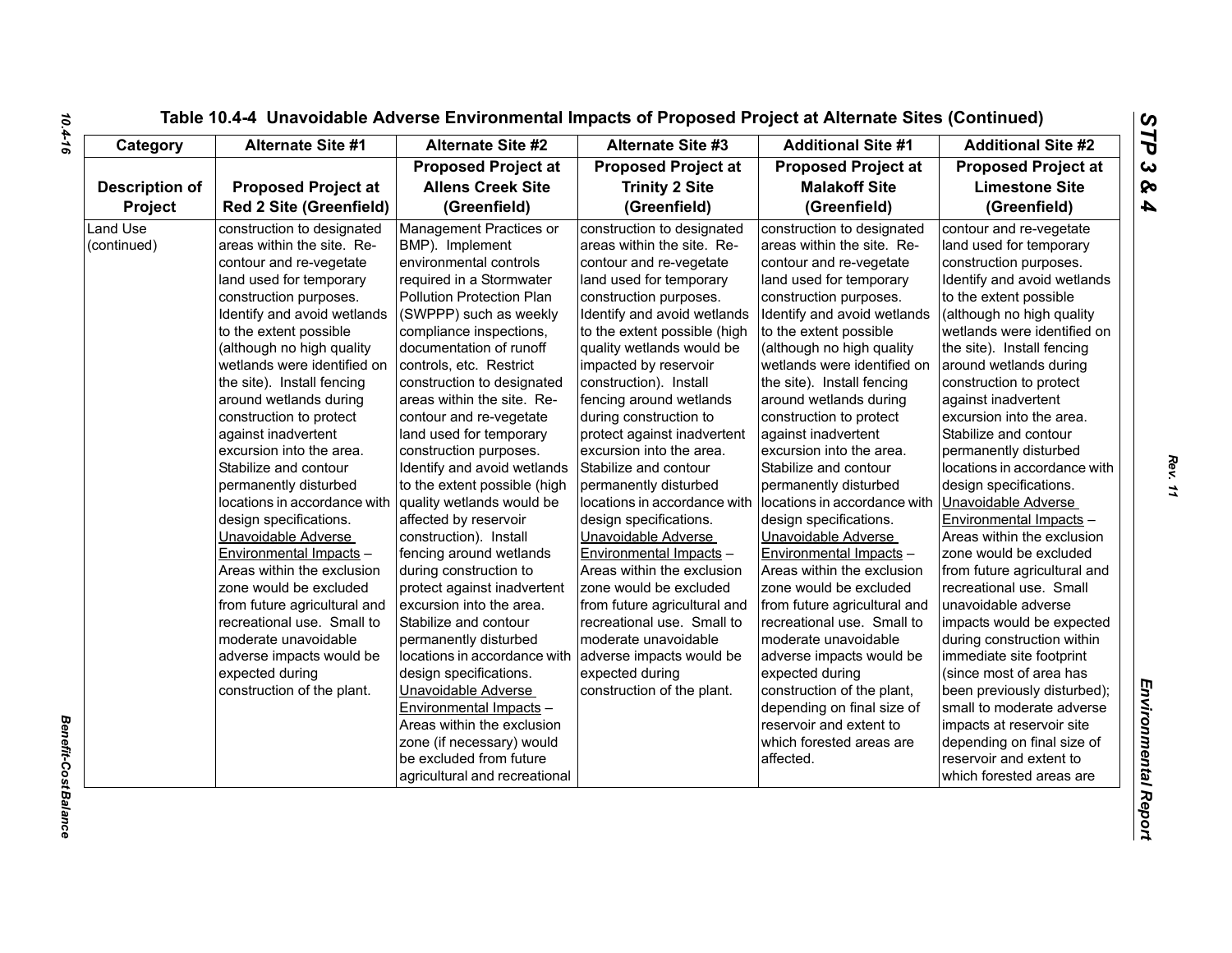| Category              | <b>Alternate Site #1</b>                                                          | <b>Alternate Site #2</b>        | <b>Alternate Site #3</b>                                     | <b>Additional Site #1</b>                          | <b>Additional Site #2</b>                            |
|-----------------------|-----------------------------------------------------------------------------------|---------------------------------|--------------------------------------------------------------|----------------------------------------------------|------------------------------------------------------|
|                       | <b>Proposed Project at</b>                                                        |                                 | <b>Proposed Project at</b>                                   | <b>Proposed Project at</b>                         | <b>Proposed Project at</b>                           |
| <b>Description of</b> | <b>Proposed Project at</b>                                                        | <b>Allens Creek Site</b>        | <b>Trinity 2 Site</b>                                        | <b>Malakoff Site</b>                               | <b>Limestone Site</b>                                |
| Project               | <b>Red 2 Site (Greenfield)</b>                                                    | (Greenfield)                    | (Greenfield)                                                 | (Greenfield)                                       | (Greenfield)                                         |
| Land Use              |                                                                                   | use. Moderate to large          |                                                              |                                                    | affected.                                            |
| (continued)           |                                                                                   | unavoidable adverse             |                                                              |                                                    |                                                      |
|                       |                                                                                   | impacts would be expected       |                                                              |                                                    |                                                      |
|                       |                                                                                   | during construction of the      |                                                              |                                                    |                                                      |
|                       |                                                                                   | plant (considering              |                                                              |                                                    |                                                      |
|                       |                                                                                   | cumulative impacts from         |                                                              |                                                    |                                                      |
|                       |                                                                                   | planned construction of         |                                                              |                                                    |                                                      |
|                       |                                                                                   | water supply reservoir at       |                                                              |                                                    |                                                      |
|                       |                                                                                   | same location).                 |                                                              |                                                    |                                                      |
| Land Use              | Adverse Impact - Three                                                            | Adverse Impact - Three          | Adverse Impact - Three                                       | Adverse Impact - Three                             | Adverse Impact - Three                               |
| (Transmission)        | new 345-kilovolt                                                                  | new 345-kilovolt                | new 345-kilovolt                                             | new 345-kilovolt                                   | new 345-kilovolt                                     |
|                       | transmission lines would be                                                       | transmission lines would be     | transmission lines would be                                  | transmission lines would be                        | transmission lines would be                          |
|                       | required in a new 200-foot                                                        | required, each in a new         | required in a new 200-foot                                   | required, each in a new                            | required in a new 200-foot                           |
|                       | wide corridor. Construction                                                       | 200-foot wide corridor.         | wide corridor. Construction                                  | 200-foot wide corridor.                            | wide corridor. Construction                          |
|                       | of new transmission line                                                          | Construction of new             | of new transmission line                                     | Construction of new                                | of new transmission lines                            |
|                       | corridor (120 acres) would                                                        | transmission line corridors     | corridor (120 acres) would                                   | transmission line corridors                        | corridors (total of 24 acres)                        |
|                       | occur in an area consisting                                                       | (2,060 acres) would be          | occur in area consisting                                     | (total of 970 acres) would                         | would be required.                                   |
|                       | primarily of pasture and                                                          | required.                       | primarily of open pasture                                    | require new right-of-way,                          | Mitigation Measure - The                             |
|                       | crops.                                                                            | Mitigation Measure - Where      | and woodland.                                                | and would occur in an area                         | proposed site is                                     |
|                       | Mitigation Measure – Where possible select corridors<br>possible select corridors | that follow existing rights-of- | Mitigation Measure - Where                                   | consisting primarily of<br>farmland and woodlands. | approximately 1 mile east of                         |
|                       | that follow existing rights-of-                                                   | way. Avoid impacts to           | possible select corridors<br>that follow existing rights-of- | Mitigation Measure - Where                         | the existing Limestone<br>power plant where multiple |
|                       | way. Avoid impacts to                                                             | streams, ponds, reservoirs      | way. Avoid impacts to                                        | possible select corridors                          | 345 kV connections exist.                            |
|                       | streams, ponds, reservoirs                                                        | and wetlands. If required,      | streams, ponds, reservoirs                                   | that follow existing rights-of-                    | Once at the Limestone                                |
|                       | and wetlands. If required,                                                        | conduct siting study that       | and wetlands. If required,                                   | way. Avoid impacts to                              | plant, it is assumed that the                        |
|                       | conduct siting study that                                                         | takes into account              | conduct siting study that                                    | streams, ponds, reservoirs                         | lines could parallel existing                        |
|                       | takes into account                                                                | environmental impacts.          | takes into account                                           | and wetlands. If required,                         | ROW (with potential need                             |
|                       | environmental impacts.                                                            | Incorporate                     | environmental impacts.                                       | conduct siting study that                          | for expansion). Minimal                              |
|                       | Incorporate                                                                       | recommendations of federal      | Incorporate                                                  | takes into account                                 | impact given the short                               |
|                       | recommendations of federal                                                        | and state agencies into         | recommendations of federal                                   | environmental impacts.                             | distance between site and                            |
|                       | and state agencies into                                                           | route selections. Site new      | and state agencies into                                      | Incorporate                                        | transmission tie-in, and area                        |
|                       | route selection decisions.                                                        | corridors to avoid state or     | route selection decisions.                                   | recommendations of federal                         | has been previously                                  |
|                       | Route new corridors to                                                            | federal parks, and critical or  | Route new corridors to                                       | and state agencies into                            | disturbed. Additional siting                         |
|                       | avoid state or federal parks,                                                     | sensitive habitats or species   | avoid state or federal parks,                                | route selection decisions.                         | study not expected to be                             |
|                       | and critical or sensitive                                                         | as much as possible.            | and critical or sensitive                                    | Route new corridors to                             | required. Restrict                                   |

 $10.4 - 17$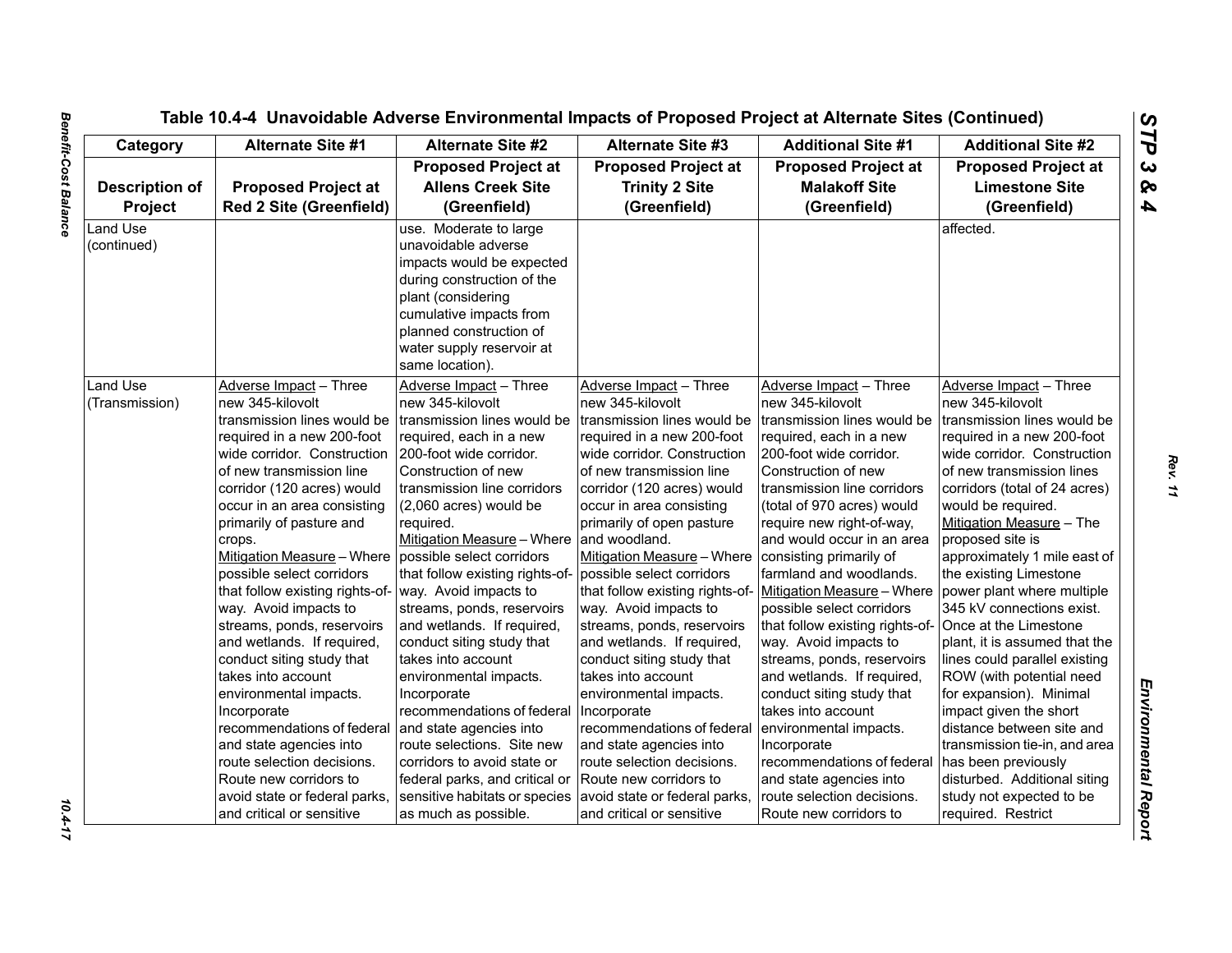| Table 10.4-4 Unavoidable Adverse Environmental Impacts of Proposed Project at Alternate Sites (Continued) |  |  |  |
|-----------------------------------------------------------------------------------------------------------|--|--|--|
|-----------------------------------------------------------------------------------------------------------|--|--|--|

| Category                                         | <b>Alternate Site #1</b>                                                                                                                                                                                                                                                                                                                                                                                                                                                                                                                                                                       | <b>Alternate Site #2</b>                                                                                                                                                                                                                                                                                                                                                                                                                                                                                                               | <b>Alternate Site #3</b>                                                                                                                                                                                                                                                                                                                                                                                                                                                                                                                                                                | <b>Additional Site #1</b>                                                                                                                                                                                                                                                                                                                                                                                                                                                                                                                                                                                                                                                                                                                               | <b>Additional Site #2</b>                                                                                                                                                                                                                                                                                                                                                                                                                                                                                                                                                                                            |
|--------------------------------------------------|------------------------------------------------------------------------------------------------------------------------------------------------------------------------------------------------------------------------------------------------------------------------------------------------------------------------------------------------------------------------------------------------------------------------------------------------------------------------------------------------------------------------------------------------------------------------------------------------|----------------------------------------------------------------------------------------------------------------------------------------------------------------------------------------------------------------------------------------------------------------------------------------------------------------------------------------------------------------------------------------------------------------------------------------------------------------------------------------------------------------------------------------|-----------------------------------------------------------------------------------------------------------------------------------------------------------------------------------------------------------------------------------------------------------------------------------------------------------------------------------------------------------------------------------------------------------------------------------------------------------------------------------------------------------------------------------------------------------------------------------------|---------------------------------------------------------------------------------------------------------------------------------------------------------------------------------------------------------------------------------------------------------------------------------------------------------------------------------------------------------------------------------------------------------------------------------------------------------------------------------------------------------------------------------------------------------------------------------------------------------------------------------------------------------------------------------------------------------------------------------------------------------|----------------------------------------------------------------------------------------------------------------------------------------------------------------------------------------------------------------------------------------------------------------------------------------------------------------------------------------------------------------------------------------------------------------------------------------------------------------------------------------------------------------------------------------------------------------------------------------------------------------------|
| <b>Description of</b><br>Project                 | <b>Proposed Project at</b><br><b>Red 2 Site (Greenfield)</b>                                                                                                                                                                                                                                                                                                                                                                                                                                                                                                                                   | <b>Proposed Project at</b><br><b>Allens Creek Site</b><br>(Greenfield)                                                                                                                                                                                                                                                                                                                                                                                                                                                                 | <b>Proposed Project at</b><br><b>Trinity 2 Site</b><br>(Greenfield)                                                                                                                                                                                                                                                                                                                                                                                                                                                                                                                     | <b>Proposed Project at</b><br><b>Malakoff Site</b><br>(Greenfield)                                                                                                                                                                                                                                                                                                                                                                                                                                                                                                                                                                                                                                                                                      | <b>Proposed Project at</b><br><b>Limestone Site</b><br>(Greenfield)                                                                                                                                                                                                                                                                                                                                                                                                                                                                                                                                                  |
| <b>Land Use</b><br>(Transmission)<br>(continued) | habitats or species as much<br>as possible. Restrict<br>construction activities to<br>transmission corridors and<br>access roads. Before site<br>disturbance, conduct<br>archaeological and<br>ecological surveys and<br>determine site-specific<br>erosion control measures.<br>Comply with all applicable<br>laws, regulations, permits,<br>zoning requirements, good<br>engineering, environmental<br>management, and<br>construction practices.<br>Unavoidable Adverse<br>Environmental Impacts -<br>Small unavoidable adverse<br>impacts of new transmission   use.<br>lines on land use. | Restrict construction<br>activities to transmission<br>corridors and access roads.<br>Before site disturbance,<br>conduct archaeological and<br>ecological surveys and<br>determine site-specific<br>erosion control measures.<br>Comply with all applicable<br>laws, regulations, permits,<br>zoning requirements, good<br>engineering, environmental<br>management, and<br>construction practices.<br>Unavoidable Adverse<br>Environmental Impacts -<br>Moderate unavoidable<br>adverse impacts of new<br>transmission lines on land | habitats or species as much<br>as possible. Restrict<br>construction activities to<br>transmission corridors and<br>access roads. Before site<br>disturbance, conduct<br>archaeological and<br>ecological surveys and<br>determine site-specific<br>erosion control measures.<br>Comply with all applicable<br>laws, regulations, permits,<br>zoning requirements, good<br>engineering, environmental<br>management, and<br>construction practices.<br>Unavoidable Adverse<br>Environmental Impacts -<br>Small unavoidable adverse<br>impacts of new transmission<br>lines on land use. | avoid state or federal parks,<br>and critical or sensitive<br>habitats or species as much<br>as possible. Restrict<br>construction activities to<br>transmission corridors and<br>access roads. Before site<br>disturbance, conduct<br>archaeological and<br>ecological surveys and<br>determine site-specific<br>erosion control measures.<br>Comply with all applicable<br>laws, regulations, permits,<br>zoning requirements, good<br>engineering, environmental<br>management, and<br>construction practices.<br>Unavoidable Adverse<br>Environmental Impacts -<br>Moderate unavoidable<br>adverse impacts of new<br>transmission lines on land<br>use, based on assumption<br>that portion would be in<br>previously undisturbed<br>rights-of-way. | construction activities to<br>transmission corridors and<br>access roads. Sensitive<br>resources not expected to<br>be found within the<br>corridors; however, before<br>site disturbance, conduct<br>archaeological and<br>ecological surveys and<br>determine site-specific<br>erosion control measures.<br>Comply with all applicable<br>laws, regulations, permits,<br>zoning requirements, good<br>engineering, environmental<br>management, and<br>construction practices.<br>Unavoidable Adverse<br>Environmental Impacts -<br>Small unavoidable adverse<br>impacts of new transmission<br>lines on land use. |
| Land Use (Waste<br>Management)                   |                                                                                                                                                                                                                                                                                                                                                                                                                                                                                                                                                                                                | The following description applies to all alternate/additional sites.<br>Mitigation Measure - Use waste minimization to reduce volume of debris.<br>construction debris and would not be available for disposal of other wastes.                                                                                                                                                                                                                                                                                                        | Adverse Impact - Construction debris would be disposed in onsite and/or offsite landfills.<br>Unavoidable Adverse Environmental Impacts - Small unavoidable adverse impacts to land use. Landfill space would be consumed for disposal of                                                                                                                                                                                                                                                                                                                                               |                                                                                                                                                                                                                                                                                                                                                                                                                                                                                                                                                                                                                                                                                                                                                         |                                                                                                                                                                                                                                                                                                                                                                                                                                                                                                                                                                                                                      |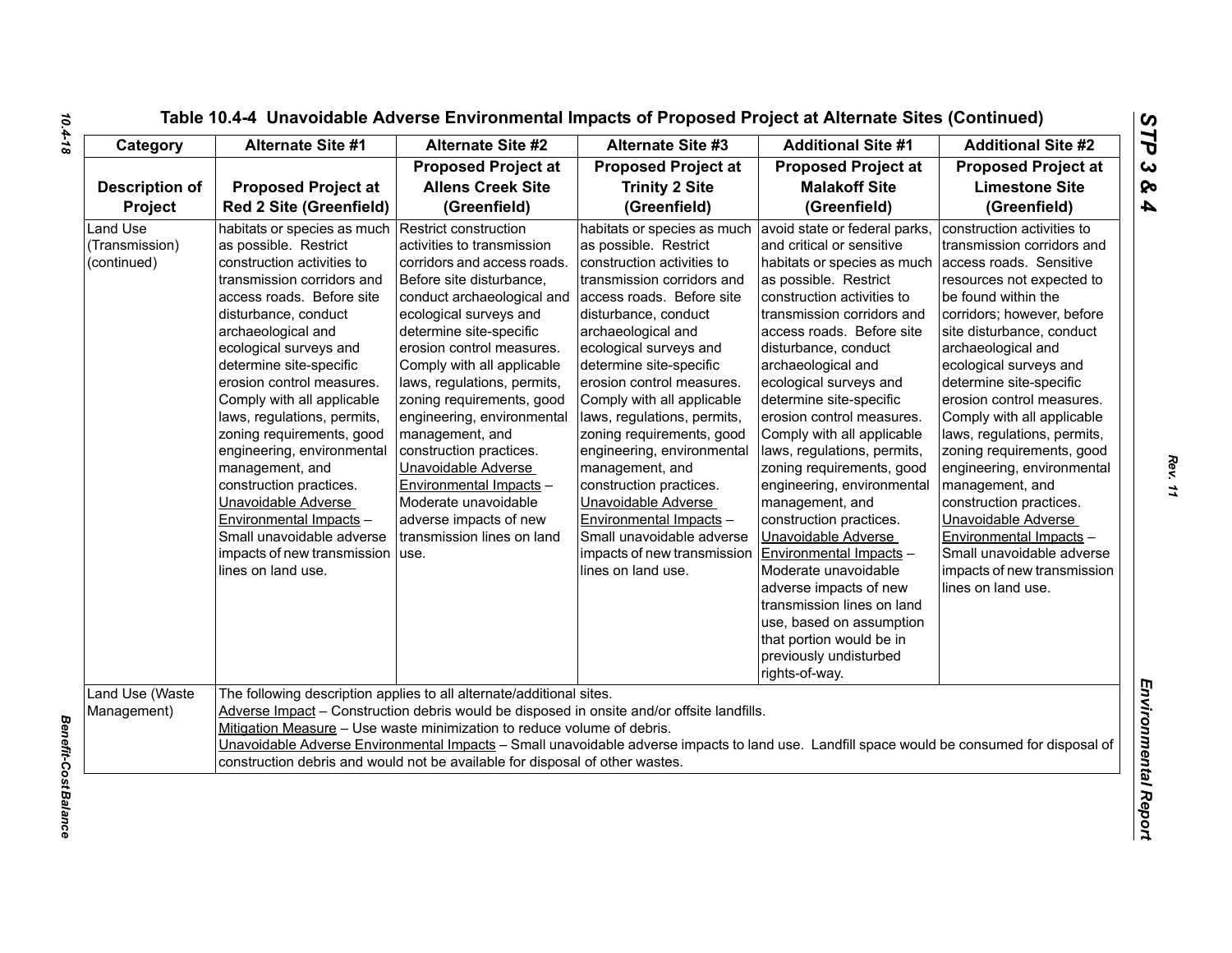| <b>Proposed Project at</b><br><b>Proposed Project at</b><br><b>Proposed Project at</b><br><b>Proposed Project at</b><br><b>Allens Creek Site</b><br><b>Trinity 2 Site</b><br><b>Limestone Site</b><br><b>Proposed Project at</b><br><b>Malakoff Site</b><br><b>Description of</b><br><b>Red 2 Site (Greenfield)</b><br>(Greenfield)<br>(Greenfield)<br>(Greenfield)<br>(Greenfield)<br><b>Project</b><br>Land Use (Cultural<br>The following description applies to all alternate/additional sites.<br>Adverse Impact - Potential to disturb buried historic, archaeological, or paleontological resources.<br>Resources)<br>Mitigation Measure – Consult State Historic Preservation Officer. Before site disturbance, conduct archaeological surveys. Develop and<br>implement procedures that include actions to protect or recover cultural, historic, or paleontological resources.<br>Unavoidable Adverse Environmental Impacts - Potential for destruction of unanticipated historic, cultural, or paleontological resources. Small<br>unavoidable adverse impacts to cultural resources from construction.<br>Hydrology and<br>The following description applies to all alternate/additional sites.<br>Adverse Impact - Construction would require up to approximately 600 gpm (normalized) of groundwater for use during construction.<br>Water Use<br>Mitigation Measure - Comply with applicable water rights requirements, laws, regulations, and permit requirements. Practice water conservation<br>as practical. No other measures or controls would be necessary.<br>Unavoidable Adverse Environmental Impacts - Small unavoidable adverse impacts.<br>Adverse Impact - Install excavation dewatering wells for use during construction.<br>Mitigation Measure - Install drainage system to divert dewatering runoff to settling basin before discharge through a permitted TPDES outfall.<br>Follow best management practices for erosion control.<br>Unavoidable Adverse Environmental Impacts - Small unavoidable adverse impacts.<br>Adverse Impact - Construction along river banks or stream banks could introduce sediments into waterways.<br>Mitigation Measure - Develop and implement a construction Storm Water Pollution Prevention Plan (SWPPP); conduct monitoring as required by<br>the storm water general permit. Stabilize upslope areas and adjacent to shoreline construction sites with erosion control devices and after<br>construction, re-seed the areas. | Category | <b>Alternate Site #1</b> | <b>Alternate Site #2</b> | <b>Alternate Site #3</b> | <b>Additional Site #1</b> | <b>Additional Site #2</b> |
|-----------------------------------------------------------------------------------------------------------------------------------------------------------------------------------------------------------------------------------------------------------------------------------------------------------------------------------------------------------------------------------------------------------------------------------------------------------------------------------------------------------------------------------------------------------------------------------------------------------------------------------------------------------------------------------------------------------------------------------------------------------------------------------------------------------------------------------------------------------------------------------------------------------------------------------------------------------------------------------------------------------------------------------------------------------------------------------------------------------------------------------------------------------------------------------------------------------------------------------------------------------------------------------------------------------------------------------------------------------------------------------------------------------------------------------------------------------------------------------------------------------------------------------------------------------------------------------------------------------------------------------------------------------------------------------------------------------------------------------------------------------------------------------------------------------------------------------------------------------------------------------------------------------------------------------------------------------------------------------------------------------------------------------------------------------------------------------------------------------------------------------------------------------------------------------------------------------------------------------------------------------------------------------------------------------------------------------------------------------------------------------------------------------------------------------------------------------------------------------------------------|----------|--------------------------|--------------------------|--------------------------|---------------------------|---------------------------|
|                                                                                                                                                                                                                                                                                                                                                                                                                                                                                                                                                                                                                                                                                                                                                                                                                                                                                                                                                                                                                                                                                                                                                                                                                                                                                                                                                                                                                                                                                                                                                                                                                                                                                                                                                                                                                                                                                                                                                                                                                                                                                                                                                                                                                                                                                                                                                                                                                                                                                                     |          |                          |                          |                          |                           |                           |
|                                                                                                                                                                                                                                                                                                                                                                                                                                                                                                                                                                                                                                                                                                                                                                                                                                                                                                                                                                                                                                                                                                                                                                                                                                                                                                                                                                                                                                                                                                                                                                                                                                                                                                                                                                                                                                                                                                                                                                                                                                                                                                                                                                                                                                                                                                                                                                                                                                                                                                     |          |                          |                          |                          |                           |                           |
|                                                                                                                                                                                                                                                                                                                                                                                                                                                                                                                                                                                                                                                                                                                                                                                                                                                                                                                                                                                                                                                                                                                                                                                                                                                                                                                                                                                                                                                                                                                                                                                                                                                                                                                                                                                                                                                                                                                                                                                                                                                                                                                                                                                                                                                                                                                                                                                                                                                                                                     |          |                          |                          |                          |                           |                           |
|                                                                                                                                                                                                                                                                                                                                                                                                                                                                                                                                                                                                                                                                                                                                                                                                                                                                                                                                                                                                                                                                                                                                                                                                                                                                                                                                                                                                                                                                                                                                                                                                                                                                                                                                                                                                                                                                                                                                                                                                                                                                                                                                                                                                                                                                                                                                                                                                                                                                                                     |          |                          |                          |                          |                           |                           |
|                                                                                                                                                                                                                                                                                                                                                                                                                                                                                                                                                                                                                                                                                                                                                                                                                                                                                                                                                                                                                                                                                                                                                                                                                                                                                                                                                                                                                                                                                                                                                                                                                                                                                                                                                                                                                                                                                                                                                                                                                                                                                                                                                                                                                                                                                                                                                                                                                                                                                                     |          |                          |                          |                          |                           |                           |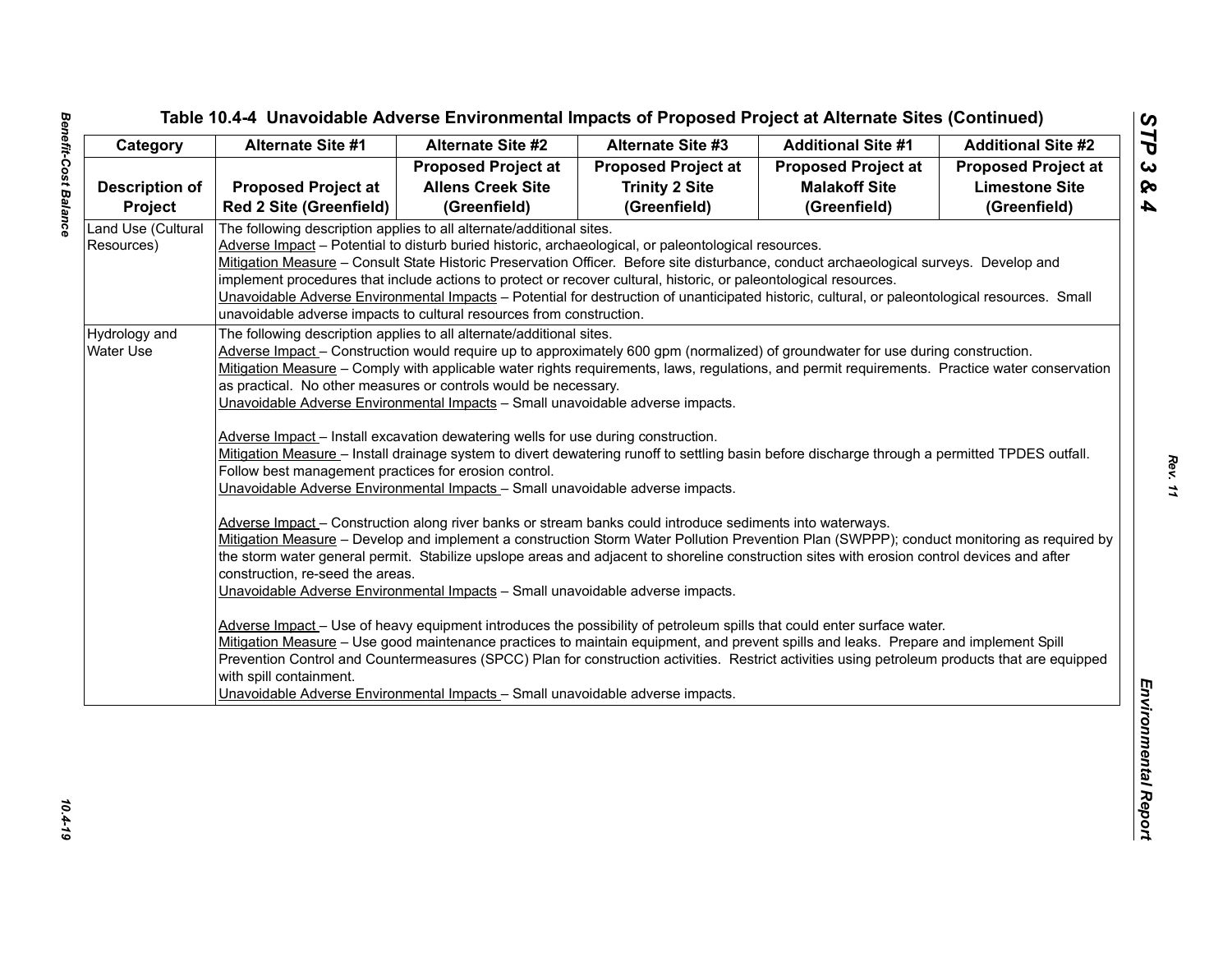| Category               | <b>Alternate Site #1</b>       | <b>Alternate Site #2</b>      | <b>Alternate Site #3</b>                          | <b>Additional Site #1</b>     | <b>Additional Site #2</b>     |
|------------------------|--------------------------------|-------------------------------|---------------------------------------------------|-------------------------------|-------------------------------|
|                        |                                | <b>Proposed Project at</b>    | <b>Proposed Project at</b>                        | <b>Proposed Project at</b>    | <b>Proposed Project at</b>    |
| <b>Description of</b>  | <b>Proposed Project at</b>     | <b>Allens Creek Site</b>      | <b>Trinity 2 Site</b>                             | <b>Malakoff Site</b>          | <b>Limestone Site</b>         |
| Project                | <b>Red 2 Site (Greenfield)</b> | (Greenfield)                  | (Greenfield)                                      | (Greenfield)                  | (Greenfield)                  |
| <b>Aquatic Ecology</b> | Adverse Impact - Reservoir     | Adverse Impact - Reservoir    | Adverse Impact - Reservoir                        | Adverse Impact - Reservoir    | Adverse Impact - Reservoir    |
|                        | construction would inundate    | construction would inundate   | construction would inundate                       | construction would inundate   | construction would inundate   |
|                        | the natural aquatic habitat    | the natural aquatic habitat   | the natural aquatic habitat                       | the natural aquatic habitat   | the natural aquatic habitat   |
|                        | along existing streams in      | along existing streams in     | along existing streams in                         | along existing streams in     | along existing streams in     |
|                        | the area (e.g., Bushy          | the area (e.g., Allens        | the area (e.g., Tehuacana                         | the area (Cedar Creek and     | the area (Red Hollow          |
|                        | Creek). Construction/          | Creek). Construction/         | Creek and Big Brown                               | Walnut Creek). Some high      | Channel and Lynn Creek).      |
|                        | dredging along the reservoir   | dredging along the reservoir  | Creek). Construction/                             | quality wetlands are in the   | Some high quality wetlands    |
|                        | shoreline, including an        | shoreline, including an       | dredging along the reservoir                      | site area.                    | along Lynn Creek are in the   |
|                        | intake structure, would        | intake structure, would       | shoreline, including an                           | Construction/dredging along   | potential reservoir area.     |
|                        | cause the loss of some         | cause the loss of some        | intake structure, would                           | the reservoir shoreline,      | Construction/dredging along   |
|                        | organisms, and temporary       | organisms, and temporary      | cause the loss of some                            | including an intake           | the reservoir shoreline,      |
|                        | degradation of habitat.        | degradation of habitat.       | organisms, and temporary                          | structure, would cause the    | including an intake           |
|                        | However, no Federally listed   | There are no Federally        | degradation of habitat.                           | loss of some organisms and    | structure, would cause the    |
|                        | aquatic species are found in   | listed aquatic species in     | However, no Federally listed                      | temporary degradation of      | loss of some organisms,       |
|                        | Fannin County/Red River.       | Austin County; however, a     | aquatic species are found in habitat. However, no |                               | and temporary degradation     |
|                        | Transmission line and rail     | candidate species             | <b>Freestone County/Trinity</b>                   | Federally listed aquatic      | of habitat. However, no       |
|                        | construction could require     | (sharpnose shiner) has        | River. Transmission line                          | species are found in          | Federally listed aquatic      |
|                        | crossing of waterbodies or     | potential to occur in the     | and rail construction could                       | Henderson County.             | species are found in          |
|                        | erection of towers within      | Brazos River. Transmission    | require crossing of                               | Transmission line and rail    | Freestone County/Trinity      |
|                        | waterbodies and would          | line and rail construction    | waterbodies or erection of                        | construction could require    | River. Construction of water  |
|                        | cause the loss of some         | could require crossing of     | towers within waterbodies                         | crossing of waterbodies or    | intake line could require     |
|                        | organisms and temporary        | waterbodies or erection of    | and would cause the loss of                       | erection of towers within     | crossing of waterbodies and   |
|                        | degradation of habitat.        | towers within waterbodies     | some organisms and                                | waterbodies and would         | would cause temporary         |
|                        | Mitigation Measure - Install   | and would cause the loss of   | temporary degradation of                          | cause the loss of some        | degradation of habitat.       |
|                        | cofferdam and store            | some organisms and            | habitat.                                          | organisms and temporary       | Mitigation Measure - Install  |
|                        | excavated sediment and         | temporary degradation of      | Mitigation Measure - Install                      | degradation of habitat.       | cofferdam and store           |
|                        | soils in spoils area designed  | habitat.                      | cofferdam and store                               | Mitigation Measure - Install  | excavated sediment and        |
|                        | to prevent loading in          | Mitigation Measure - Install  | excavated sediment and                            | cofferdam and store           | soils in spoils area designed |
|                        | wetlands and watercourses;     | cofferdam and store           | soils in spoils area designed                     | excavated sediment and        | to prevent loading in         |
|                        | use storm water retention      | excavated sediment and        | to prevent loading in                             | soils in spoils area designed | wetlands and watercourses;    |
|                        | basins as needed; re-seed      | soils in spoils area designed | wetlands and watercourses;                        | to prevent loading in         | use storm water retention     |
|                        | spoils area after              | to prevent loading in         | use storm water retention                         | wetlands and watercourses;    | basins as needed; re-seed     |
|                        | construction. Develop and      | wetlands and watercourses;    | basins as needed; re-seed                         | use storm water retention     | spoils area after             |
|                        | implement a construction       | use storm water retention     | spoils area after                                 | basins as needed; re-seed     | construction. Develop and     |

*Benefit-Cost Balance* 

**Benefit-Cost Balance**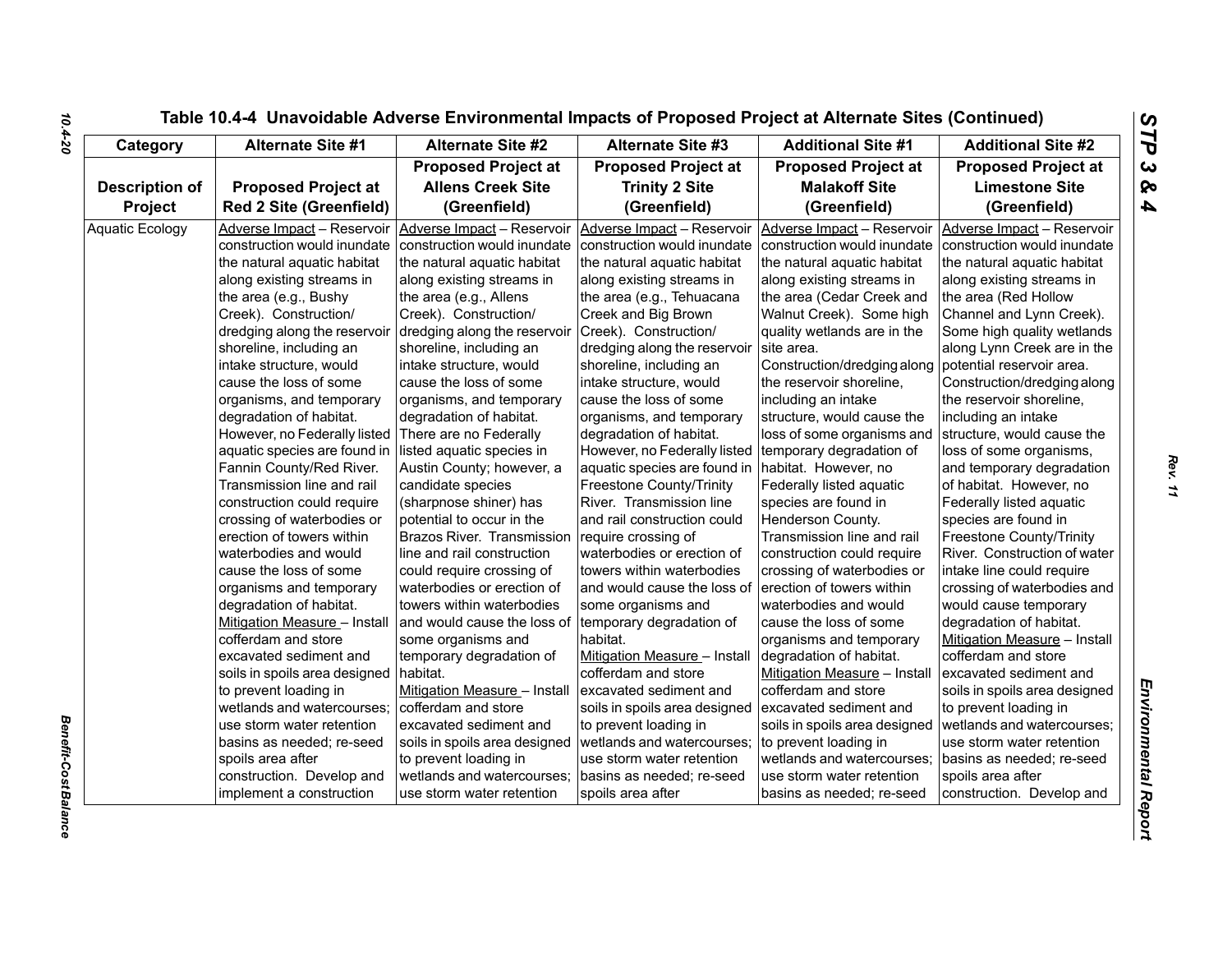| Category               | <b>Alternate Site #1</b>       | <b>Alternate Site #2</b>      | <b>Alternate Site #3</b>      | <b>Additional Site #1</b>     | <b>Additional Site #2</b>      |
|------------------------|--------------------------------|-------------------------------|-------------------------------|-------------------------------|--------------------------------|
|                        |                                | <b>Proposed Project at</b>    | <b>Proposed Project at</b>    | <b>Proposed Project at</b>    | <b>Proposed Project at</b>     |
| Description of         | <b>Proposed Project at</b>     | <b>Allens Creek Site</b>      | <b>Trinity 2 Site</b>         | <b>Malakoff Site</b>          | <b>Limestone Site</b>          |
| Project                | <b>Red 2 Site (Greenfield)</b> | (Greenfield)                  | (Greenfield)                  | (Greenfield)                  | (Greenfield)                   |
| <b>Aquatic Ecology</b> | SWPPP; conduct                 | basins as needed; re-seed     | construction. Develop and     | spoils area after             | implement a construction       |
| (continued)            | monitoring as required by      | spoils area after             | implement a construction      | construction. Develop and     | SWPPP; conduct                 |
|                        | the storm water general        | construction. Develop and     | SWPPP; conduct                | implement a construction      | monitoring as required by      |
|                        | permit. Stabilize upslope      | implement a construction      | monitoring as required by     | SWPPP; conduct                | the storm water general        |
|                        | areas and adjacent to          | SWPPP; conduct                | the storm water general       | monitoring as required by     | permit. Stabilize upslope      |
|                        | shoreline construction sites   | monitoring as required by     | permit. Stabilize upslope     | the storm water general       | areas and adjacent to          |
|                        | with erosion control devices   | the storm water general       | areas and adjacent to         | permit. Stabilize upslope     | shoreline construction sites   |
|                        | and after construction, re-    | permit. Stabilize upslope     | shoreline construction sites  | areas and adjacent to         | with erosion control devices   |
|                        | seed the areas.                | areas and adjacent to         | with erosion control devices  | shoreline construction sites  | and after construction, re-    |
|                        | Avoid wetlands and water       | shoreline construction sites  | and after construction, re-   | with erosion control devices  | seed the areas.                |
|                        | bodies and sensitive areas     | with erosion control devices  | seed the areas.               | and after construction, re-   | Avoid wetlands and water       |
|                        | when possible; plan            | and after construction, re-   | Avoid wetlands and water      | seed the areas.               | bodies and sensitive areas     |
|                        | transmission routes to         | seed the areas.               | bodies and sensitive areas    | Avoid wetlands and water      | when possible; plan water      |
|                        | minimize impacts to            | Avoid wetlands and water      | when possible; plan           | bodies and sensitive areas    | intake pipeline routes to      |
|                        | wetlands and water bodies      | bodies and sensitive areas    | transmission routes to        | when possible; plan           | minimize impacts to            |
|                        | that must be crossed; use      | when possible; plan           | minimize impacts to           | transmission routes to        | wetlands and water bodies      |
|                        | equipment specifically         | Itransmission routes to       | wetlands and water bodies     | minimize impacts to           | that must be crossed: use      |
|                        | designed for work around       | minimize impacts to           | that must be crossed; use     | wetlands and water bodies     | equipment specifically         |
|                        | wetlands and streams,          | wetlands and water bodies     | equipment specifically        | that must be crossed; use     | designed for work around       |
|                        | install erosion controls, and  | that must be crossed; use     | designed for work around      | equipment specifically        | wetlands and streams,          |
|                        | implement best                 | equipment specifically        | wetlands and streams.         | designed for work around      | install erosion controls, and  |
|                        | management practices to        | designed for work around      | install erosion controls, and | wetlands and streams,         | implement best                 |
|                        | minimize impacts to aquatic    | wetlands and streams,         | implement best                | install erosion controls, and | management practices to        |
|                        | systems. Before                | install erosion controls, and | management practices to       | implement best                | minimize impacts to aquatic    |
|                        | transmission line              | implement best                | minimize impacts to aquatic   | management practices to       | systems. Before water          |
|                        | construction, conduct          | management practices to       | systems. Before               | minimize impacts to aquatic   | intake line construction,      |
|                        | ecological surveys and         | minimize impacts to aquatic   | transmission line             | systems. Before               | conduct ecological surveys     |
|                        | determine site-specific        | systems. Before               | construction, conduct         | transmission line             | and determine site-specific    |
|                        | erosion control measures.      | transmission line             | ecological surveys and        | construction, conduct         | erosion control measures.      |
|                        | If there is potential for      | construction, conduct         | determine site-specific       | ecological surveys and        | If there is potential for      |
|                        | construction of a new          | ecological surveys and        | erosion control measures.     | determine site-specific       | construction of new pipeline   |
|                        | transmission line to degrade   | determine site-specific       | If there is potential for     | erosion control measures.     | to degrade habitat of a listed |
|                        | habitat of a listed aquatic    | erosion control measures.     | construction of a new         | If there is potential for     | aquatic species, work          |
|                        | species, work closely with     | If there is potential for     | transmission line to degrade  | construction of a new         | closely with the state         |
|                        | the state agency to develop    | construction of a new         | habitat of a listed aquatic   | transmission line to degrade  | agency to develop a            |

 $10.4 - 21$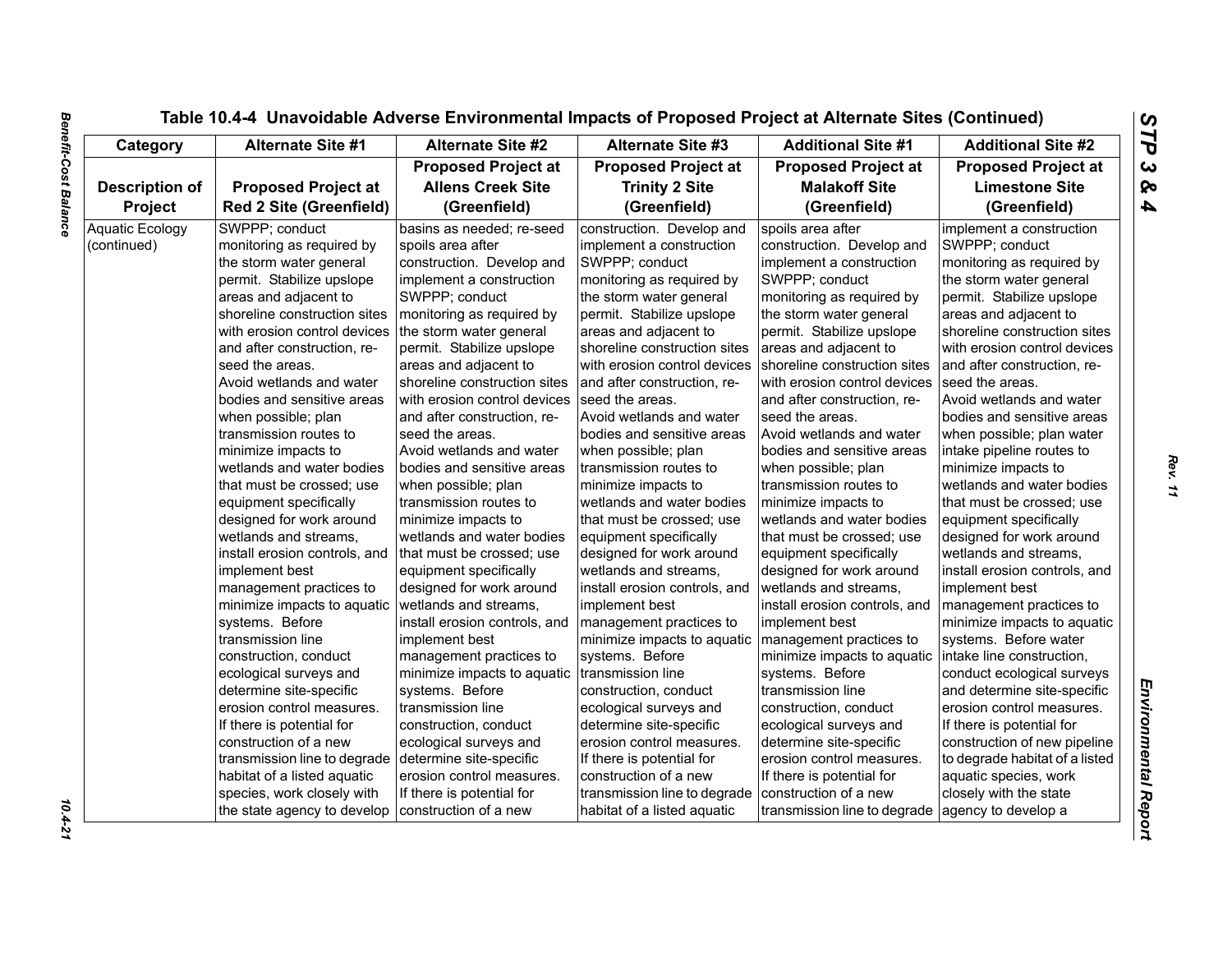| Category                              | <b>Alternate Site #1</b>                                                                                                                                                                                                                                                                                                                                                                                                                                   | <b>Alternate Site #2</b>                                                                                                                                                                                                                                                                                                                                                                                                                       | <b>Alternate Site #3</b>                                                                                                                                                                                                                                                                                                                                                                                                                                     | <b>Additional Site #1</b>                                                                                                                                                                                                                                                                                                                                                                                                                                     | <b>Additional Site #2</b>                                                                                                                                                                                                                                                                                                                                                                                                                       |
|---------------------------------------|------------------------------------------------------------------------------------------------------------------------------------------------------------------------------------------------------------------------------------------------------------------------------------------------------------------------------------------------------------------------------------------------------------------------------------------------------------|------------------------------------------------------------------------------------------------------------------------------------------------------------------------------------------------------------------------------------------------------------------------------------------------------------------------------------------------------------------------------------------------------------------------------------------------|--------------------------------------------------------------------------------------------------------------------------------------------------------------------------------------------------------------------------------------------------------------------------------------------------------------------------------------------------------------------------------------------------------------------------------------------------------------|---------------------------------------------------------------------------------------------------------------------------------------------------------------------------------------------------------------------------------------------------------------------------------------------------------------------------------------------------------------------------------------------------------------------------------------------------------------|-------------------------------------------------------------------------------------------------------------------------------------------------------------------------------------------------------------------------------------------------------------------------------------------------------------------------------------------------------------------------------------------------------------------------------------------------|
| <b>Description of</b><br>Project      | <b>Proposed Project at</b><br><b>Red 2 Site (Greenfield)</b>                                                                                                                                                                                                                                                                                                                                                                                               | <b>Proposed Project at</b><br><b>Allens Creek Site</b><br>(Greenfield)                                                                                                                                                                                                                                                                                                                                                                         | <b>Proposed Project at</b><br><b>Trinity 2 Site</b><br>(Greenfield)                                                                                                                                                                                                                                                                                                                                                                                          | <b>Proposed Project at</b><br><b>Malakoff Site</b><br>(Greenfield)                                                                                                                                                                                                                                                                                                                                                                                            | <b>Proposed Project at</b><br><b>Limestone Site</b><br>(Greenfield)                                                                                                                                                                                                                                                                                                                                                                             |
| <b>Aquatic Ecology</b><br>(continued) | a construction schedule and transmission line to degrade<br>construction techniques that   habitat of a listed aquatic<br>are protective of the habitat species, work closely with<br>and species in question.<br>Unavoidable Adverse<br>Environmental Impacts -<br>Moderate unavoidable<br>adverse impacts.                                                                                                                                               | the state agency to develop<br>a construction schedule and<br>construction techniques that<br>are protective of the habitat<br>and species in question.<br>Unavoidable Adverse<br>Environmental Impacts -<br>Large unavoidable adverse<br>impacts (considering<br>cumulative impacts of larger<br>reservoir compared to other<br>sites; and potentially more<br>waterbody crossings due to<br>longer transmission line<br>length).             | species, work closely with<br>the state agency to develop<br>a construction schedule and the state agency to develop<br>construction techniques that a construction schedule and<br>are protective of the habitat<br>and species in question.<br>Unavoidable Adverse<br>Environmental Impacts -<br>Moderate unavoidable<br>adverse impacts.                                                                                                                  | habitat of a listed aquatic<br>species, work closely with<br>construction techniques that<br>are protective of the habitat<br>and species in question.<br>Unavoidable Adverse<br>Environmental Impacts -<br>Moderate unavoidable<br>adverse impacts at the<br>reservoir location; small<br>unavoidable adverse<br>impacts at power plant site.                                                                                                                | construction schedule and<br>construction techniques that<br>are protective of the habitat<br>and species in question.<br>Unavoidable Adverse<br>Environmental Impacts -<br>Moderate unavoidable<br>adverse impacts at the<br>reservoir location; small<br>unavoidable adverse<br>impacts at power plant site.                                                                                                                                  |
| <b>Terrestrial Ecology</b>            | Adverse Impact - Habitat<br>loss, and potential impacts<br>to threatened or<br>endangered animals at the<br>site or in the vicinity.<br><b>Construction activities</b><br>would result in a permanent<br>loss of 2,000 acres of<br>habitat, including the<br>proposed reservoir.<br>Displacement of animals<br>from the construction site,<br>loss of less mobile<br>individual animals, and the<br>potential degradation of<br>wetlands could also occur. | Adverse Impact - Habitat<br>loss, and potential impacts<br>to threatened or<br>endangered animals at the<br>site or in the vicinity.<br>Construction activities<br>would result in a permanent<br>loss of up to 9,800<br>cumulative acres of habitat,<br>including the proposed<br>reservoir(s) (to support the<br>plant and provide public<br>water supply).<br>Displacement of animals<br>from the construction site,<br>loss of less mobile | Adverse Impact - Habitat<br>loss, and potential impacts<br>to threatened or<br>endangered plants or<br>animals at the site or in the<br>vicinity. Construction<br>activities would result in a<br>permanent loss of 2,000<br>acres of habitat, including<br>the proposed reservoir.<br>There would also be a<br>potential loss of over 300<br>acres of high quality habitat<br>at reservoir site. Moderate<br>to large (permanent)<br>impacts to habitat and | Adverse Impact - Habitat<br>loss, and potential impacts<br>to threatened or<br>endangered animals at the<br>site or in the vicinity.<br><b>Construction activities</b><br>would result in a permanent<br>loss of up to 2,600 acres of<br>habitat, including the<br>proposed reservoir.<br>Displacement of animals<br>from the construction site,<br>loss of less mobile<br>individual animals, and the<br>potential degradation of<br>forested lands and high | Adverse Impact - Habitat<br>loss, and potential impacts<br>to threatened or<br>endangered plants or<br>animals at the site or in the<br>vicinity. Construction<br>activities would result in<br>permanent loss of up to<br>3,500 acres of habitat,<br>including the proposed<br>reservoir. Displacement of<br>animals from the<br>construction site, loss of<br>less mobile individual<br>animals, and the potential<br>degradation of forested |

*Benefit-Cost Balance* 

Benefit-Cost Balance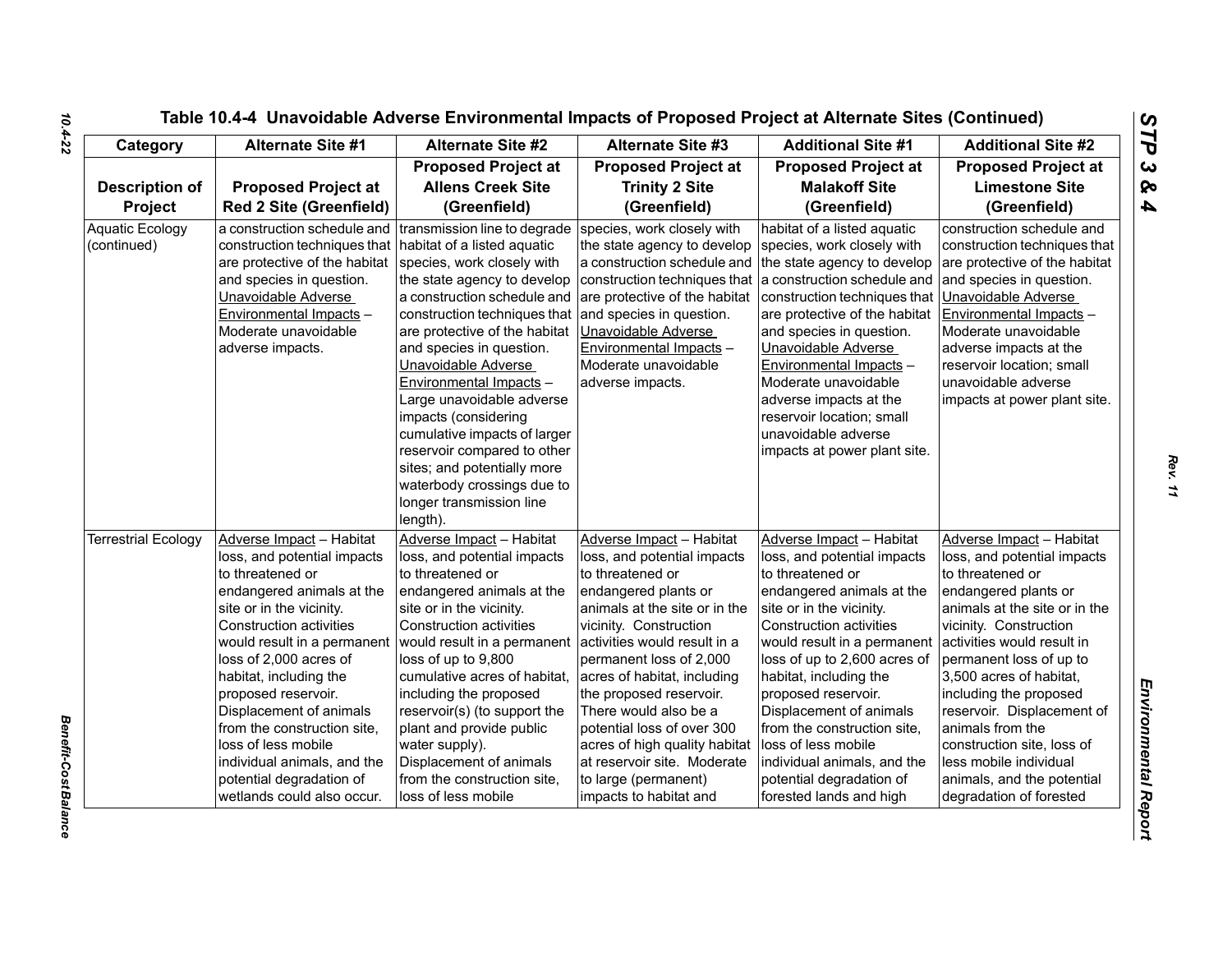| Category                   | Alternate Site #1                                        | <b>Alternate Site #2</b>       | <b>Alternate Site #3</b>      | <b>Additional Site #1</b>      | <b>Additional Site #2</b>     |
|----------------------------|----------------------------------------------------------|--------------------------------|-------------------------------|--------------------------------|-------------------------------|
|                            |                                                          | <b>Proposed Project at</b>     | <b>Proposed Project at</b>    | <b>Proposed Project at</b>     | <b>Proposed Project at</b>    |
| <b>Description of</b>      | <b>Proposed Project at</b>                               | <b>Allens Creek Site</b>       | <b>Trinity 2 Site</b>         | <b>Malakoff Site</b>           | <b>Limestone Site</b>         |
| <b>Project</b>             | <b>Red 2 Site (Greenfield)</b>                           | (Greenfield)                   | (Greenfield)                  | (Greenfield)                   | (Greenfield)                  |
| <b>Terrestrial Ecology</b> | Mitigation Measures - Land   individual animals, and the |                                | wildlife at reservoir site    | quality wetlands could also    | lands and high quality        |
| (continued)                | clearing would be                                        | potential degradation of       | given potential for impacting | occur.                         | wetlands could also occur.    |
|                            | conducted according to                                   | wetlands could also occur.     | high quality habitat during   | Mitigation Measures - Land     | Mitigation Measures - Land    |
|                            | federal and state                                        | Mitigation Measures - Land     | the construction phase of     | clearing would be              | clearing would be             |
|                            | regulations and permits,                                 | clearing would be              | the project. Displacement     | conducted according to         | conducted according to        |
|                            | zoning requirements, good                                | conducted according to         | of animals from the           | federal and state              | federal and state             |
|                            | construction practices, and                              | federal and state              | construction site, loss of    | regulations and permits,       | regulations and permits,      |
|                            | established best                                         | regulations and permits,       | less mobile individual        | zoning requirements, good      | zoning requirements, good     |
|                            | management practices.                                    | zoning requirements, good      | animals, and the potential    | construction practices, and    | construction practices, and   |
|                            | Schedule equipment                                       | construction practices, and    | degradation of wetlands       | established best               | established best              |
|                            | maintenance procedures to                                | established best               | could also occur.             | management practices.          | management practices.         |
|                            | minimize emission and                                    | management practices.          | Mitigation Measures - Land    | Schedule equipment             | Schedule equipment            |
|                            | spills. Minimize fugitive                                | Schedule equipment             | clearing would be             | maintenance procedures to      | maintenance procedures to     |
|                            | dust by watering. Delineate                              | maintenance procedures to      | conducted according to        | minimize emission and          | minimize emission and         |
|                            | wetlands and determine                                   | minimize emission and          | federal and state             | spills. Minimize fugitive      | spills. Minimize fugitive     |
|                            | impacts and mitigation prior                             | spills. Minimize fugitive      | regulations and permits,      | dust by watering. Delineate    | dust by watering. Delineate   |
|                            | to beginning construction                                | dust by watering. Delineate    | zoning requirements, good     | wetlands and determine         | wetlands and determine        |
|                            | activities (no high quality                              | wetlands and determine         | construction practices, and   | impacts and mitigation prior   | impacts and mitigation prior  |
|                            | wetlands identified).                                    | impacts and mitigation prior   | established best              | to beginning construction      | to beginning construction     |
|                            | Restrict construction to                                 | to beginning construction      | management practices.         | activities (no high quality    | activities (no high quality   |
|                            | designated areas.                                        | activities (no high quality    | Schedule equipment            | wetlands identified).          | wetlands identified).         |
|                            | Unavoidable Adverse                                      | wetlands identified).          | maintenance procedures to     | Restrict construction to       | Restrict construction to      |
|                            | Environmental Impacts -                                  | Restrict construction to       | minimize emission and         | designated areas.              | designated areas.             |
|                            | Small temporary impact to                                | designated areas.              | spills. Minimize fugitive     | Unavoidable Adverse            | Unavoidable Adverse           |
|                            | habitat and wildlife at                                  | Unavoidable Adverse            | dust by watering. Delineate   | Environmental Impacts -        | Environmental Impacts -       |
|                            | immediate plant site during                              | <b>Environmental Impacts -</b> | wetlands and determine        | Small temporary impact to      | Small temporary impact to     |
|                            | the construction phase of                                | Small temporary impact to      | impacts and mitigation prior  | habitat and wildlife at        | habitat and wildlife at       |
|                            | the project. Moderate                                    | habitat and wildlife at        | to beginning construction     | immediate plant site during    | immediate plant site during   |
|                            | (permanent) impacts to                                   | immediate plant site during    | activities (no high quality   | the construction phase of      | the construction phase of     |
|                            | habitat and wildlife at                                  | the construction phase of      | wetlands identified).         | the project. Large             | the project. Moderate to      |
|                            | reservoir site.                                          | the project. Large             | Restrict construction to      | (permanent) impacts to         |                               |
|                            |                                                          |                                |                               |                                | large (permanent) impacts     |
|                            |                                                          | (permanent) impacts to         | designated areas.             | habitat and wildlife at        | to habitat and wildlife at    |
|                            |                                                          | habitat and wildlife at        | Unavoidable Adverse           | reservoir site given potential | reservoir site. Potential for |
|                            |                                                          | reservoir site. Moderate to    | Environmental Impacts -       | to impact high quality         | more forested areas to be     |
|                            |                                                          | large impacts along            | Small temporary impact to     | habitat in Cedar               | disturbed than at Malakoff,   |

 $10.4 - 23$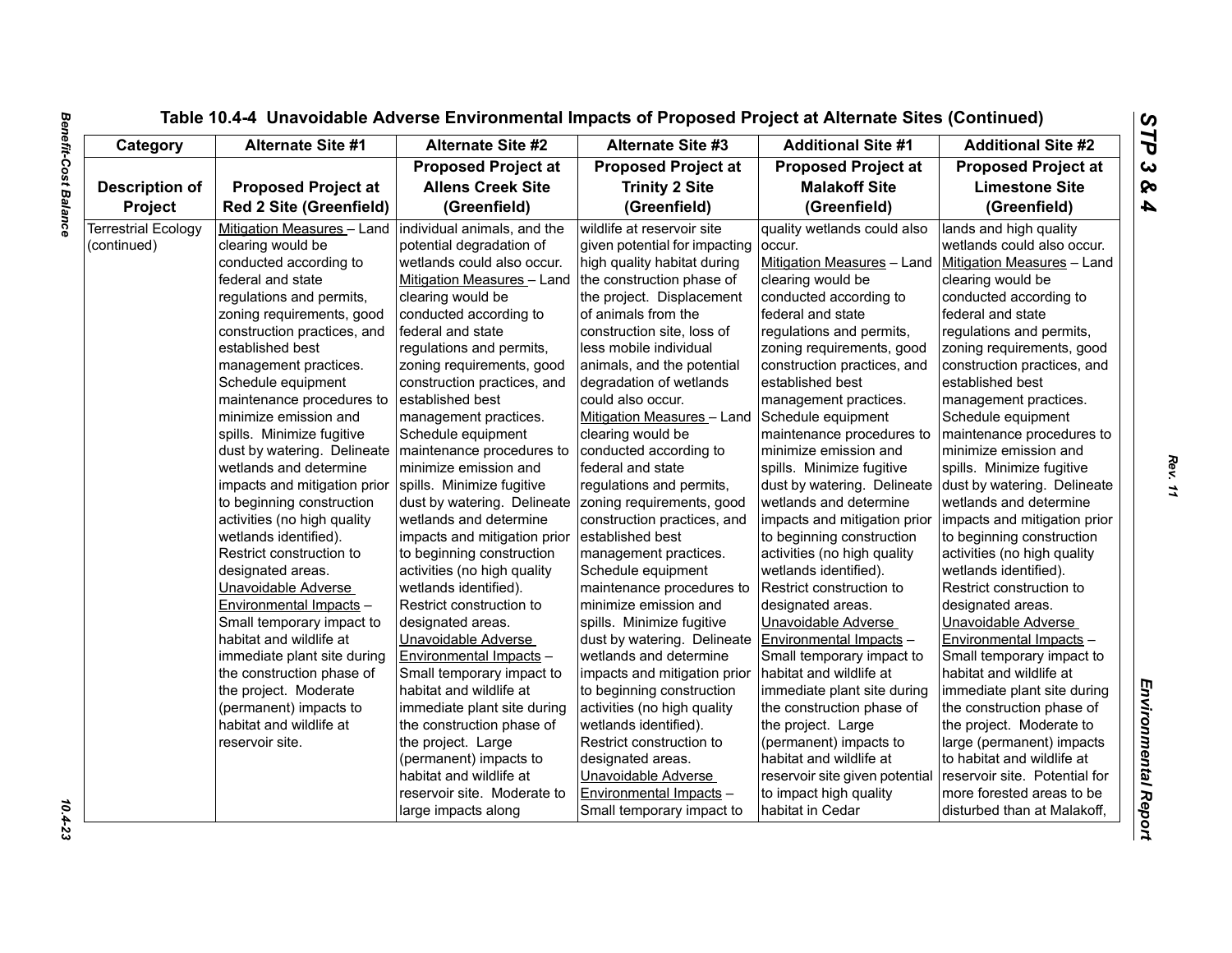| Socioeconomic | Adverse Impa<br>Construction-<br>population inf<br>into the regio<br>increase the o<br>housing, add<br>enrollment ar<br>need for publ<br><b>Mitigation Me</b><br>Project-relate<br>would increas<br>An increased<br>local services<br>classroom sp<br>would be offs<br>increased pro<br>sales/use tax<br>generated by<br>construction (<br>counties and<br>use to add sta<br>equipment, a |
|---------------|-------------------------------------------------------------------------------------------------------------------------------------------------------------------------------------------------------------------------------------------------------------------------------------------------------------------------------------------------------------------------------------------|

| Category                                  | <b>Alternate Site #1</b>                                                                                                                                                                                                                                                                                                                                                                                                                                                                                                                                                        | <b>Alternate Site #2</b>                                                                                                                                                                                                                                                                                                                                                                                                                                                                                                                                                         | <b>Alternate Site #3</b>                                                                                                                                                                                                                                                                                                                                                                                                                                                                                                                                                        | <b>Additional Site #1</b>                                                                                                                                                                                                                                                                                                                                                                                                                                                                                                                                                       | <b>Additional Site #2</b>                                                                                                                                                                                                                                                                                                                                                                                                                                                                                                                                                       |
|-------------------------------------------|---------------------------------------------------------------------------------------------------------------------------------------------------------------------------------------------------------------------------------------------------------------------------------------------------------------------------------------------------------------------------------------------------------------------------------------------------------------------------------------------------------------------------------------------------------------------------------|----------------------------------------------------------------------------------------------------------------------------------------------------------------------------------------------------------------------------------------------------------------------------------------------------------------------------------------------------------------------------------------------------------------------------------------------------------------------------------------------------------------------------------------------------------------------------------|---------------------------------------------------------------------------------------------------------------------------------------------------------------------------------------------------------------------------------------------------------------------------------------------------------------------------------------------------------------------------------------------------------------------------------------------------------------------------------------------------------------------------------------------------------------------------------|---------------------------------------------------------------------------------------------------------------------------------------------------------------------------------------------------------------------------------------------------------------------------------------------------------------------------------------------------------------------------------------------------------------------------------------------------------------------------------------------------------------------------------------------------------------------------------|---------------------------------------------------------------------------------------------------------------------------------------------------------------------------------------------------------------------------------------------------------------------------------------------------------------------------------------------------------------------------------------------------------------------------------------------------------------------------------------------------------------------------------------------------------------------------------|
|                                           |                                                                                                                                                                                                                                                                                                                                                                                                                                                                                                                                                                                 | <b>Proposed Project at</b>                                                                                                                                                                                                                                                                                                                                                                                                                                                                                                                                                       | <b>Proposed Project at</b>                                                                                                                                                                                                                                                                                                                                                                                                                                                                                                                                                      | <b>Proposed Project at</b>                                                                                                                                                                                                                                                                                                                                                                                                                                                                                                                                                      | <b>Proposed Project at</b>                                                                                                                                                                                                                                                                                                                                                                                                                                                                                                                                                      |
| <b>Description of</b><br>Project          | <b>Proposed Project at</b><br><b>Red 2 Site (Greenfield)</b>                                                                                                                                                                                                                                                                                                                                                                                                                                                                                                                    | <b>Allens Creek Site</b><br>(Greenfield)                                                                                                                                                                                                                                                                                                                                                                                                                                                                                                                                         | <b>Trinity 2 Site</b><br>(Greenfield)                                                                                                                                                                                                                                                                                                                                                                                                                                                                                                                                           | <b>Malakoff Site</b><br>(Greenfield)                                                                                                                                                                                                                                                                                                                                                                                                                                                                                                                                            | <b>Limestone Site</b><br>(Greenfield)                                                                                                                                                                                                                                                                                                                                                                                                                                                                                                                                           |
| <b>Terrestrial Ecology</b><br>(continued) |                                                                                                                                                                                                                                                                                                                                                                                                                                                                                                                                                                                 | transmission depending on<br>percentage of right-of-way<br>that is undisturbed.                                                                                                                                                                                                                                                                                                                                                                                                                                                                                                  | habitat and wildlife at<br>immediate plant site during<br>the construction phase of<br>the project. Moderate to<br>large (permanent) impacts<br>to habitat and wildlife at<br>reservoir site. Small<br>impacts are expected at the<br>plant site; and moderate to<br>large impacts at the<br>reservoir site, because of<br>high quality habitat.                                                                                                                                                                                                                                | Creek/Walnut Creek area,<br>and potential for protected<br>species to be present; small<br>impact in area of facility<br>footprint; and large impact<br>from transmission lines<br>assuming a significant<br>portion of the 970 acres<br>would be in previously<br>undisturbed rights-of-way.                                                                                                                                                                                                                                                                                   | but much of site area has<br>been previously disturbed<br>(industrial area that includes<br>lignite mine) with good<br>existing infrastructure (i.e.,<br>minimal to no acreage<br>required for rail,<br>transmission and access<br>road).                                                                                                                                                                                                                                                                                                                                       |
| Socioeconomic                             | Adverse Impact-<br>Construction-related<br>population influx of 9,616<br>into the region would<br>increase the demand for<br>housing, add to school<br>enrollment and increase the<br>need for public services.<br>Mitigation Measure -<br>Project-related employment<br>would increase gradually.<br>An increased demand for<br>local services and more<br>classroom space/teachers<br>would be offset by<br>increased property and<br>sales/use tax revenues<br>generated by the<br>construction project, which<br>counties and cities could<br>use to add staff, facilities, | Adverse Impact-<br>Construction-related<br>population influx of 9,616<br>into the region would<br>increase the demand for<br>housing, add to school<br>enrollment and increase the<br>need for public services.<br>Mitigation Measure -<br>Project-related employment<br>would increase gradually.<br>An increased demand for<br>llocal services and more<br>classroom space/teachers<br>would be offset by<br>increased property and<br>sales/use tax revenues<br>generated by the<br>construction project, which<br>counties and cities could<br>use to add staff, facilities, | Adverse Impact-<br>Construction-related<br>population influx of 9,616<br>into the region would<br>increase the demand for<br>housing, add to school<br>enrollment and increase the<br>need for public services.<br>Mitigation Measure -<br>Project-related employment<br>would increase gradually.<br>An increased demand for<br>local services and more<br>classroom space/teachers<br>would be offset by<br>increased property and<br>sales/use tax revenues<br>generated by the<br>construction project, which<br>counties and cities could<br>use to add staff, facilities, | Adverse Impact-<br>Construction-related<br>population influx of 9,616<br>into the region would<br>increase the demand for<br>housing, add to school<br>enrollment and increase the<br>need for public services.<br>Mitigation Measure -<br>Project-related employment<br>would increase gradually.<br>An increased demand for<br>local services and more<br>classroom space/teachers<br>would be offset by<br>increased property and<br>sales/use tax revenues<br>generated by the<br>construction project, which<br>counties and cities could<br>use to add staff, facilities, | Adverse Impact-<br>Construction-related<br>population influx of 9,616<br>into the region would<br>increase the demand for<br>housing, add to school<br>enrollment and increase the<br>need for public services.<br>Mitigation Measure -<br>Project-related employment<br>would increase gradually.<br>An increased demand for<br>local services and more<br>classroom space/teachers<br>would be offset by<br>increased property and<br>sales/use tax revenues<br>generated by the<br>construction project, which<br>counties and cities could<br>use to add staff, facilities, |

*10.4-24*

*Benefit-Cost Balance* 

Benefit-Cost Balance

*Rev. 11*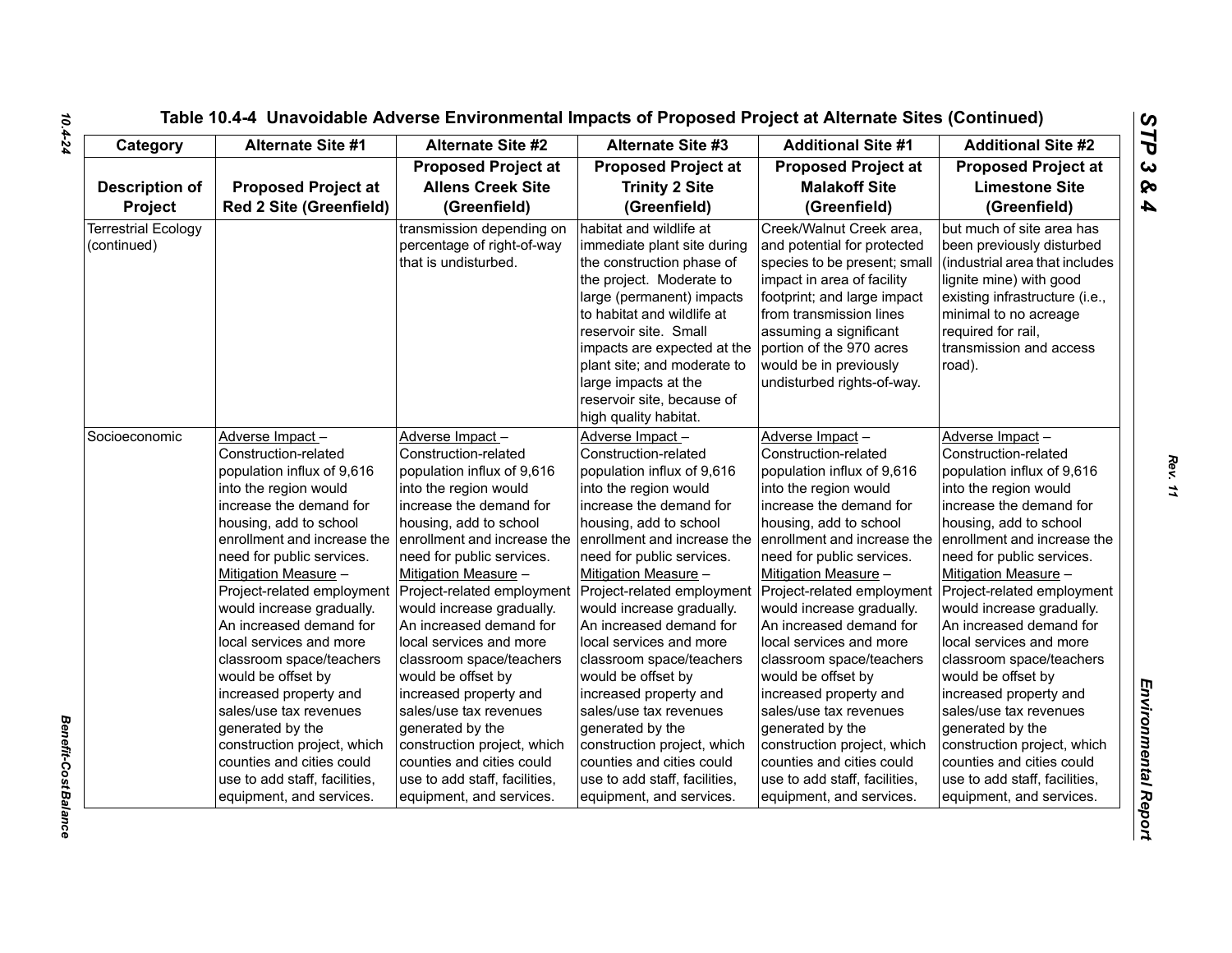|                       |                                |                               | Table 10.4-4 Unavoidable Adverse Environmental Impacts of Proposed Project at Alternate Sites (Continued) |                               |                               |
|-----------------------|--------------------------------|-------------------------------|-----------------------------------------------------------------------------------------------------------|-------------------------------|-------------------------------|
| Category              | Alternate Site #1              | <b>Alternate Site #2</b>      | <b>Alternate Site #3</b>                                                                                  | <b>Additional Site #1</b>     | <b>Additional Site #2</b>     |
|                       |                                | <b>Proposed Project at</b>    | <b>Proposed Project at</b>                                                                                | <b>Proposed Project at</b>    | <b>Proposed Project at</b>    |
| <b>Description of</b> | <b>Proposed Project at</b>     | <b>Allens Creek Site</b>      | <b>Trinity 2 Site</b>                                                                                     | <b>Malakoff Site</b>          | <b>Limestone Site</b>         |
| Project               | <b>Red 2 Site (Greenfield)</b> | (Greenfield)                  | (Greenfield)                                                                                              | (Greenfield)                  | (Greenfield)                  |
| Socioeconomic         | Discuss construction plans     | Discuss construction plans    | Discuss construction plans                                                                                | Discuss construction plans    | Discuss construction plans    |
| (continued)           | and anticipated influx of      | and anticipated influx of     | and anticipated influx of                                                                                 | and anticipated influx of     | and anticipated influx of     |
|                       | workers with community         | workers with community        | workers with community                                                                                    | workers with community        | workers with community        |
|                       | leaders. Builders and          | leaders. Builders and         | leaders. Builders and                                                                                     | leaders. Builders and         | leaders. Builders and         |
|                       | developers would meet the      | developers would meet the     | developers would meet the                                                                                 | developers would meet the     | developers would meet the     |
|                       | demand for additional          | demand for additional         | demand for additional                                                                                     | demand for additional         | demand for additional         |
|                       | housing. Because the           | housing. Because the          | housing. Because the                                                                                      | housing. Because the          | housing. Because the          |
|                       | project has a long lead time,  | project has a long lead time, | project has a long lead time,                                                                             | project has a long lead time, | project has a long lead time, |
|                       | it is likely that if the       | it is likely that if the      | it is likely that if the                                                                                  | it is likely that if the      | it is likely that if the      |
|                       | community anticipates the      | community anticipates the     | community anticipates the                                                                                 | community anticipates the     | community anticipates the     |
|                       | increase in population,        | increase in population,       | increase in population,                                                                                   | increase in population,       | increase in population,       |
|                       | adequate affordable            | adequate affordable           | adequate affordable                                                                                       | adequate affordable           | adequate affordable           |
|                       | housing, classroom space,      | housing, classroom space,     | housing, classroom space,                                                                                 | housing, classroom space,     | housing, classroom space,     |
|                       | and public services would      | and public services would     | and public services would                                                                                 | and public services would     | and public services would     |
|                       | be available.                  | be available.                 | be available.                                                                                             | be available.                 | be available.                 |
|                       | Unavoidable Adverse            | Unavoidable Adverse           | Unavoidable Adverse                                                                                       | Unavoidable Adverse           | Unavoidable Adverse           |
|                       | Environmental Impacts -        | Environmental Impacts -       | Environmental Impacts -                                                                                   | Environmental Impacts -       | Environmental Impacts -       |
|                       | Large impacts to host          | Large impacts to host         | Large impacts to host                                                                                     | Moderate impacts to host      | Large impacts to host         |
|                       | county if majority of in-      | county if majority of in-     | county if majority of in-                                                                                 | county if majority of in-     | county if majority of in-     |
|                       | migrating population resides   | migrating population resides  | migrating population resides                                                                              | migrating population resides  | migrating population resides  |
|                       | there. Small to moderate       | there. Small impacts to two-  | there. Small to moderate                                                                                  | there. Small impacts on       | there. Large impacts to       |
|                       | impacts on two-county area,    | county area and region        | impacts on two-county area.                                                                               | two-county area, given        | two-county area, since area   |
|                       | given proximity to Sherman-    | given site's proximity to     | Small impacts to region.                                                                                  | proximity to Dallas           | is very rural; small impacts  |
|                       | Denison metropolitan area      | large metropolitan area of    |                                                                                                           | metropolitan area; Ellis      | to the region. Note that      |
|                       | in adjacent Grayson County.    | Houston and the ability of    | Adverse Impact-Increased                                                                                  | County includes southern      | impacts could be alleviated   |
|                       | Small impacts to region.       | Houston to easily absorb a    | traffic on local roads,                                                                                   | suburbs of Dallas and can     | to a certain extent if the    |
|                       |                                | population influx.            | especially combined with                                                                                  | readily absorb a population   | construction workforce        |
|                       | Adverse Impact - Increased     |                               | workers commuting to                                                                                      | influx.                       | supporting the planned Unit   |
|                       | traffic on local roads.        | Adverse Impact - Increased    | nearby Big Brown coal plant                                                                               |                               | 3 expansion at the            |
|                       | Mitigation Measure -           | traffic on local roads.       | and lignite mining operation.                                                                             | Adverse Impact - Increased    | Limestone coal plant          |
|                       | Develop construction           | Mitigation Measure -          | Mitigation Measure -                                                                                      | traffic on local roads.       | (estimated at 1,000 workers   |
|                       | management traffic plan        | Develop construction          | Develop construction                                                                                      | Mitigation Measure -          | who would already be living   |
|                       | prior to the start of          | management traffic plan       | management traffic plan                                                                                   | Develop construction          | in the area) would be         |
|                       | construction. Add turn         | prior to the start of         | prior to the start of                                                                                     | management traffic plan       | available to support          |
|                       | lanes at construction          | construction. Add turn        | construction. Add turn                                                                                    | prior to the start of         | construction of the new       |
|                       | entrance and possible          | lanes at construction         | lanes at construction                                                                                     | construction. Add turn        |                               |

 $\frac{10.4 - 25}{10.4 - 25}$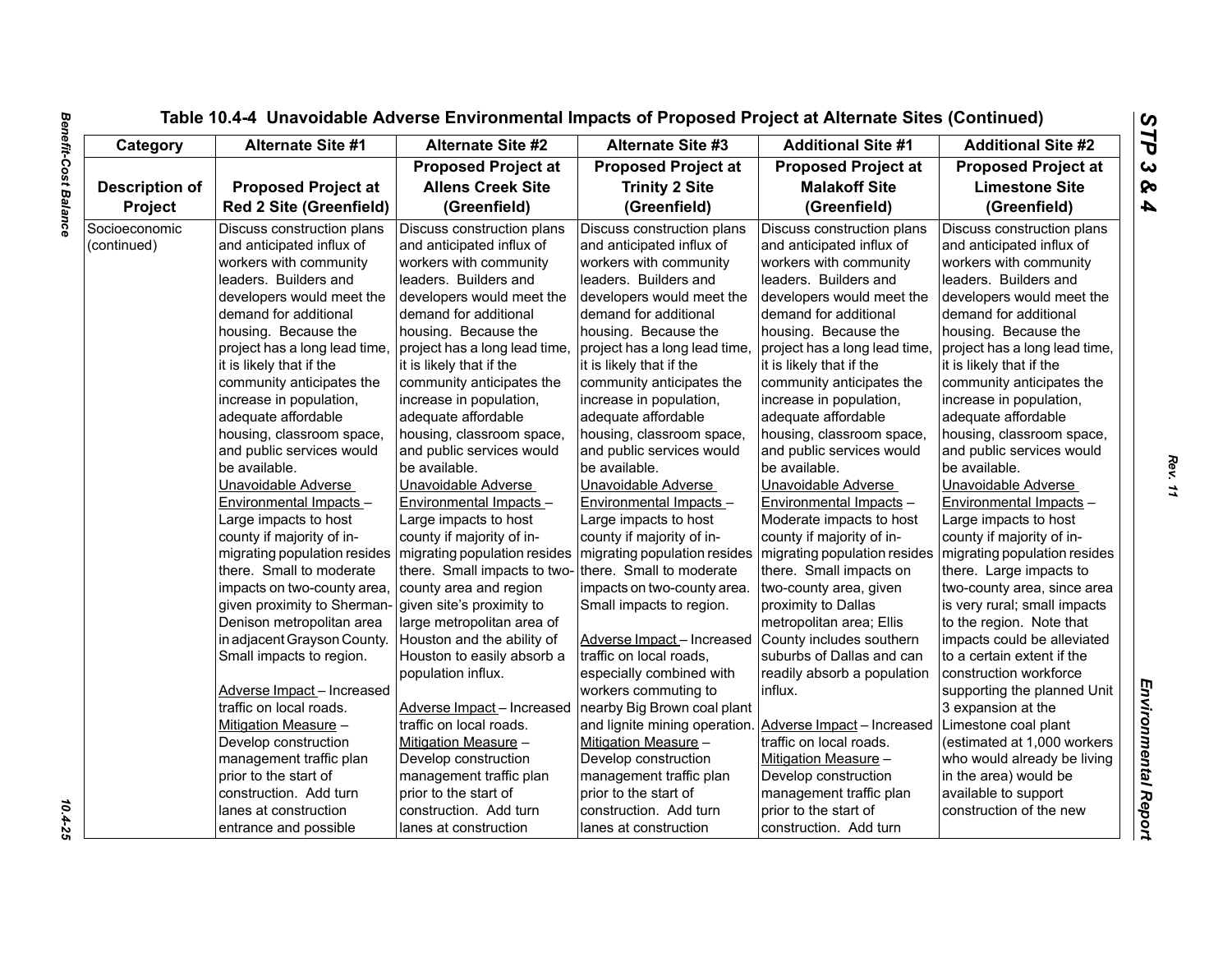| Category                     | <b>Alternate Site #1</b>                                                                                                                                                                                                                                                                                                                                                                                                                                                                                                                         | <b>Alternate Site #2</b>                                                                                                                                                                                                                                                                                                                                                                                                                                                                                                                                                  | <b>Alternate Site #3</b>                                                                                                                                                                                                                                                                                                                                                                                                                                                                                                                                                                             | <b>Additional Site #1</b>                                                                                                                                                                                                                                                                                                                                                                                                                                                                                                                                                                                                                                                                                                                                                                                                        | <b>Additional Site #2</b>                                                                                                                                                                                                                                                                                                                                                                                                                                                                                                                                                                                                                                                                                                                                                                                                                                                                                                                   |
|------------------------------|--------------------------------------------------------------------------------------------------------------------------------------------------------------------------------------------------------------------------------------------------------------------------------------------------------------------------------------------------------------------------------------------------------------------------------------------------------------------------------------------------------------------------------------------------|---------------------------------------------------------------------------------------------------------------------------------------------------------------------------------------------------------------------------------------------------------------------------------------------------------------------------------------------------------------------------------------------------------------------------------------------------------------------------------------------------------------------------------------------------------------------------|------------------------------------------------------------------------------------------------------------------------------------------------------------------------------------------------------------------------------------------------------------------------------------------------------------------------------------------------------------------------------------------------------------------------------------------------------------------------------------------------------------------------------------------------------------------------------------------------------|----------------------------------------------------------------------------------------------------------------------------------------------------------------------------------------------------------------------------------------------------------------------------------------------------------------------------------------------------------------------------------------------------------------------------------------------------------------------------------------------------------------------------------------------------------------------------------------------------------------------------------------------------------------------------------------------------------------------------------------------------------------------------------------------------------------------------------|---------------------------------------------------------------------------------------------------------------------------------------------------------------------------------------------------------------------------------------------------------------------------------------------------------------------------------------------------------------------------------------------------------------------------------------------------------------------------------------------------------------------------------------------------------------------------------------------------------------------------------------------------------------------------------------------------------------------------------------------------------------------------------------------------------------------------------------------------------------------------------------------------------------------------------------------|
|                              |                                                                                                                                                                                                                                                                                                                                                                                                                                                                                                                                                  | <b>Proposed Project at</b>                                                                                                                                                                                                                                                                                                                                                                                                                                                                                                                                                | <b>Proposed Project at</b>                                                                                                                                                                                                                                                                                                                                                                                                                                                                                                                                                                           | <b>Proposed Project at</b>                                                                                                                                                                                                                                                                                                                                                                                                                                                                                                                                                                                                                                                                                                                                                                                                       | <b>Proposed Project at</b>                                                                                                                                                                                                                                                                                                                                                                                                                                                                                                                                                                                                                                                                                                                                                                                                                                                                                                                  |
| <b>Description of</b>        | <b>Proposed Project at</b>                                                                                                                                                                                                                                                                                                                                                                                                                                                                                                                       | <b>Allens Creek Site</b>                                                                                                                                                                                                                                                                                                                                                                                                                                                                                                                                                  | <b>Trinity 2 Site</b>                                                                                                                                                                                                                                                                                                                                                                                                                                                                                                                                                                                | <b>Malakoff Site</b>                                                                                                                                                                                                                                                                                                                                                                                                                                                                                                                                                                                                                                                                                                                                                                                                             | <b>Limestone Site</b>                                                                                                                                                                                                                                                                                                                                                                                                                                                                                                                                                                                                                                                                                                                                                                                                                                                                                                                       |
| Project                      | <b>Red 2 Site (Greenfield)</b>                                                                                                                                                                                                                                                                                                                                                                                                                                                                                                                   | (Greenfield)                                                                                                                                                                                                                                                                                                                                                                                                                                                                                                                                                              | (Greenfield)                                                                                                                                                                                                                                                                                                                                                                                                                                                                                                                                                                                         | (Greenfield)                                                                                                                                                                                                                                                                                                                                                                                                                                                                                                                                                                                                                                                                                                                                                                                                                     | (Greenfield)                                                                                                                                                                                                                                                                                                                                                                                                                                                                                                                                                                                                                                                                                                                                                                                                                                                                                                                                |
| Socioeconomic<br>(continued) | second entrance. Install<br>traffic-control lighting and<br>directional signage. Post<br>signs near construction<br>entrances and exists to<br>make the public aware of<br>potentially high construction<br>traffic areas. Encourage<br>carpooling, offer shuttle<br>service to workers to and<br>from site, and stagger shifts<br>to avoid traditional<br>congestion time periods.<br>Unavoidable Adverse<br>Environmental Impacts -<br>Small to moderate adverse<br>impacts during construction<br>due to increased traffic on<br>local roads. | entrance and possible<br>second entrance. Install<br>traffic-control lighting and<br>directional signage. Post<br>signs near construction<br>entrances and exists to<br>make the public aware of<br>potentially high construction<br>traffic areas. Encourage<br>carpooling, offer shuttle<br>service to workers to and<br>from site, and stagger shifts<br>to avoid traditional<br>congestion time periods.<br>Unavoidable Adverse<br>Environmental Impacts -<br>Small to moderate adverse<br>impacts during construction<br>due to increased traffic on<br>local roads. | entrance and possible<br>second entrance. Install<br>traffic-control lighting and<br>directional signage. Post<br>signs near construction<br>entrances and exists to<br>make the public aware of<br>potentially high construction   make the public aware of<br>traffic areas. Encourage<br>carpooling, offer shuttle<br>service to workers to and<br>from site, and stagger shifts<br>to avoid traditional<br>congestion time periods.<br>Unavoidable Adverse<br>Environmental Impacts -<br>Small to moderate adverse<br>impacts during construction<br>due to increased traffic on<br>local roads. | lanes at construction<br>entrance and possible<br>second entrance. Install<br>traffic-control lighting and<br>directional signage. Post<br>signs near construction<br>entrances and exists to<br>potentially high construction<br>traffic areas. Encourage<br>carpooling, offer shuttle<br>service to workers to and<br>from site, and stagger shifts<br>to avoid traditional<br>congestion time periods.<br>Unavoidable Adverse<br>Environmental Impacts -<br>Moderate to large adverse<br>impacts during construction<br>due to increased traffic on<br>local roads which also<br>appear to support area<br>recreation. Primary site<br>access would be SH-31<br>which is also part of the<br>Texas Lakes Heritage Trails<br>System, and also provides<br>access to Cedar Creek and<br><b>Richland Chambers</b><br>Reservoirs. | nuclear facility; this would<br>depend on final scheduling<br>for the two construction<br>projects.<br>Adverse Impact - Increased<br>traffic on local roads,<br>especially combined with<br>workers commuting to<br>nearby Limestone plant<br>(including new Unit 3 which<br>is assumed to be<br>constructed well before<br>peak construction for<br>nuclear plant).<br>Mitigation Measure -<br>Develop construction<br>management traffic plan<br>prior to the start of<br>construction. Add turn<br>lanes at construction<br>entrance and possible<br>second entrance. Install<br>traffic-control lighting and<br>directional signage. Post<br>signs near construction<br>entrances and exists to<br>make the public aware of<br>potentially high construction<br>traffic areas. Encourage<br>carpooling, offer shuttle<br>service to workers to and<br>from site, and stagger shifts<br>to avoid traditional<br>congestion time periods. |

*Benefit-Cost Balance* 

**Benefit-Cost Balance** 

*Rev. 11*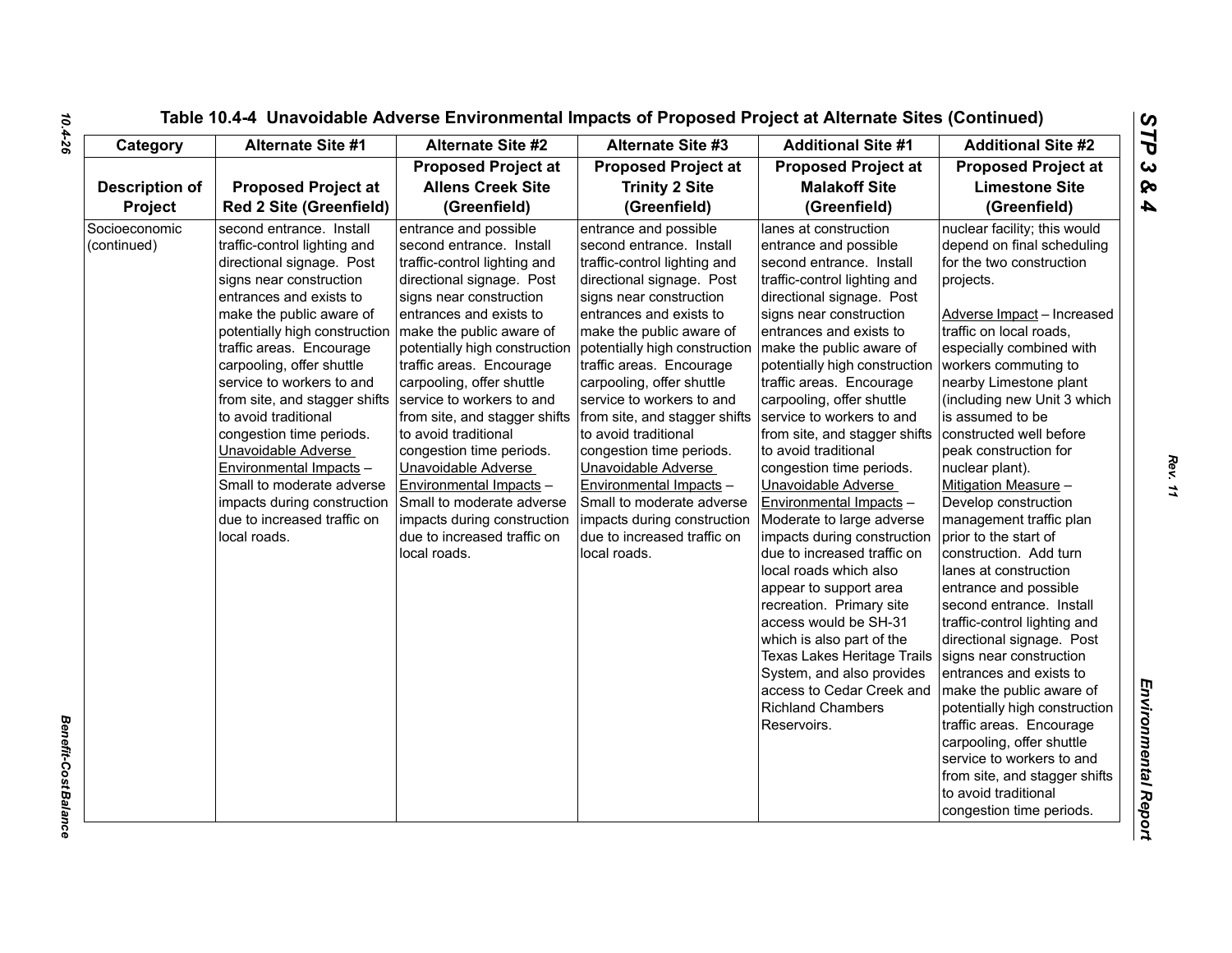|                       | Alternate Site #1                                                                                                                                                                                                                       | <b>Alternate Site #2</b><br><b>Alternate Site #3</b>                           | <b>Additional Site #1</b>  | <b>Additional Site #2</b>  |                             |  |  |
|-----------------------|-----------------------------------------------------------------------------------------------------------------------------------------------------------------------------------------------------------------------------------------|--------------------------------------------------------------------------------|----------------------------|----------------------------|-----------------------------|--|--|
|                       |                                                                                                                                                                                                                                         | <b>Proposed Project at</b>                                                     | <b>Proposed Project at</b> | <b>Proposed Project at</b> | <b>Proposed Project at</b>  |  |  |
| <b>Description of</b> | <b>Proposed Project at</b>                                                                                                                                                                                                              | <b>Allens Creek Site</b>                                                       | <b>Trinity 2 Site</b>      | <b>Malakoff Site</b>       | <b>Limestone Site</b>       |  |  |
| Project               | <b>Red 2 Site (Greenfield)</b>                                                                                                                                                                                                          | (Greenfield)                                                                   | (Greenfield)               | (Greenfield)               | (Greenfield)                |  |  |
| Socioeconomic         |                                                                                                                                                                                                                                         |                                                                                |                            |                            | Unavoidable Adverse         |  |  |
| (continued)           |                                                                                                                                                                                                                                         |                                                                                |                            |                            | Environmental Impacts -     |  |  |
|                       |                                                                                                                                                                                                                                         |                                                                                |                            |                            | Large unavoidable adverse   |  |  |
|                       |                                                                                                                                                                                                                                         |                                                                                |                            |                            | impacts during construction |  |  |
|                       |                                                                                                                                                                                                                                         |                                                                                |                            |                            | due to increased traffic on |  |  |
|                       |                                                                                                                                                                                                                                         |                                                                                |                            |                            | local roads.                |  |  |
| Environmental         | The following description applies to all alternate/additional sites.                                                                                                                                                                    |                                                                                |                            |                            |                             |  |  |
| Justice               | Adverse Impact - No disproportionately high or adverse impact on minority or low-income populations from construction of the proposed new units                                                                                         |                                                                                |                            |                            |                             |  |  |
|                       | have been identified.                                                                                                                                                                                                                   |                                                                                |                            |                            |                             |  |  |
|                       | Mitigation Measure - None required.                                                                                                                                                                                                     |                                                                                |                            |                            |                             |  |  |
|                       |                                                                                                                                                                                                                                         | Unavoidable Adverse Environmental Impacts - Small unavoidable adverse impacts. |                            |                            |                             |  |  |
| Physical and          | The following description applies to all alternate/additional sites.                                                                                                                                                                    |                                                                                |                            |                            |                             |  |  |
| Non-Radiological      | Adverse Impact – Temporary and localized noise, fugitive dust, and exhaust emissions during construction.                                                                                                                               |                                                                                |                            |                            |                             |  |  |
|                       | Mitigation Measure - Train and appropriately protect construction workers to reduce the risk of potential exposure to noise, dust and exhaust                                                                                           |                                                                                |                            |                            |                             |  |  |
|                       | emissions. Make public announcements or prior notification of atypically loud construction activities. Regularly inspect and maintain equipment to                                                                                      |                                                                                |                            |                            |                             |  |  |
|                       | include exhaust and noise aspects. Operate equipment in accordance with federal, state and local emission requirements. Phase construction to                                                                                           |                                                                                |                            |                            |                             |  |  |
|                       | minimize daily emissions. Restrict noise-related activities to daylight hours. Restrict delivery times to daylight hours. Develop and implement a                                                                                       |                                                                                |                            |                            |                             |  |  |
|                       | dust control plan that includes mitigation measures such as watering unpaved roads, stabilizing construction roads, phasing grading activities and                                                                                      |                                                                                |                            |                            |                             |  |  |
|                       | ceasing them during high winds, etc.                                                                                                                                                                                                    |                                                                                |                            |                            |                             |  |  |
|                       | Unavoidable Adverse Environmental Impacts - Small temporary and localized noise, fugitive dust, and exhaust emissions during construction.                                                                                              |                                                                                |                            |                            |                             |  |  |
|                       |                                                                                                                                                                                                                                         |                                                                                |                            |                            |                             |  |  |
|                       | Adverse Impact - Construction workers could experience occupational illnesses, injuries, or death.                                                                                                                                      |                                                                                |                            |                            |                             |  |  |
|                       | Mitigation Measure - Train contractors on safety requirements. Require construction contractors and subcontractors to develop and implement                                                                                             |                                                                                |                            |                            |                             |  |  |
|                       | safety procedures. Provide onsite services for emergency first aid; conduct regular health and safety monitoring.<br>Unavoidable Adverse Environmental Impacts - Small, temporary impacts during the construction phase of the project. |                                                                                |                            |                            |                             |  |  |
|                       |                                                                                                                                                                                                                                         |                                                                                |                            |                            |                             |  |  |
| Radiological          | The following description applies to all alternate/additional sites.                                                                                                                                                                    |                                                                                |                            |                            |                             |  |  |
|                       | Adverse Impact - None.                                                                                                                                                                                                                  |                                                                                |                            |                            |                             |  |  |
|                       | Mitigation Measure - No mitigation required.                                                                                                                                                                                            |                                                                                |                            |                            |                             |  |  |
|                       |                                                                                                                                                                                                                                         | Unavoidable Adverse Environmental Impacts - No unavoidable adverse impacts.    |                            |                            |                             |  |  |
|                       |                                                                                                                                                                                                                                         |                                                                                |                            |                            |                             |  |  |
|                       |                                                                                                                                                                                                                                         |                                                                                |                            |                            |                             |  |  |
|                       |                                                                                                                                                                                                                                         |                                                                                |                            |                            |                             |  |  |
|                       |                                                                                                                                                                                                                                         |                                                                                |                            |                            |                             |  |  |
|                       |                                                                                                                                                                                                                                         |                                                                                |                            |                            |                             |  |  |
|                       |                                                                                                                                                                                                                                         |                                                                                |                            |                            |                             |  |  |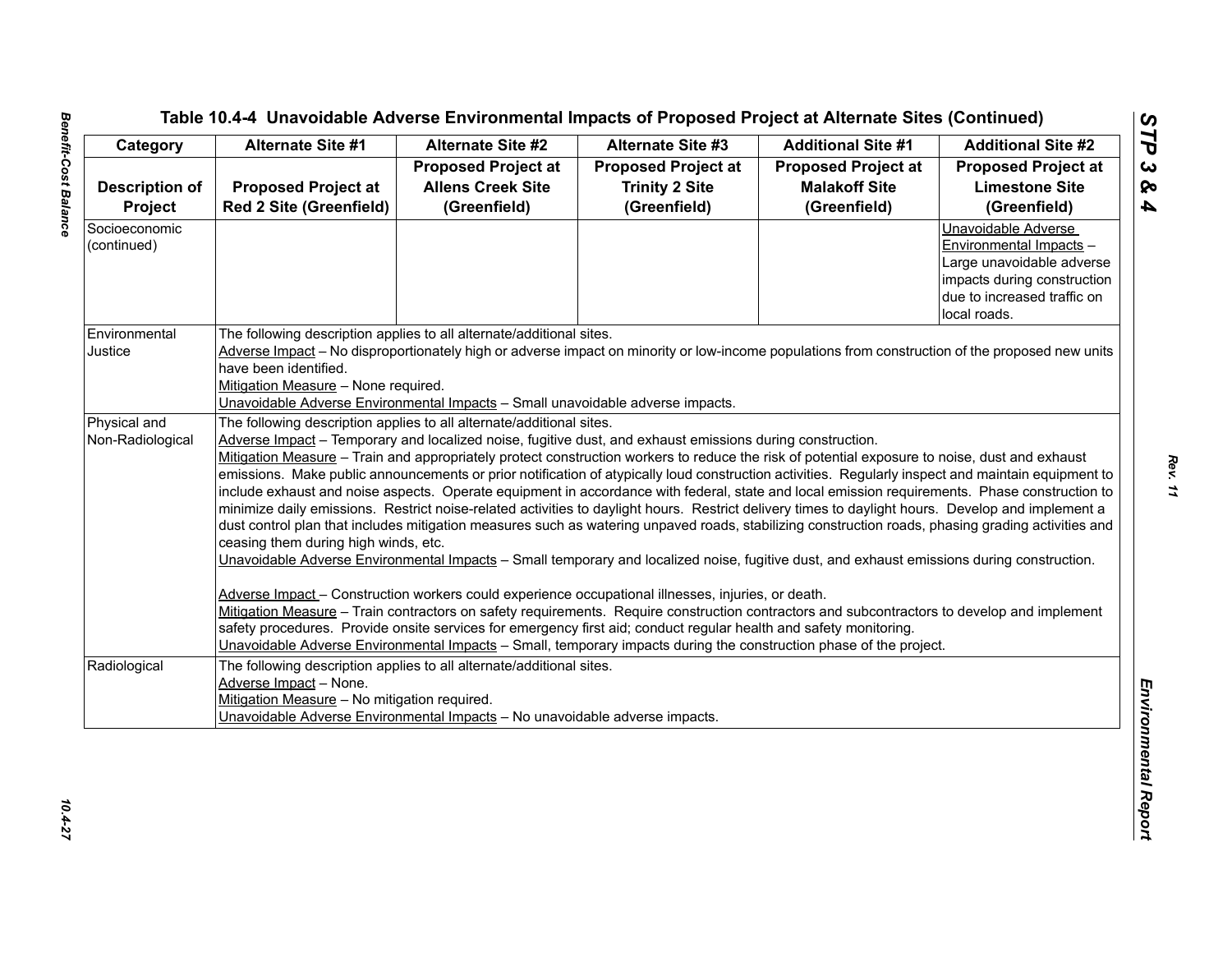| Category              | <b>Alternate Site #1</b>                                                                                                                         | Alternate Site #2                                                    | <b>Alternate Site #3</b>                                                                                                                       | <b>Additional Site #1</b>                                 | <b>Additional Site #2</b>                                 |  |  |  |
|-----------------------|--------------------------------------------------------------------------------------------------------------------------------------------------|----------------------------------------------------------------------|------------------------------------------------------------------------------------------------------------------------------------------------|-----------------------------------------------------------|-----------------------------------------------------------|--|--|--|
|                       |                                                                                                                                                  | <b>Proposed Project at</b>                                           | <b>Proposed Project at</b>                                                                                                                     | <b>Proposed Project at</b>                                | <b>Proposed Project at</b>                                |  |  |  |
| <b>Description of</b> | <b>Proposed Project at</b>                                                                                                                       | <b>Allens Creek Site</b>                                             | <b>Trinity 2 Site</b>                                                                                                                          | <b>Malakoff Site</b>                                      | <b>Limestone Site</b>                                     |  |  |  |
| <b>Project</b>        | <b>Red 2 Site (Greenfield)</b>                                                                                                                   | (Greenfield)                                                         | (Greenfield)                                                                                                                                   | (Greenfield)                                              | (Greenfield)                                              |  |  |  |
| Atmospheric and       |                                                                                                                                                  | The following description applies to all alternate/additional sites. |                                                                                                                                                |                                                           |                                                           |  |  |  |
| Meteorological        |                                                                                                                                                  |                                                                      | Adverse Impact - Temporary and localized noise, fugitive dust, and exhaust emissions during construction.                                      |                                                           |                                                           |  |  |  |
|                       |                                                                                                                                                  |                                                                      | Mitigation Measures - Regularly inspect and maintain equipment. Phase construction to minimize daily emissions. Develop and implement a dust   |                                                           |                                                           |  |  |  |
|                       |                                                                                                                                                  |                                                                      | control plan that includes mitigation measures such as watering unpaved roads, stabilizing construction roads, phasing grading activities, and |                                                           |                                                           |  |  |  |
|                       | suspending grading/earthmoving during high winds and extreme air pollution events, covering truck loads and debris stockpiles, reducing material |                                                                      |                                                                                                                                                |                                                           |                                                           |  |  |  |
|                       | handling, limiting vehicle speed, re-vegetating medians and slopes, visually inspecting emission control equipment, etc.                         |                                                                      |                                                                                                                                                |                                                           |                                                           |  |  |  |
|                       |                                                                                                                                                  |                                                                      | Unavoidable Adverse Environmental Impacts - Small, temporary impacts from localized noise, fugitive dust, and exhaust emissions during         |                                                           |                                                           |  |  |  |
|                       | construction.                                                                                                                                    |                                                                      |                                                                                                                                                |                                                           |                                                           |  |  |  |
|                       |                                                                                                                                                  |                                                                      | <b>Operations-Related</b>                                                                                                                      |                                                           |                                                           |  |  |  |
| Land Use              | Adverse Impact - Land                                                                                                                            | Adverse Impact - Land                                                | Adverse Impact - Land                                                                                                                          | Adverse Impact - Land                                     | Adverse Impact - Land                                     |  |  |  |
|                       | occupied by plant facility                                                                                                                       | occupied by plant facility                                           | occupied by plant facility                                                                                                                     | occupied by plant facility                                | occupied by plant facility                                |  |  |  |
|                       | and associated reservoir                                                                                                                         | and associated reservoir(s)                                          | and associated reservoir                                                                                                                       | and associated reservoir                                  | and associated reservoir                                  |  |  |  |
|                       | would be permanently                                                                                                                             | would be permanently                                                 | would be permanently                                                                                                                           | would be permanently                                      | would be permanently                                      |  |  |  |
|                       | dedicated to the plant until                                                                                                                     | dedicated until                                                      | dedicated to the plant until                                                                                                                   | dedicated to the plant until                              | dedicated to the plant until                              |  |  |  |
|                       | decommissioning.                                                                                                                                 | decommissioning.                                                     | decommissioning.                                                                                                                               | decommissioning.                                          | decommissioning.                                          |  |  |  |
|                       | Operation and maintenance                                                                                                                        | Operation and maintenance                                            |                                                                                                                                                | Operation and maintenance Operation and maintenance       | Operation and maintenance                                 |  |  |  |
|                       | of transmission line and<br>corridors would restrict land                                                                                        | of transmission line and<br>corridors would restrict land            | of transmission line and<br>corridors would restrict land                                                                                      | of transmission line and<br>corridors would restrict land | of transmission line and<br>corridors would restrict land |  |  |  |
|                       | use within the transmission                                                                                                                      | use within the transmission                                          | use within the transmission                                                                                                                    | use within the transmission                               | use within the transmission                               |  |  |  |
|                       | rights-of-way, but                                                                                                                               | rights-of-way, but                                                   | rights-of-way, but                                                                                                                             | rights-of-way, but                                        | rights-of-way, but                                        |  |  |  |
|                       | transmission operation                                                                                                                           | transmission operation                                               | transmission operation                                                                                                                         | transmission operation                                    | transmission operation                                    |  |  |  |
|                       | would be potentially                                                                                                                             | would be potentially                                                 | would be potentially                                                                                                                           | would be potentially                                      | would be potentially                                      |  |  |  |
|                       | compatible with cultivation,                                                                                                                     | compatible with cultivation,                                         | compatible with cultivation,                                                                                                                   | compatible with cultivation,                              | compatible with cultivation,                              |  |  |  |
|                       | grazing and hunting but                                                                                                                          | grazing and hunting but                                              | grazing and hunting but                                                                                                                        | grazing and hunting but                                   | grazing and hunting but                                   |  |  |  |
|                       | preclude residential and                                                                                                                         | preclude residential and                                             | preclude residential and                                                                                                                       | preclude residential and                                  | preclude residential and                                  |  |  |  |
|                       | industrial use.                                                                                                                                  | industrial use.                                                      | industrial use.                                                                                                                                | industrial use.                                           | industrial use.                                           |  |  |  |
|                       | Mitigation Measure - No                                                                                                                          | Mitigation Measure - No                                              | Mitigation Measure - No                                                                                                                        | Mitigation Measure - No                                   | Mitigation Measure - No                                   |  |  |  |
|                       | mitigation would be required                                                                                                                     | mitigation would be required                                         | mitigation would be required                                                                                                                   | mitigation would be required                              | mitigation would be required                              |  |  |  |
|                       | for continued land use post                                                                                                                      | for continued land use post                                          | for continued land use post                                                                                                                    | for continued land use post                               | for continued land use post                               |  |  |  |
|                       | construction.                                                                                                                                    | construction.                                                        | construction.                                                                                                                                  | construction.                                             | construction.                                             |  |  |  |
|                       | Unavoidable Adverse                                                                                                                              | Unavoidable Adverse                                                  | Unavoidable Adverse                                                                                                                            | Unavoidable Adverse                                       | Unavoidable Adverse                                       |  |  |  |
|                       | Environmental Impact -                                                                                                                           | Environmental Impact -                                               | Environmental Impact-                                                                                                                          | <b>Environmental Impact-</b>                              | Environmental Impact -                                    |  |  |  |
|                       | Small impacts: land will not                                                                                                                     | Small impacts: land will not                                         | Small impacts: land will not                                                                                                                   | Small impacts: land will not                              | Small impacts: land will not                              |  |  |  |
|                       | be                                                                                                                                               | be available until                                                   | be available until                                                                                                                             | be available until                                        | be available until                                        |  |  |  |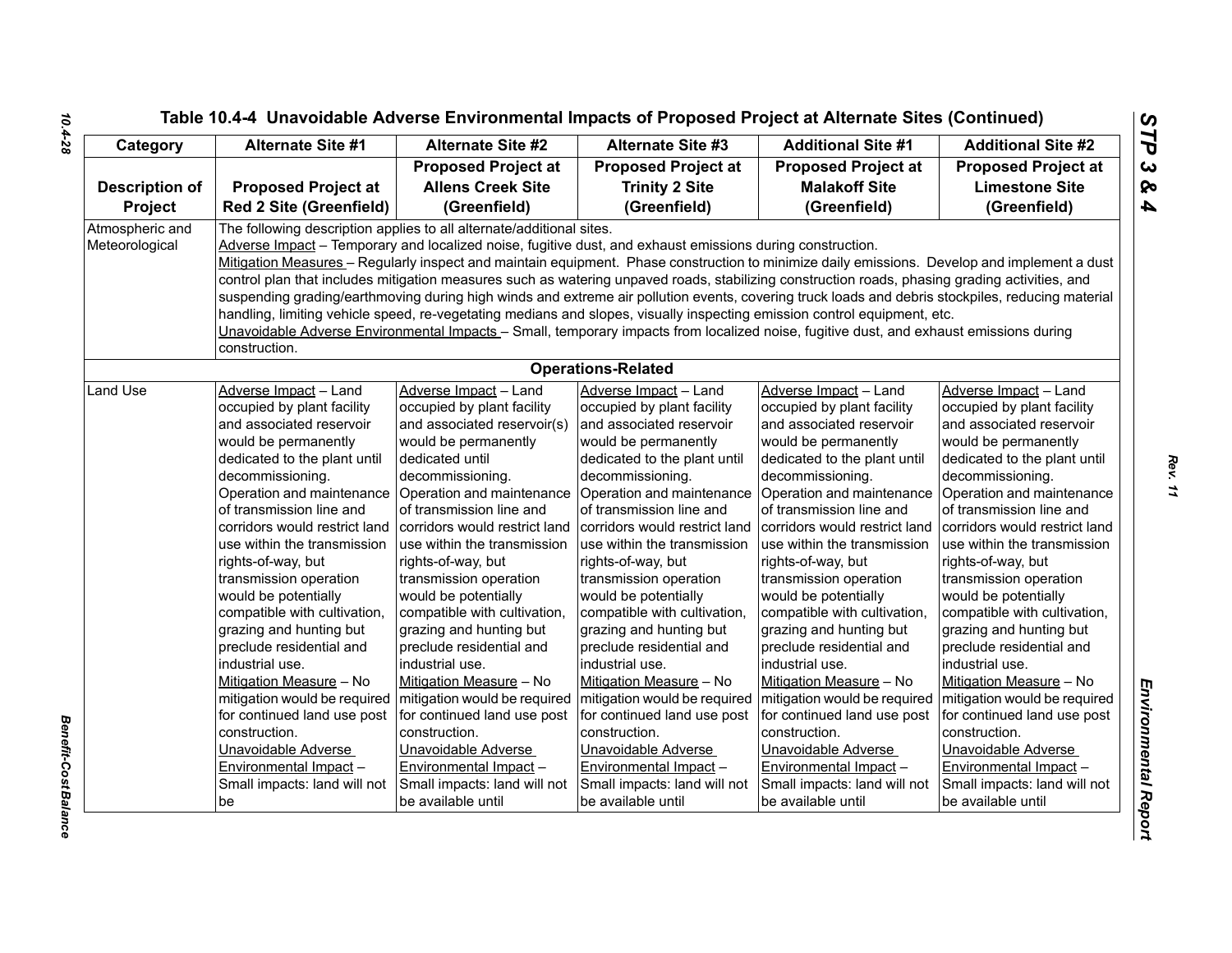| Category              | <b>Alternate Site #1</b>        | <b>Alternate Site #2</b>                                                                                                                 | <b>Alternate Site #3</b>                                                                                                                                                                                                                                                                         | <b>Additional Site #1</b>  | <b>Additional Site #2</b>  |  |  |
|-----------------------|---------------------------------|------------------------------------------------------------------------------------------------------------------------------------------|--------------------------------------------------------------------------------------------------------------------------------------------------------------------------------------------------------------------------------------------------------------------------------------------------|----------------------------|----------------------------|--|--|
|                       |                                 | <b>Proposed Project at</b>                                                                                                               | <b>Proposed Project at</b>                                                                                                                                                                                                                                                                       | <b>Proposed Project at</b> | <b>Proposed Project at</b> |  |  |
| <b>Description of</b> | <b>Proposed Project at</b>      | <b>Allens Creek Site</b>                                                                                                                 | <b>Trinity 2 Site</b>                                                                                                                                                                                                                                                                            | <b>Malakoff Site</b>       | <b>Limestone Site</b>      |  |  |
| Project               | <b>Red 2 Site (Greenfield)</b>  | (Greenfield)                                                                                                                             | (Greenfield)                                                                                                                                                                                                                                                                                     | (Greenfield)               | (Greenfield)               |  |  |
| Land Use              | available until                 | decommissioning of the                                                                                                                   | decommissioning of the                                                                                                                                                                                                                                                                           | decommissioning of the     | decommissioning of the     |  |  |
| (continued)           | decommissioning of the          | plant.                                                                                                                                   | plant.                                                                                                                                                                                                                                                                                           | plant.                     | plant.                     |  |  |
|                       | plant.                          |                                                                                                                                          |                                                                                                                                                                                                                                                                                                  |                            |                            |  |  |
| Land Use (Waste       |                                 | The following description applies to all alternate/additional sites.                                                                     |                                                                                                                                                                                                                                                                                                  |                            |                            |  |  |
| Management)           |                                 |                                                                                                                                          | Adverse Impact - Operating the new units would generate radioactive and non-radioactive wastes that are required to be disposed in permitted                                                                                                                                                     |                            |                            |  |  |
|                       |                                 |                                                                                                                                          | disposal facilities or permitted landfills. Generation of spent fuel will require disposal in accordance with federal requirements.                                                                                                                                                              |                            |                            |  |  |
|                       |                                 |                                                                                                                                          | Mitigation Measure - Implement waste minimization program. Disposal area(s) would be permitted waste disposal facility(ies) with a land use<br>designated for such activities. Temporary spent fuel storage facilities would be operated under appropriate regulations and guidelines until such |                            |                            |  |  |
|                       |                                 |                                                                                                                                          | time a NRC licensed high-level waste disposal facility is constructed. At that time, the storage facility area could be restored for other uses.                                                                                                                                                 |                            |                            |  |  |
|                       |                                 |                                                                                                                                          | Unavoidable Adverse Environmental Impacts - Small unavoidable impacts. Some land would be dedicated to permitted landfills or licensed                                                                                                                                                           |                            |                            |  |  |
|                       |                                 | disposal facilities and would not be available for other uses.                                                                           |                                                                                                                                                                                                                                                                                                  |                            |                            |  |  |
| Hydrology and         |                                 | The following description applies to all alternate/additional sites.                                                                     |                                                                                                                                                                                                                                                                                                  |                            |                            |  |  |
| <b>Water Use</b>      |                                 |                                                                                                                                          | Adverse Impact - The site is assumed to require construction of a cooling water reservoir. Makeup water would be withdrawn from the cooling                                                                                                                                                      |                            |                            |  |  |
|                       |                                 | water source to replace water lost to evaporation, drift, seepage, and blowdown.                                                         |                                                                                                                                                                                                                                                                                                  |                            |                            |  |  |
|                       |                                 |                                                                                                                                          | Mitigation Measure - Comply with surface water rights and water withdrawal requirements and restrictions. Design and operate intake structures                                                                                                                                                   |                            |                            |  |  |
|                       |                                 |                                                                                                                                          | based on best available technology. Monitor hydrological impacts as required by water permit(s).                                                                                                                                                                                                 |                            |                            |  |  |
|                       |                                 | Unavoidable Adverse Environmental Impacts - Small unavoidable adverse impacts.                                                           |                                                                                                                                                                                                                                                                                                  |                            |                            |  |  |
|                       |                                 |                                                                                                                                          |                                                                                                                                                                                                                                                                                                  |                            |                            |  |  |
|                       | through the blowdown discharge. |                                                                                                                                          | Adverse Impact - Operations would result in discharge of small amounts of chemicals to Texas waters. Water would be added back to the river                                                                                                                                                      |                            |                            |  |  |
|                       |                                 |                                                                                                                                          | Mitigation Measure - All discharges would comply with TPDES permit and applicable water quality standards. Prepare and implement a SWPPP                                                                                                                                                         |                            |                            |  |  |
|                       |                                 |                                                                                                                                          |                                                                                                                                                                                                                                                                                                  |                            |                            |  |  |
|                       |                                 |                                                                                                                                          |                                                                                                                                                                                                                                                                                                  |                            |                            |  |  |
|                       |                                 | to avoid/minimize releases of contaminated storm water. Prepare and implement a SPCC plan to prevent/minimize contamination from spills. |                                                                                                                                                                                                                                                                                                  |                            |                            |  |  |
|                       |                                 | Unavoidable Adverse Environmental Impacts - Small unavoidable adverse impacts.                                                           |                                                                                                                                                                                                                                                                                                  |                            |                            |  |  |
|                       |                                 |                                                                                                                                          | Adverse Impact - Operations may result in a small thermal plume discharged to Texas waters.                                                                                                                                                                                                      |                            |                            |  |  |
|                       |                                 |                                                                                                                                          | Mitigation Measure - The differences between plume temperature and ambient water temperature would be maintained within limits set in the                                                                                                                                                        |                            |                            |  |  |
|                       | TPDES permit.                   |                                                                                                                                          |                                                                                                                                                                                                                                                                                                  |                            |                            |  |  |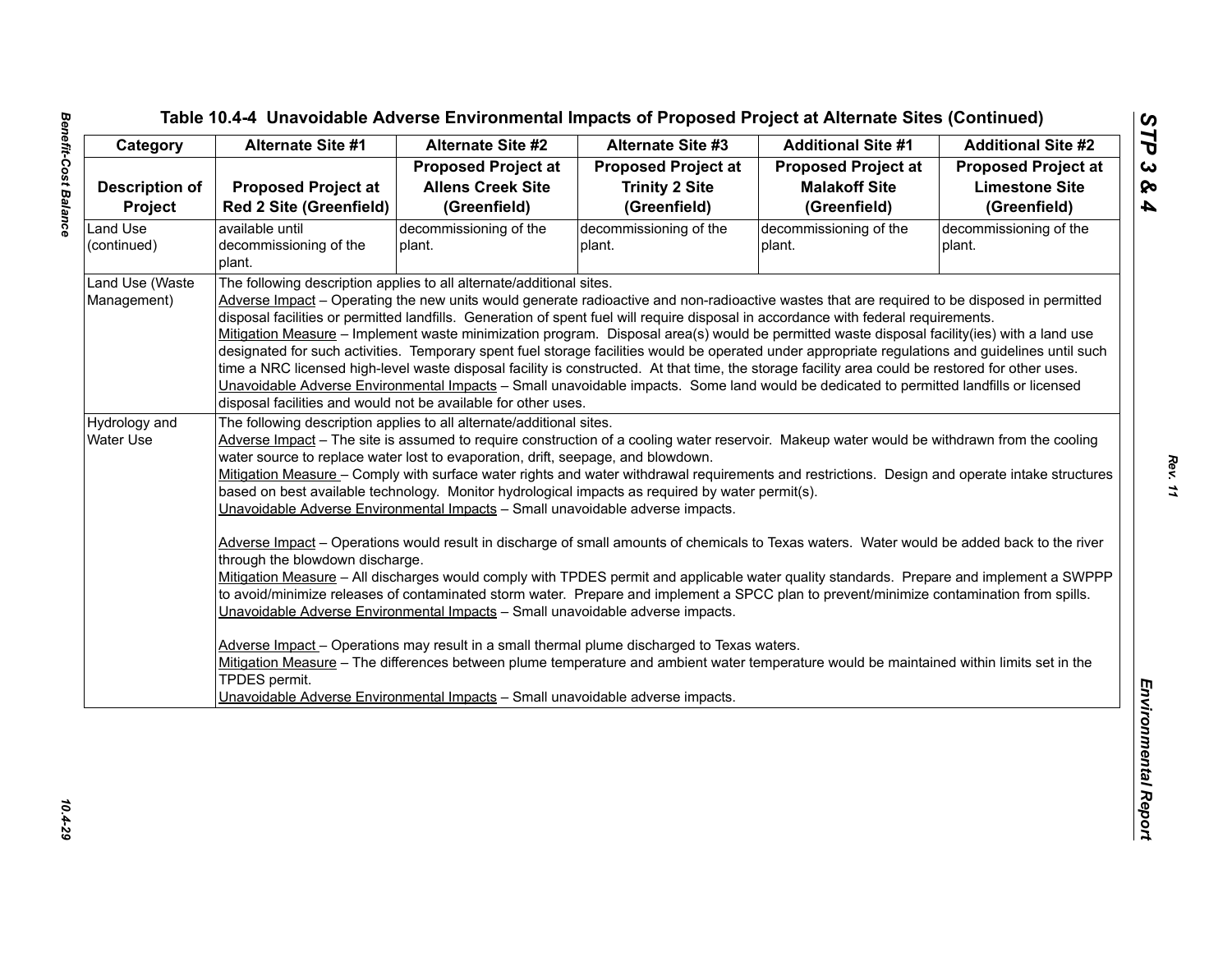# *STP 3 & 4* Tenetial Case of University Contribution and the Case of Proposed Project at Alternation Since 2<br>
Case of Alternation Since 2<br>
Case of Alternation Since 2<br>
Case of Alternation Since 2<br>
Case of Alternation Since 2<br>
Concerns

*Benefit-Cost Balance* 

Benefit-Cost Balance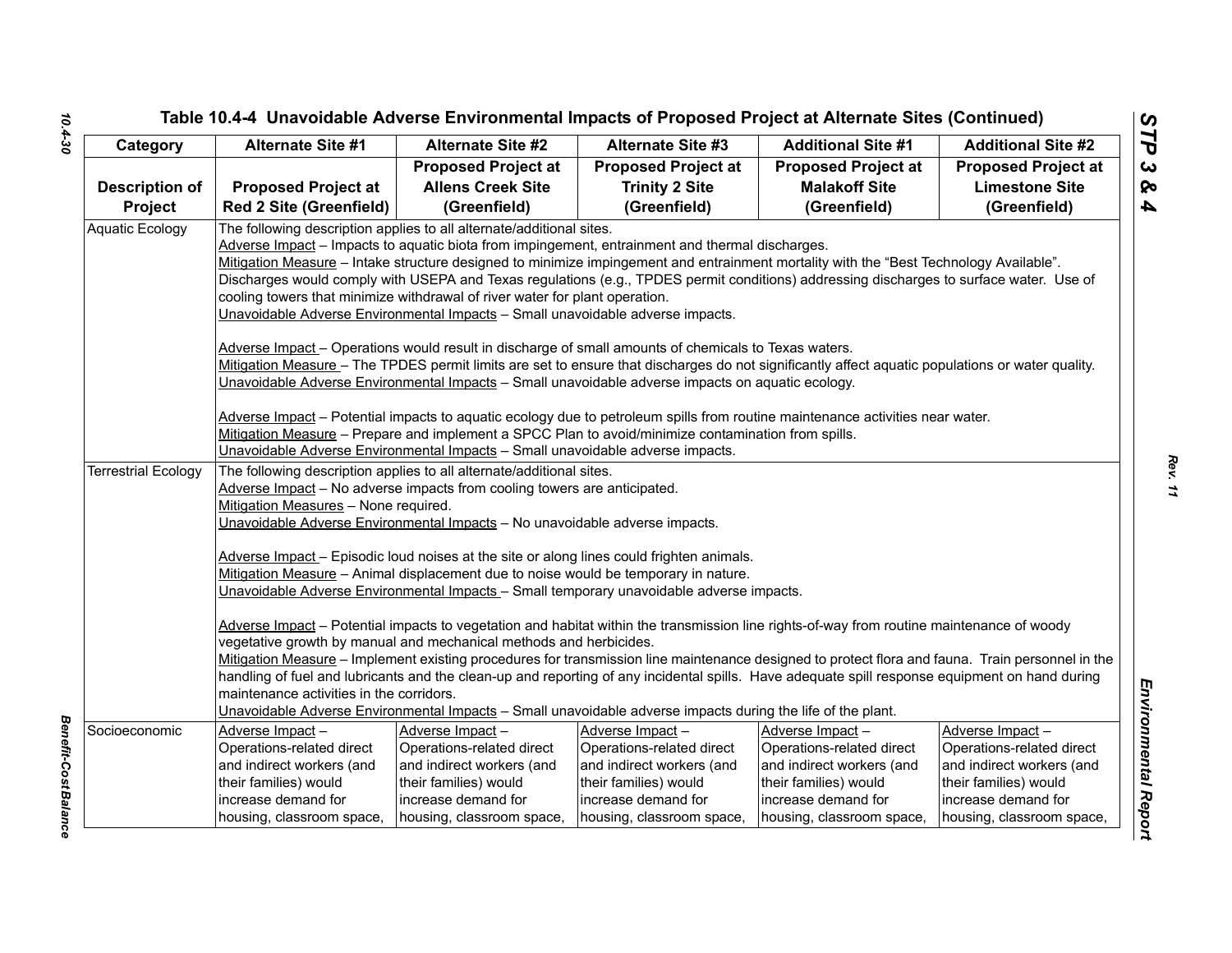| Category              | <b>Alternate Site #1</b>       | <b>Alternate Site #2</b>                                                                      | <b>Alternate Site #3</b>      | <b>Additional Site #1</b>     | <b>Additional Site #2</b>     |
|-----------------------|--------------------------------|-----------------------------------------------------------------------------------------------|-------------------------------|-------------------------------|-------------------------------|
|                       |                                | <b>Proposed Project at</b>                                                                    | <b>Proposed Project at</b>    | <b>Proposed Project at</b>    | <b>Proposed Project at</b>    |
| <b>Description of</b> | <b>Proposed Project at</b>     | <b>Allens Creek Site</b>                                                                      | <b>Trinity 2 Site</b>         | <b>Malakoff Site</b>          | <b>Limestone Site</b>         |
| Project               | <b>Red 2 Site (Greenfield)</b> | (Greenfield)                                                                                  | (Greenfield)                  | (Greenfield)                  | (Greenfield)                  |
| Socioeconomic         | and public services within     | and public services within                                                                    | and public services within    | and public services within    | and public services within    |
| (continued)           | Fannin and Grayson             | Austin and Fort Bend                                                                          | Freestone and Henderson       | Henderson and Ellis           | <b>Henderson and Ellis</b>    |
|                       | Counties and the ROI over      | Counties and the ROI over                                                                     | Counties and the ROI over     | Counties and the ROI over     | Counties and the ROI over     |
|                       | pre-construction conditions,   | pre-construction conditions,                                                                  | pre-construction conditions,  | pre-construction conditions,  | pre-construction conditions,  |
|                       | but much less than the         | but much less than the                                                                        | but much less than the        | but much less than the        | but much less than the        |
|                       | construction-related           | construction-related                                                                          | construction-related          | construction-related          | construction-related          |
|                       | population.                    | population.                                                                                   | population.                   | population.                   | population.                   |
|                       | Mitigation Measure -           | Mitigation Measure -                                                                          | Mitigation Measure -          | Mitigation Measure -          | Mitigation Measure -          |
|                       | Discuss anticipated influx of  | Discuss anticipated influx of                                                                 | Discuss anticipated influx of | Discuss anticipated influx of | Discuss anticipated influx of |
|                       | workers and schedule with      | workers and schedule with                                                                     | workers and schedule with     | workers and schedule with     | workers and schedule with     |
|                       | community leaders,             | community leaders,                                                                            | community leaders,            | community leaders,            | community leaders,            |
|                       | allowing local and regional    | allowing local and regional                                                                   | allowing local and regional   | allowing local and regional   | allowing local and regional   |
|                       | officials the opportunity to   | officials the opportunity to                                                                  | officials the opportunity to  | officials the opportunity to  | officials the opportunity to  |
|                       | plan for the influx. Builders  | plan for the influx. Builders                                                                 | plan for the influx. Builders | plan for the influx. Builders | plan for the influx. Builders |
|                       | and developers would meet      | and developers would meet                                                                     | and developers would meet     | and developers would meet     | and developers would meet     |
|                       | the demand for additional      | the demand for additional                                                                     | the demand for additional     | the demand for additional     | the demand for additional     |
|                       | housing. Increased tax         | housing. Increased tax                                                                        | housing. Increased tax        | housing. Increased tax        | housing. Increased tax        |
|                       | revenues as a result of the    | revenues as a result of the                                                                   | revenues as a result of the   | revenues as a result of the   | revenues as a result of the   |
|                       | project would fund             | project would fund                                                                            | project would fund            | project would fund            | project would fund            |
|                       | additional school resources,   | additional school resources,                                                                  | additional school resources,  | additional school resources,  | additional school resources,  |
|                       | and could be used to           | and could be used to                                                                          | and could be used to          | and could be used to          | and could be used to          |
|                       | purchase additional            | purchase additional                                                                           | purchase additional           | purchase additional           | purchase additional           |
|                       |                                | facilities/equipment and hire   facilities/equipment and hire   facilities/equipment and hire |                               | facilities/equipment and hire | facilities/equipment and hire |
|                       | train additional public        | train additional public                                                                       | train additional public       | train additional public       | train additional public       |
|                       | service staff if necessary.    | service staff if necessary.                                                                   | service staff if necessary.   | service staff if necessary.   | service staff if necessary.   |
|                       | Because the project has a      | Because the project has a                                                                     | Because the project has a     | Because the project has a     | Because the project has a     |
|                       | long lead time, it is likely   | long lead time, it is likely                                                                  | long lead time, it is likely  | long lead time, it is likely  | long lead time, it is likely  |
|                       | that if the community          | that if the community                                                                         | that if the community         | that if the community         | that if the community         |
|                       | anticipates the increase in    | anticipates the increase in                                                                   | anticipates the increase in   | anticipates the increase in   | anticipates the increase in   |
|                       | population, adequate           | population, adequate                                                                          | population, adequate          | population, adequate          | population, adequate          |
|                       | affordable housing,            | affordable housing,                                                                           | affordable housing,           | affordable housing,           | affordable housing,           |
|                       | classroom space, and           | classroom space, and                                                                          | classroom space, and          | classroom space, and          | classroom space, and          |
|                       | public services would be       | public services would be                                                                      | public services would be      | public services would be      | public services would be      |
|                       | available.                     | available.                                                                                    | available.                    | available.                    | available.                    |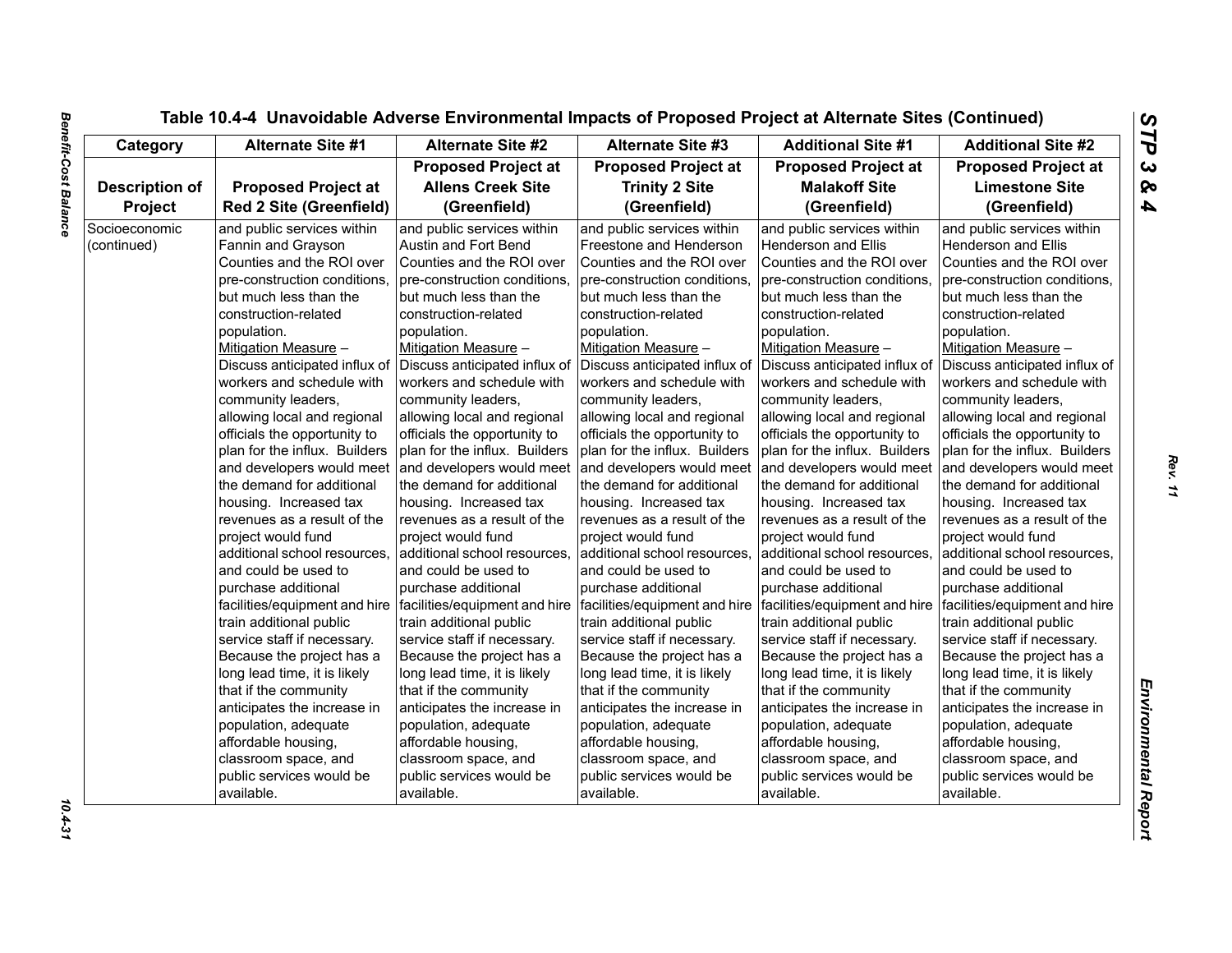| Category              | <b>Alternate Site #1</b>                               | <b>Alternate Site #2</b>                                    | <b>Alternate Site #3</b>      | <b>Additional Site #1</b>      | <b>Additional Site #2</b>          |
|-----------------------|--------------------------------------------------------|-------------------------------------------------------------|-------------------------------|--------------------------------|------------------------------------|
|                       |                                                        | <b>Proposed Project at</b>                                  | <b>Proposed Project at</b>    | <b>Proposed Project at</b>     | <b>Proposed Project at</b>         |
| <b>Description of</b> | <b>Proposed Project at</b>                             | <b>Allens Creek Site</b>                                    | <b>Trinity 2 Site</b>         | <b>Malakoff Site</b>           | <b>Limestone Site</b>              |
| <b>Project</b>        | <b>Red 2 Site (Greenfield)</b>                         | (Greenfield)                                                | (Greenfield)                  | (Greenfield)                   | (Greenfield)                       |
| Socioeconomic         | Unavoidable Adverse                                    | Unavoidable Adverse                                         | Unavoidable Adverse           | Unavoidable Adverse            | Unavoidable Adverse                |
| (continued)           | Environmental Impacts -                                | Environmental Impacts -                                     | Environmental Impacts -       | Environmental Impacts -        | Environmental Impacts -            |
|                       | Small to moderate                                      | Small unavoidable adverse                                   | Small to moderate             | Small unavoidable adverse      | Small to moderate                  |
|                       | unavoidable adverse                                    | impacts given proximity to                                  | unavoidable adverse           | impacts given site proximity   | unavoidable adverse                |
|                       | impacts.                                               | metropolitan area of                                        | impacts.                      | to Dallas suburbs, which is    | impacts, given site's rural        |
|                       |                                                        | Houston, which is expected                                  |                               | expected to readily absorb     | location.                          |
|                       |                                                        | Adverse Impact – Operation to readily absorb population     | Adverse Impact - Operation    | population influx.             |                                    |
|                       | of two units would increase                            | influx.                                                     | of two units would increase   |                                | Adverse Impact - Operation         |
|                       | the traffic on local roads                             |                                                             | the traffic on local roads    | Adverse Impact - Operation     | of two units would increase        |
|                       | during shift change. Valley                            | Adverse Impact - Operation                                  | during shift change,          | of two units would increase    | the traffic on local roads         |
|                       | power plant is located                                 | of two units would increase                                 | especially if they coincided  | the traffic on local roads     | during shift change,               |
|                       | adjacent to the site,                                  | the traffic on local roads                                  | with operating shifts of      | during shift change; Trinidad  | especially given site's close      |
|                       | although its workforce is                              | during shift change.                                        | workers at nearby Big         | power plant is nearby          | proximity to the existing          |
|                       | expected to be significantly                           | Outages at the site would                                   | Brown plant and lignite       | although its workforce is      | Limestone coal plant and           |
|                       | smaller given type of plant.                           | increase traffic even further.   mining operations. Outages |                               | expected to be significantly   | lignite mining operations.         |
|                       | Outages at the site would                              | Mitigation Measure -                                        | at the site would increase    | smaller given type of plant.   | Outages at the site would          |
|                       | increase traffic even further.                         | Consider staggering outage                                  | traffic even further.         | Outages at the site would      | increase traffic even further.     |
|                       | Mitigation Measure -                                   | shifts to reduce plant-                                     | Mitigation Measure -          | increase traffic even further. | Mitigation Measure -               |
|                       | Consider staggering outage associated traffic on local |                                                             | Encourage                     | Mitigation Measure -           | Consider staggering outage         |
|                       | shifts to reduce plant-                                | roads during shift changes;                                 | carpooling/vanpooling, offer  | Consider staggering outage     | shifts to reduce plant-            |
|                       | associated traffic on local                            | vanpooling and travel                                       | shuttle service to workers to | shifts to reduce plant-        | associated traffic on local        |
|                       | roads during shift changes;                            | reduction incentives                                        | and from site, and travel     | associated traffic on local    | roads during shift changes;        |
|                       | vanpooling and travel                                  | (currently in use at STP                                    | reduction incentives          | roads during shift changes;    | vanpooling and travel              |
|                       | reduction incentives                                   | Units 1 & 2).                                               | (currently in use at STP      | vanpooling and travel          | reduction incentives               |
|                       | (currently in use at STP                               | Unavoidable Adverse                                         | Units 1 & 2). Consider        | reduction incentives           | (currently in use at STP           |
|                       | Units 1 & 2).                                          | Environmental Impacts -                                     | staggering outage shifts to   | (currently in use at STP       | Units 1 & 2).                      |
|                       | Unavoidable Adverse                                    | Small unavoidable adverse                                   | reduce plant-associated       | Units 1 & 2).                  | Unavoidable Adverse                |
|                       | Environmental Impacts -                                | impacts.                                                    | traffic on local roads during | Unavoidable Adverse            | Environmental Impacts -            |
|                       | Small unavoidable adverse                              |                                                             | shift changes.                | Environmental Impacts -        | Small to moderate                  |
|                       | impacts.                                               | Adverse Impact - Additional                                 | Unavoidable Adverse           | Small to moderate              | unavoidable adverse                |
|                       |                                                        | cooling towers may impact                                   | Environmental Impacts -       | unavoidable adverse            | impacts.                           |
|                       | Adverse Impact - Additional                            | existing viewscape.                                         | Small unavoidable adverse     | impacts.                       |                                    |
|                       | cooling towers may impact                              | Mitigation Measure - During                                 | impacts.                      |                                | <b>Adverse Impact - Additional</b> |
|                       | existing viewscape.                                    | plant layout, attempt to                                    |                               | Adverse Impact - Additional    | cooling towers may impact          |
|                       | Mitigation Measure - During locate towers in an area   |                                                             | Adverse Impact - Additional   | cooling towers may impact      | existing viewscape.                |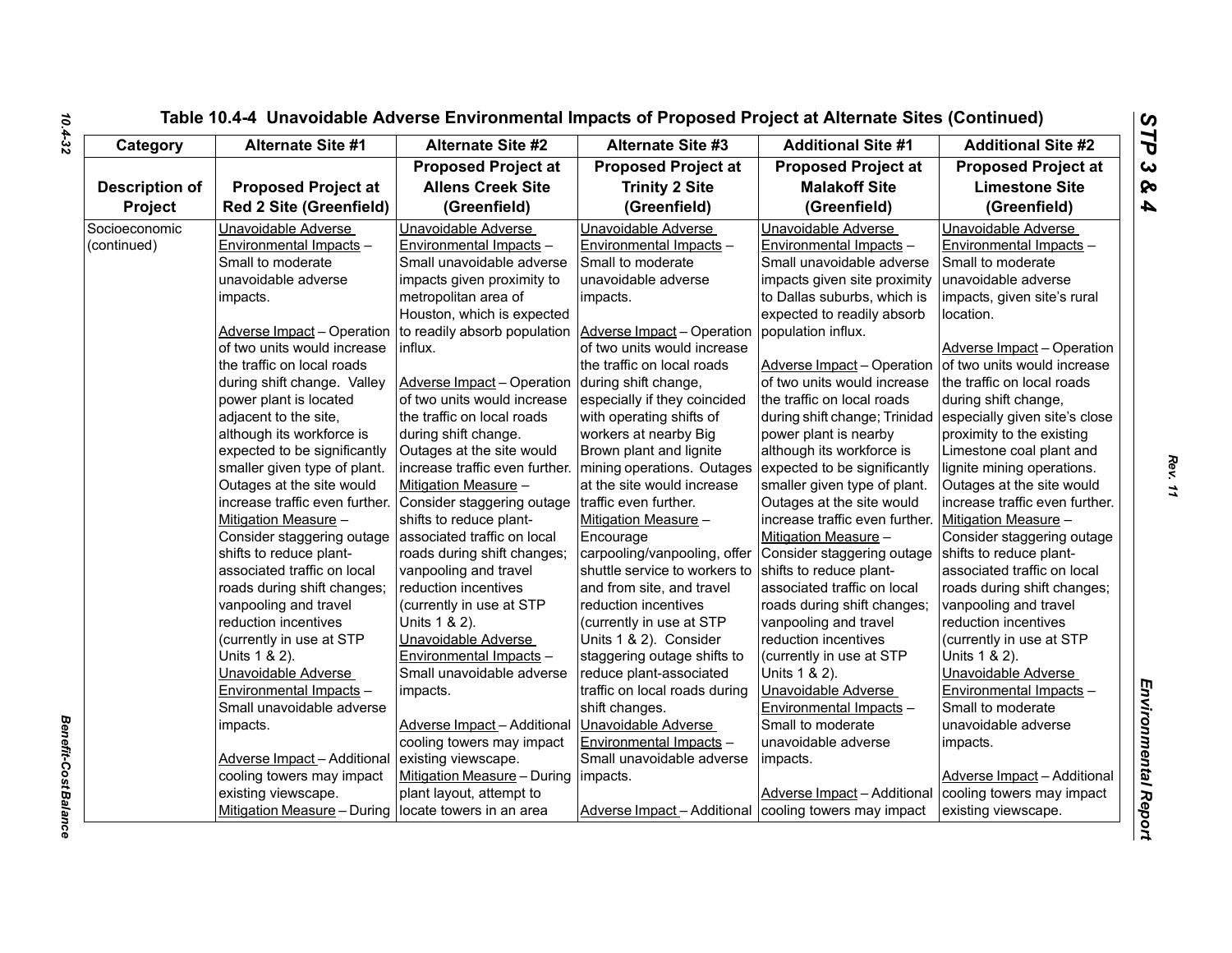| Category              | <b>Alternate Site #1</b>       | Alternate Site #2           | <b>Alternate Site #3</b>      | <b>Additional Site #1</b>   | <b>Additional Site #2</b>     |
|-----------------------|--------------------------------|-----------------------------|-------------------------------|-----------------------------|-------------------------------|
|                       |                                | <b>Proposed Project at</b>  | <b>Proposed Project at</b>    | <b>Proposed Project at</b>  | <b>Proposed Project at</b>    |
| <b>Description of</b> | <b>Proposed Project at</b>     | <b>Allens Creek Site</b>    | <b>Trinity 2 Site</b>         | <b>Malakoff Site</b>        | <b>Limestone Site</b>         |
| Project               | <b>Red 2 Site (Greenfield)</b> | (Greenfield)                | (Greenfield)                  | (Greenfield)                | (Greenfield)                  |
| Socioeconomic         | plant layout, attempt to       | isolated from area view     | cooling towers may impact     | existing viewscape,         | Mitigation Measure - During   |
| (continued)           | locate towers in an area       | points to maximum extent    | existing viewscape.           | especially given heavy      | plant layout, attempt to      |
|                       | isolated from area view        | possible.                   | Mitigation Measure - During   | recreational use in the     | locate towers in an area      |
|                       | points to maximum extent       | Unavoidable Adverse         | plant layout, attempt to      | general area.               | isolated from area view       |
|                       | possible.                      | Environmental Impacts -     | locate towers in an area      | Mitigation Measure - During | points to maximum extent      |
|                       | Unavoidable Adverse            | Small to moderate           | isolated from area view       | plant layout, attempt to    | possible.                     |
|                       | Environmental Impacts -        | unavoidable adverse         | points to maximum extent      | locate towers in an area    | Unavoidable Adverse           |
|                       | Small to moderate              | impacts.                    | possible.                     | isolated from area view     | Environmental Impacts -       |
|                       | unavoidable adverse            |                             | Unavoidable Adverse           | points to maximum extent    | Site is located in an         |
|                       | impacts.                       | Adverse Impact-             | Environmental Impacts -       | possible.                   | industrialized area. Small    |
|                       |                                | Consumption of fossil fuels | Small to moderate             | Unavoidable Adverse         | unavoidable adverse           |
|                       | Adverse Impact-                | during the fuel-cycle       | unavoidable adverse           | Environmental Impacts -     | impacts.                      |
|                       | Consumption of fossil fuels    | process would be small      | impacts.                      | Small to moderate           |                               |
|                       | during the fuel-cycle          | relative to the power       | Adverse Impact-               | unavoidable adverse         | Adverse Impact-               |
|                       | process would be small         | production.                 | Consumption of fossil fuels   | impacts.                    | Consumption of fossil fuels   |
|                       | relative to the power          | Mitigation Measure - No     | during the fuel-cycle         |                             | during the fuel-cycle         |
|                       | production.                    | mitigation needed.          | process would be small        | Adverse Impact-             | process would be small        |
|                       | Mitigation Measure - No        | Unavoidable Adverse         | relative to the power         | Consumption of fossil fuels | relative to the power         |
|                       | mitigation needed.             | Environmental Impacts -     | production.                   | during the fuel-cycle       | production.                   |
|                       | Unavoidable Adverse            | Small unavoidable adverse   | Mitigation Measure - No       | process would be small      | Mitigation Measure - No       |
|                       | Environmental Impacts -        | impacts.                    | mitigation needed.            | relative to the power       | mitigation needed.            |
|                       | Small unavoidable adverse      |                             | Unavoidable Adverse           | production.                 | Unavoidable Adverse           |
|                       | impacts.                       |                             | Environmental Impacts -       | Mitigation Measure - No     | Environmental Impacts -       |
|                       |                                |                             | Small unavoidable adverse     | mitigation needed.          | Small unavoidable adverse     |
|                       |                                |                             | impacts.                      | Unavoidable Adverse         | impacts.                      |
|                       |                                |                             |                               | Environmental Impacts -     |                               |
|                       |                                |                             | Adverse Impact - Site is in   | Small unavoidable adverse   | Adverse Impact - Site is in   |
|                       |                                |                             | an area of historic and       | impacts.                    | an area of historic and       |
|                       |                                |                             | potential mineral             |                             | potential mineral             |
|                       |                                |                             | development (evidence of      | Adverse Impact - Site is in | development (evidence of      |
|                       |                                |                             | oil and gas drilling and      | an area of historic and     | oil and gas drilling and      |
|                       |                                |                             | lignite mining operation      | potential mineral           | lignite mining operation      |
|                       |                                |                             | nearby). Purchase of          | development (evidence of    | nearby). Purchase of          |
|                       |                                |                             | mineral rights to develop     | oil and gas drilling and    | mineral rights to develop     |
|                       |                                |                             | site for nuclear would result | lignite mining operation    | site for nuclear would result |

 $10.4 - 33$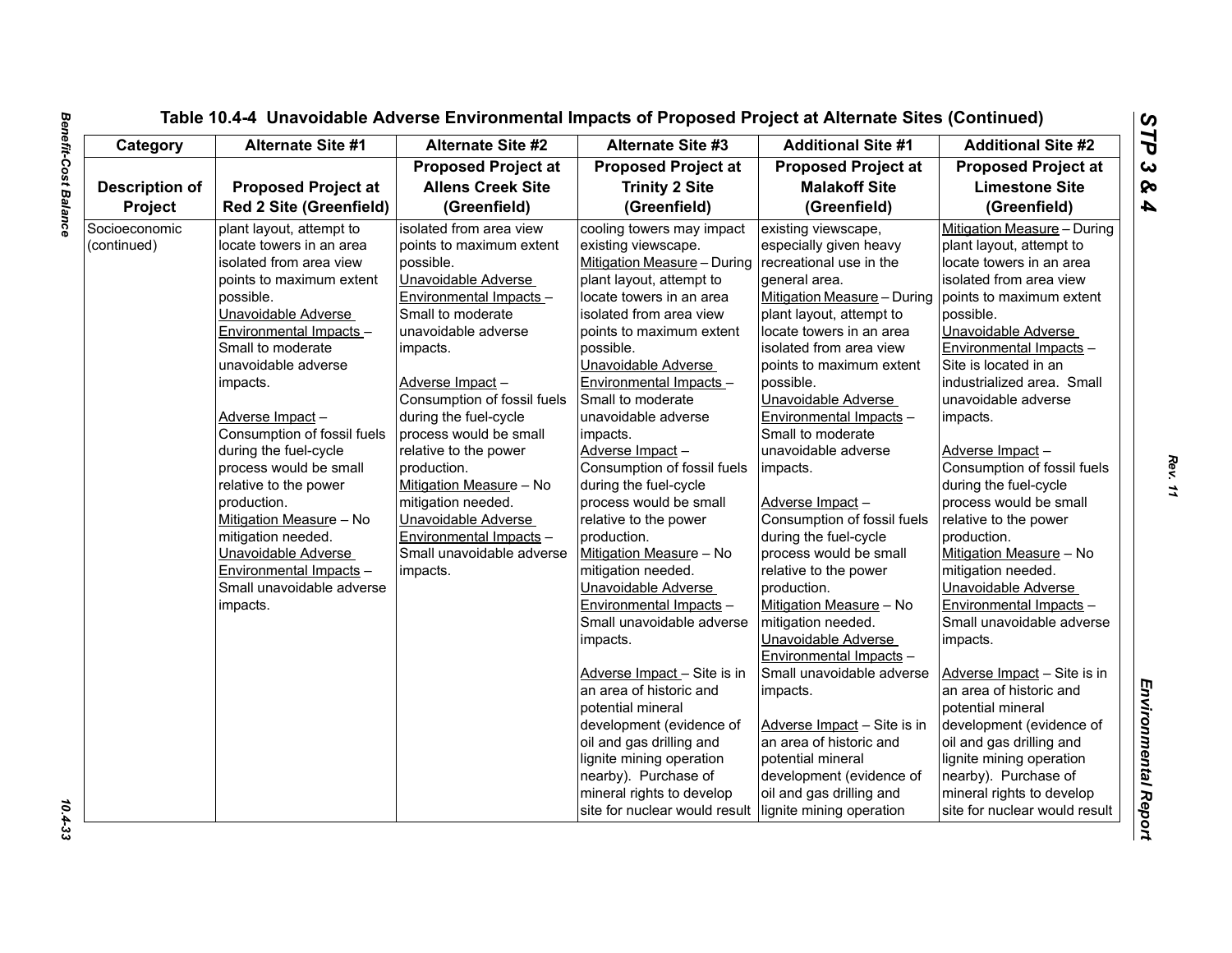| Category                         | <b>Alternate Site #1</b>                                                                                                                                                                                                            | <b>Alternate Site #2</b>                                               | <b>Alternate Site #3</b>                                                                                                                                                                                                                                                                                                                                                                                                                                                                                                                                                                                                       | <b>Additional Site #1</b>                                                                                                                                                                                                                                                                                                                                                                                                                                                                                                                                                                                                                                                      | <b>Additional Site #2</b>                                                                                                                                                                                                                                                                                                                                                                                                                                                                                                                                                                                                               |
|----------------------------------|-------------------------------------------------------------------------------------------------------------------------------------------------------------------------------------------------------------------------------------|------------------------------------------------------------------------|--------------------------------------------------------------------------------------------------------------------------------------------------------------------------------------------------------------------------------------------------------------------------------------------------------------------------------------------------------------------------------------------------------------------------------------------------------------------------------------------------------------------------------------------------------------------------------------------------------------------------------|--------------------------------------------------------------------------------------------------------------------------------------------------------------------------------------------------------------------------------------------------------------------------------------------------------------------------------------------------------------------------------------------------------------------------------------------------------------------------------------------------------------------------------------------------------------------------------------------------------------------------------------------------------------------------------|-----------------------------------------------------------------------------------------------------------------------------------------------------------------------------------------------------------------------------------------------------------------------------------------------------------------------------------------------------------------------------------------------------------------------------------------------------------------------------------------------------------------------------------------------------------------------------------------------------------------------------------------|
| <b>Description of</b><br>Project | <b>Proposed Project at</b><br><b>Red 2 Site (Greenfield)</b>                                                                                                                                                                        | <b>Proposed Project at</b><br><b>Allens Creek Site</b><br>(Greenfield) | <b>Proposed Project at</b><br><b>Trinity 2 Site</b><br>(Greenfield)                                                                                                                                                                                                                                                                                                                                                                                                                                                                                                                                                            | <b>Proposed Project at</b><br><b>Malakoff Site</b><br>(Greenfield)                                                                                                                                                                                                                                                                                                                                                                                                                                                                                                                                                                                                             | <b>Proposed Project at</b><br><b>Limestone Site</b><br>(Greenfield)                                                                                                                                                                                                                                                                                                                                                                                                                                                                                                                                                                     |
| Socioeconomic<br>(continued)     |                                                                                                                                                                                                                                     |                                                                        | in displacement or loss of<br>active oil/gas wells; lost<br>potential to expand lignite<br>mining operations (if<br>needed for nearby Big<br>Brown coal plant); and<br>potential loss of oil and gas<br>exploration jobs.<br>Mitigation Measure -<br>Sufficient lead time for<br>current mineral rights<br>owners will allow them to<br>plan for loss of mineral<br>rights; workers could<br>presumably find<br>construction work at new<br>nuclear plant.<br>Unavoidable Adverse<br>Environmental Impacts -<br>Small unavoidable impact,<br>including loss of access to<br>potentially valuable<br>minerals (coal, oil, gas). | nearby). Purchase of<br>mineral rights to develop<br>site for nuclear would result<br>in displacement or loss of<br>active oil/gas wells (or<br>possible reopening of<br>historic lignite mine at<br>Malakoff); and potential loss<br>of oil and gas exploration<br>jobs.<br>Mitigation Measure -<br>Sufficient lead time for<br>current mineral rights<br>owners will allow them to<br>plan for loss of mineral<br>rights; workers could<br>presumably find<br>construction work at new<br>nuclear plant.<br>Unavoidable Adverse<br>Environmental Impacts -<br>Small unavoidable impact,<br>including loss of access to<br>potentially valuable<br>minerals (coal, oil, gas). | in displacement or loss of<br>active oil/gas wells; or<br>prevent potential plans to<br>expand existing lignite<br>mining operations (if<br>needed for Limestone<br>plant); and potential loss of<br>oil and gas exploration jobs.<br>Mitigation Measure -<br>Sufficient lead time for<br>current mineral rights<br>owners will allow them to<br>plan for loss of mineral<br>rights; workers could<br>presumably find<br>construction work at new<br>nuclear plant.<br>Unavoidable Adverse<br>Environmental Impacts -<br>Small unavoidable impact,<br>including loss of access to<br>potentially valuable<br>minerals (coal, oil, gas). |
| Environmental<br>Justice         | The following description applies to all alternate/additional sites.<br>new units have been identified.<br>Mitigation Measure - No mitigation needed.<br>Unavoidable Adverse Environmental Impact - No unavoidable adverse impacts. |                                                                        | Adverse Impact - No disproportionately high or adverse impacts on minority or low-income populations resulting from operation of the proposed                                                                                                                                                                                                                                                                                                                                                                                                                                                                                  |                                                                                                                                                                                                                                                                                                                                                                                                                                                                                                                                                                                                                                                                                |                                                                                                                                                                                                                                                                                                                                                                                                                                                                                                                                                                                                                                         |

*Rev. 11*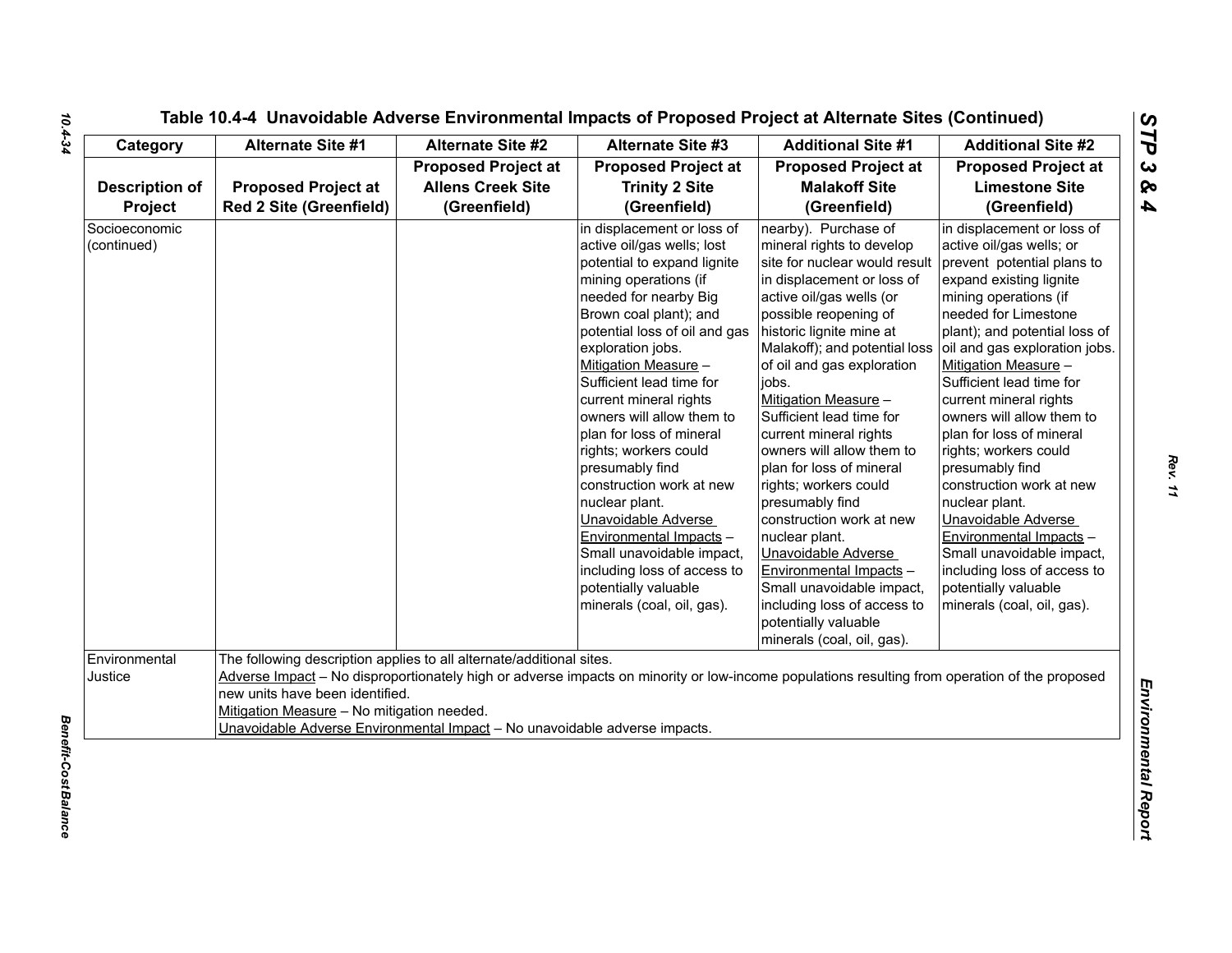| Category              | <b>Alternate Site #1</b>       | <b>Alternate Site #2</b>                                  | <b>Alternate Site #3</b>      | <b>Additional Site #1</b>     | <b>Additional Site #2</b>     |
|-----------------------|--------------------------------|-----------------------------------------------------------|-------------------------------|-------------------------------|-------------------------------|
|                       |                                | <b>Proposed Project at</b>                                | <b>Proposed Project at</b>    | <b>Proposed Project at</b>    | <b>Proposed Project at</b>    |
| <b>Description of</b> | <b>Proposed Project at</b>     | <b>Allens Creek Site</b>                                  | <b>Trinity 2 Site</b>         | <b>Malakoff Site</b>          | <b>Limestone Site</b>         |
| Project               | <b>Red 2 Site (Greenfield)</b> | (Greenfield)                                              | (Greenfield)                  | (Greenfield)                  | (Greenfield)                  |
| Physical and          | Adverse Impact - Potential     | Adverse Impact - Potential                                | Adverse Impact - Potential    | Adverse Impact - Potential    | Adverse Impact - Potential    |
| Non-Radiological      | for occupational injuries and  | for occupational injuries and                             | for occupational injuries and | for occupational injuries and | for occupational injuries and |
|                       | lillnesses.                    | lillnesses.                                               | illnesses.                    | illnesses.                    | illnesses.                    |
|                       | Mitigation Measure -           | Mitigation Measure -                                      | Mitigation Measure -          | Mitigation Measure -          | Mitigation Measure -          |
|                       | Implement industrial safety    | Implement industrial safety                               | Implement industrial safety   | Implement industrial safety   | Implement industrial safety   |
|                       | program.                       | program.                                                  | program.                      | program.                      | program.                      |
|                       | Unavoidable Adverse            | Unavoidable Adverse                                       | Unavoidable Adverse           | Unavoidable Adverse           | Unavoidable Adverse           |
|                       | Environmental Impacts -        | Environmental Impacts -                                   | Environmental Impacts -       | Environmental Impacts -       | Environmental Impacts -       |
|                       | Small unavoidable adverse      | Small unavoidable adverse                                 | Small to moderate             | Small unavoidable adverse     | Small unavoidable adverse     |
|                       | impacts.                       | impacts.                                                  | unavoidable adverse           | impacts.                      | impacts.                      |
|                       |                                |                                                           | impacts, depending on         |                               |                               |
|                       | Adverse Impact - The           | Adverse Impact - The                                      | mineral reserves found        | Adverse Impact - The          | Adverse Impact - The          |
|                       | plants emit low noise.         | plants emit low noise.                                    | beneath the site.             | plants emit low noise.        | plants emit low noise.        |
|                       | Mitigation Measure - Noise     | Mitigation Measure - Noise                                |                               | Mitigation Measure - Noise    | Mitigation Measure - Noise    |
|                       | levels would normally not be   | levels would normally not be Adverse Impact - The         |                               | levels would normally not be  | levels would normally not be  |
|                       | above background at the        | above background at the                                   | plants emit low noise.        | above background at the       | above background at the       |
|                       | site boundary. No mitigation   | site boundary. No mitigation   Mitigation Measure - Noise |                               | site boundary. No mitigation  | site boundary. No mitigation  |
|                       | is necessary.                  | is necessary.                                             | levels would normally not be  | is necessary.                 | is necessary.                 |
|                       | Unavoidable Adverse            | Unavoidable Adverse                                       | above background at the       | Unavoidable Adverse           | Unavoidable Adverse           |
|                       | Environmental Impacts -        | Environmental Impacts -                                   | site boundary. No mitigation  | Environmental Impacts -       | Environmental Impacts -       |
|                       | Small unavoidable adverse      | Small unavoidable adverse                                 | is necessary.                 | Small unavoidable adverse     | Small unavoidable adverse     |
|                       | impacts.                       | impacts.                                                  | Unavoidable Adverse           | impacts.                      | impacts.                      |
|                       |                                |                                                           | Environmental Impacts -       |                               |                               |
|                       | Adverse Impact - Episodic      | Adverse Impact - Episodic                                 | Small unavoidable adverse     | Adverse Impact - Episodic     | Adverse Impact - Episodic     |
|                       | loud noises could annoy        | loud noises could annoy                                   | impacts.                      | loud noises could annoy       | loud noises could annoy       |
|                       | nearby residents.              | nearby residents.                                         |                               | nearby residents.             | nearby residents.             |
|                       | Mitigation Measure -           | Mitigation Measure -                                      | Adverse Impact - Episodic     | Mitigation Measure -          | Mitigation Measure -          |
|                       | Handle incidents on a case-    | Handle incidents on a case-                               | loud noises could annoy       | Handle incidents on a case-   | Handle incidents on a case-   |
|                       | by-case basis.                 | by-case basis.                                            | nearby residents.             | by-case basis.                | by-case basis.                |
|                       | Unavoidable Adverse            | Unavoidable Adverse                                       | Mitigation Measure -          | Unavoidable Adverse           | Unavoidable Adverse           |
|                       | Environmental Impacts -        | Environmental Impacts -                                   | Handle incidents on a case-   | Environmental Impacts -       | Environmental Impacts -       |
|                       | Small temporary                | Small temporary                                           | by-case basis.                | Small temporary               | Small temporary               |
|                       | unavoidable adverse            | unavoidable adverse                                       | Unavoidable Adverse           | unavoidable adverse           | unavoidable adverse           |
|                       | impacts.                       | impacts.                                                  | Environmental Impacts -       | impacts.                      | impacts.                      |
|                       |                                |                                                           | Small temporary               |                               |                               |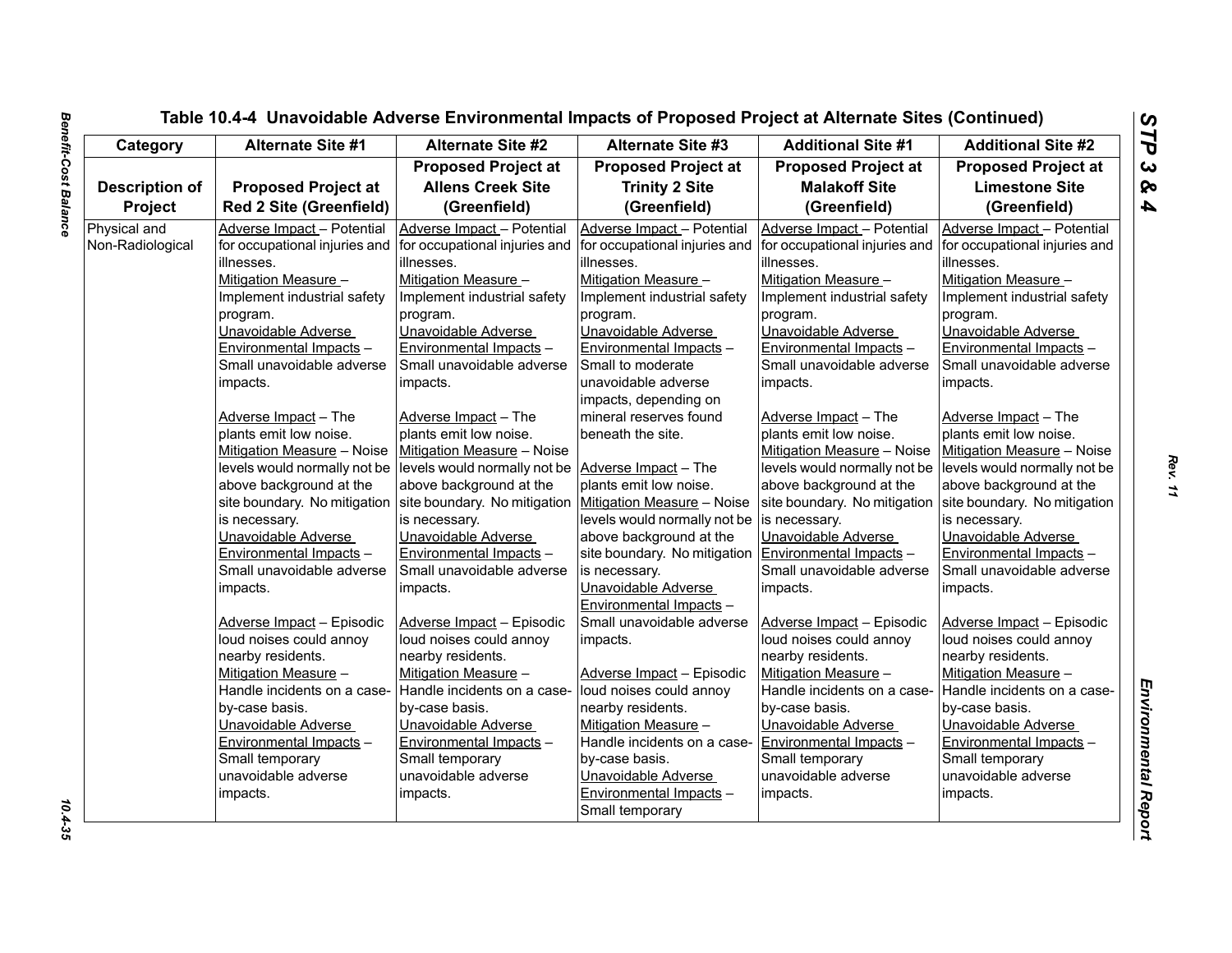| Category                                        | Alternate Site #1                                                                                                                                                                                                                                                                                                                  | <b>Alternate Site #2</b>                                                                                                                                                                                                                                                                                                           | <b>Alternate Site #3</b>                                                                                                                                                                                                                                                                                                                                              | <b>Additional Site #1</b>                                                                                                                                                                                                                                                                                                                                                                                                                                                                                                                                                                 | <b>Additional Site #2</b>                                                                                                                                                                                                                                                                                                          |
|-------------------------------------------------|------------------------------------------------------------------------------------------------------------------------------------------------------------------------------------------------------------------------------------------------------------------------------------------------------------------------------------|------------------------------------------------------------------------------------------------------------------------------------------------------------------------------------------------------------------------------------------------------------------------------------------------------------------------------------|-----------------------------------------------------------------------------------------------------------------------------------------------------------------------------------------------------------------------------------------------------------------------------------------------------------------------------------------------------------------------|-------------------------------------------------------------------------------------------------------------------------------------------------------------------------------------------------------------------------------------------------------------------------------------------------------------------------------------------------------------------------------------------------------------------------------------------------------------------------------------------------------------------------------------------------------------------------------------------|------------------------------------------------------------------------------------------------------------------------------------------------------------------------------------------------------------------------------------------------------------------------------------------------------------------------------------|
|                                                 |                                                                                                                                                                                                                                                                                                                                    | <b>Proposed Project at</b>                                                                                                                                                                                                                                                                                                         | <b>Proposed Project at</b>                                                                                                                                                                                                                                                                                                                                            | <b>Proposed Project at</b>                                                                                                                                                                                                                                                                                                                                                                                                                                                                                                                                                                | <b>Proposed Project at</b>                                                                                                                                                                                                                                                                                                         |
| <b>Description of</b>                           | <b>Proposed Project at</b>                                                                                                                                                                                                                                                                                                         | <b>Allens Creek Site</b>                                                                                                                                                                                                                                                                                                           | <b>Trinity 2 Site</b>                                                                                                                                                                                                                                                                                                                                                 | <b>Malakoff Site</b>                                                                                                                                                                                                                                                                                                                                                                                                                                                                                                                                                                      | <b>Limestone Site</b>                                                                                                                                                                                                                                                                                                              |
| Project                                         | <b>Red 2 Site (Greenfield)</b>                                                                                                                                                                                                                                                                                                     | (Greenfield)                                                                                                                                                                                                                                                                                                                       | (Greenfield)                                                                                                                                                                                                                                                                                                                                                          | (Greenfield)                                                                                                                                                                                                                                                                                                                                                                                                                                                                                                                                                                              | (Greenfield)                                                                                                                                                                                                                                                                                                                       |
| Physical and<br>Non-Radiological<br>(continued) | Adverse Impact - New<br>transmission line has<br>potential to induce electric<br>shock in people standing<br>near the line.<br>Mitigation Measure - Build<br>transmission line to NESC<br>code to minimize noise and<br>electric shock.<br>Unavoidable Adverse<br>Environmental Impacts -<br>Small unavoidable adverse<br>impacts. | Adverse Impact - New<br>transmission line has<br>potential to induce electric<br>shock in people standing<br>near the line.<br>Mitigation Measure - Build<br>transmission line to NESC<br>code to minimize noise and<br>electric shock.<br>Unavoidable Adverse<br>Environmental Impacts -<br>Small unavoidable adverse<br>impacts. | unavoidable adverse<br>impacts.<br>Adverse Impact - New<br>transmission line has<br>potential to induce electric<br>shock in people standing<br>near the line.<br>Mitigation Measure - Build<br>transmission line to NESC<br>code to minimize noise and<br>electric shock.<br>Unavoidable Adverse<br>Environmental Impacts -<br>Small unavoidable adverse<br>impacts. | Adverse Impact - New<br>transmission line has<br>potential to induce electric<br>shock in people standing<br>near the line.<br>Mitigation Measure - Build<br>transmission line to NESC<br>code to minimize noise and<br>electric shock.<br>Unavoidable Adverse<br>Environmental Impacts -<br>Small unavoidable adverse<br>impacts.                                                                                                                                                                                                                                                        | Adverse Impact - New<br>transmission line has<br>potential to induce electric<br>shock in people standing<br>near the line.<br>Mitigation Measure - Build<br>transmission line to NESC<br>code to minimize noise and<br>electric shock.<br>Unavoidable Adverse<br>Environmental Impacts -<br>Small unavoidable adverse<br>impacts. |
| Radiological                                    | nuclear fuel.<br>limits. No further mitigation required.                                                                                                                                                                                                                                                                           | The following description applies to all alternate/additional sites.<br>Unavoidable Adverse Environmental Impact - Small unavoidable adverse impacts.<br>Adverse Impact - Fuel cycle activities would have liquid discharges.<br>Unavoidable Adverse Environmental Impact - Small unavoidable adverse impacts.                     |                                                                                                                                                                                                                                                                                                                                                                       | Adverse Impact - Potential doses to workers and members of the public from releases to air and surface water. Dose to terrestrial and aquatic<br>ecosystems from chronic radiation exposure caused by the small discharges of radioactive liquids. Dose to public and workers due to transport of<br>Mitigation Measure - Monitor radiological releases as required by radiological monitoring program. All releases would be well below regulatory<br>Mitigation Measure - Monitor radiological releases as required by radiological monitoring program. No further mitigation required. |                                                                                                                                                                                                                                                                                                                                    |

*Rev. 11*